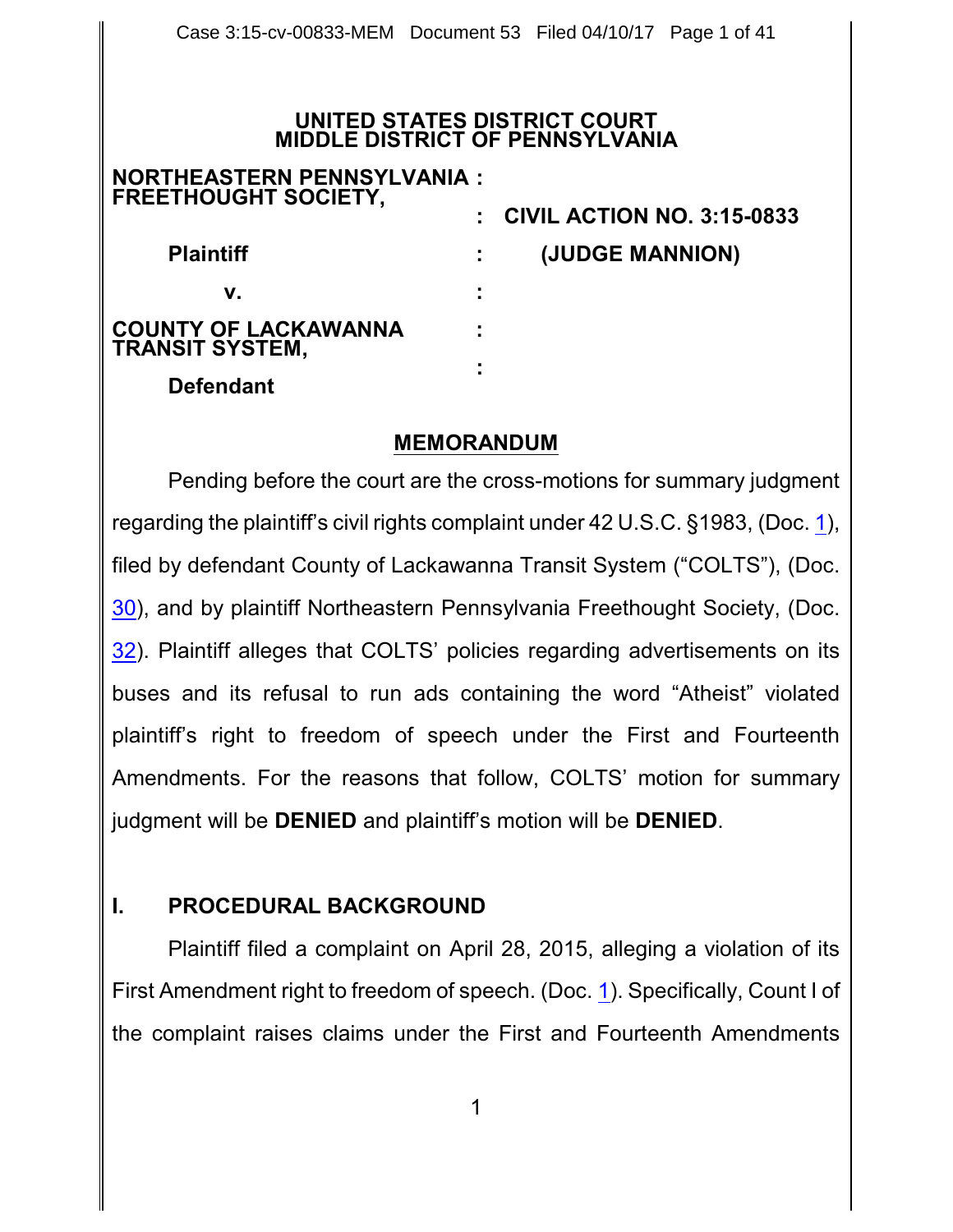pursuant to [42 U.S.C.](https://www.westlaw.com/Document/NDFE80F60AFF711D8803AE0632FEDDFBF/View/FullText.html?transitionType=Default&contextData=(sc.Default)&VR=3.0&RS=da3.0) §1983 and alleges that COLTS' advertising policy violates plaintiff's free speech right. Specifically, plaintiff alleges that COLTS' refusal to run its ads with the word "Atheists" in them is an impermissible content and viewpoint based restriction on its rights under the free speech clause of the First Amendment. Plaintiff requests both declaratory and injunctive relief to remedy alleged ongoing violations of its constitutional rights. In particular, plaintiff seeks a declaration that COLTS' rejection of its ads violated the First Amendment and a declaration that COLTS' 2013 policy continues to violate the First Amendment. <sup>1</sup> Plaintiff also seeks a permanent injunction prohibiting COLTS from enforcing its 2013 policy. Further, plaintiff requests costs and attorney's fees under 42 U.S.C. §1988.

On June 25, 2015, COLTS filed a motion to dismiss for failure to state a claim upon which relief may be granted under Fed. R. Civ. P. [12\(b\)\(6\)](http://westlaw.com/find/default.wl?ft=L&docname=USFRCPR12&rs=btil2.0&rp=%2ffind%2fdefault.wl&fn=_top&findtype=L&vr=2.0&db=1000600&wbtoolsId=USFRCPR12&HistoryType=F), (Doc. [6](http://ecf.pamd.uscourts.gov/doc1/15505119436)), and a brief in support, (Doc. [7](http://ecf.pamd.uscourts.gov/doc1/15505119457)). Plaintiff filed its brief in opposition to the motion on July 27, 2015. (Doc. [10](http://ecf.pamd.uscourts.gov/doc1/15505151912)). COLTS filed its reply brief on August 10, 2015. (Doc. [11](http://ecf.pamd.uscourts.gov/doc1/15505166282)). On January 27, 2016, the court issued a memorandum and order denying COLTS' motion to dismiss. (Doc. [20](http://ecf.pamd.uscourts.gov/doc1/15505356200), Doc. [21](http://ecf.pamd.uscourts.gov/doc1/15505356206)). *See also* 158 F.Supp.3d 247 (2016).

On February 8, 2016, COLTS filed its answer to the complaint with affirmative defenses. (Doc. [22](http://ecf.pamd.uscourts.gov/doc1/15505369020)).

<sup>1</sup>Plaintiff cannot seek declaratory relief insofar as it seeks this relief for alleged past constitutional violations. *See* Blakeney v. [Marsico, 340](https://www.westlaw.com/Document/I0f51d5ca872311deabded03f2b83b8a4/View/FullText.html?transitionType=Default&contextData=(sc.Default)&VR=3.0&RS=da3.0&fragmentIdentifier=co_pp_sp_6538_780) Fed.Appx. 778, [780 \(3d Cir.](https://www.westlaw.com/Document/I0f51d5ca872311deabded03f2b83b8a4/View/FullText.html?transitionType=Default&contextData=(sc.Default)&VR=3.0&RS=da3.0&fragmentIdentifier=co_pp_sp_6538_780) 2009).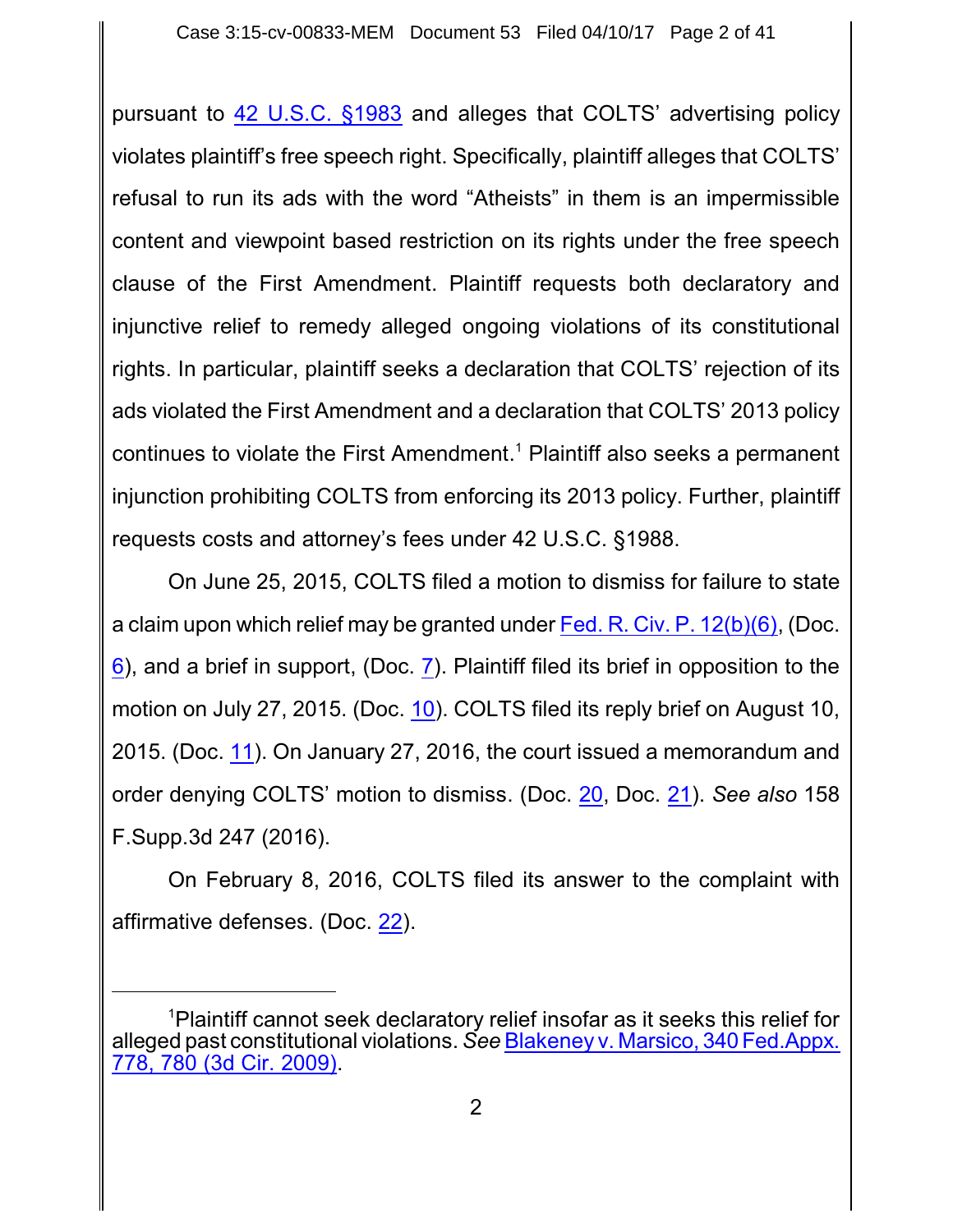Discovery was then conducted and extensions of time to complete discovery were granted. (Doc. [25](http://ecf.pamd.uscourts.gov/doc1/15505442994), Doc. [29](http://ecf.pamd.uscourts.gov/doc1/15505502550)).

On July 18, 2016, COLTS filed a motion for summary judgment and its statement of material facts with exhibits. (Doc. [30](http://ecf.pamd.uscourts.gov/doc1/15505557490), Doc. [31](http://ecf.pamd.uscourts.gov/doc1/15505557512)). Also, on July 18, 2016, plaintiff filed a motion for summary judgment and its statement of material facts with exhibits. (Doc. [32](http://ecf.pamd.uscourts.gov/doc1/15505558170), Doc. [33](http://ecf.pamd.uscourts.gov/doc1/15505558178)). The parties then fully briefed both motions and responded to each other's statement of material facts. (Doc. [34](http://ecf.pamd.uscourts.gov/doc1/15505575357), Doc. [36](http://ecf.pamd.uscourts.gov/doc1/15505575630), Doc. [39](http://ecf.pamd.uscourts.gov/doc1/15505614571), Doc. [40](http://ecf.pamd.uscourts.gov/doc1/15505615164), Doc. [41](http://ecf.pamd.uscourts.gov/doc1/15505615170), Doc. [44](http://ecf.pamd.uscourts.gov/doc1/15505628294), Doc. [46](http://ecf.pamd.uscourts.gov/doc1/15505630113), Doc. [48](http://ecf.pamd.uscourts.gov/doc1/15505630242), Doc. [52](http://ecf.pamd.uscourts.gov/doc1/15505666059)).<sup>2</sup> As such, the cross-motions for summary judgment are ripe for review.

The court has jurisdiction over this action pursuant to [28 U.S.C.](https://www.westlaw.com/Document/NCC2763E0A35911D88B25BBE406C5D950/View/FullText.html?transitionType=Default&contextData=(sc.Default)&VR=3.0&RS=da3.0) §§1331 and  $1343(a)$ , and venue is proper in this district since the defendant is located here and the claims accrued here.

# **II. STATEMENT OF MATERIAL FACTS<sup>3</sup>**

Plaintiff is an unincorporated association, with its principal office in Wilkes-Barre, Pennsylvania. Plaintiff's mission is "to facilitate a social, educational, activist, and philosophical coalition of atheists, agnostics,

<sup>&</sup>lt;sup>2</sup>To the extent an amended brief and an amended response to statements of material facts were submitted, the court only considers the amended filings. Thus, Doc. [35](http://ecf.pamd.uscourts.gov/doc1/15505575392) and Doc. [45](http://ecf.pamd.uscourts.gov/doc1/15505629576) are not considered.

 $3$ The material facts are derived from the statements filed by the parties, from their respective responses to the opponent's statements, and from the exhibits filed of record. Conclusions of law by the parties in their statements are not included in the material facts. Nor are disputed facts included in the material facts.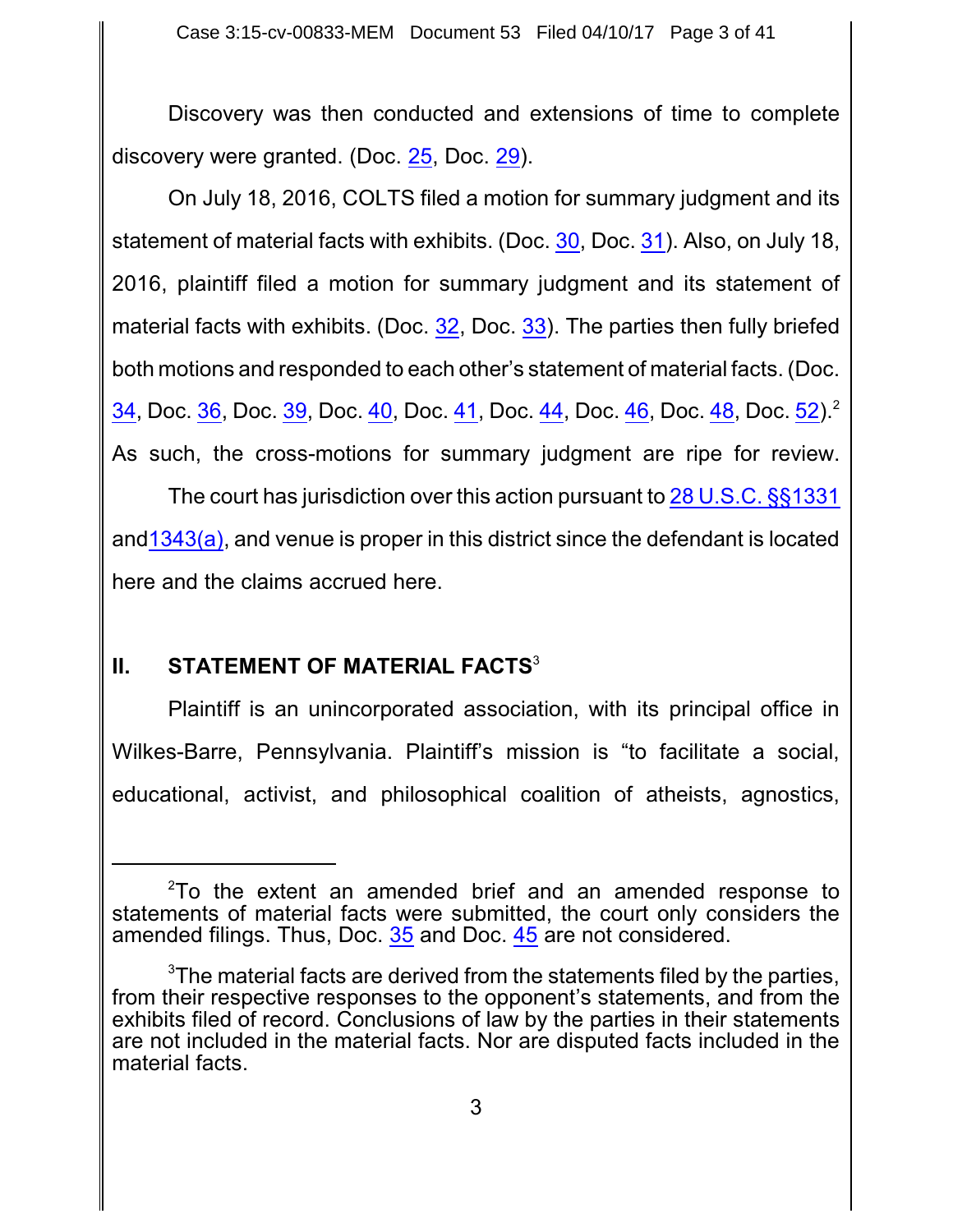humanists, secularists, and skeptics predicated on support and community that upholds the separation of church and state and promotes critical thinking." Justin Vacula is the co-organizer and the spokesperson for plaintiff. 4 Plaintiff advocates for government neutrality in matters of religion and, it has participated in protests involving separation of church and state issues and it seeks to uphold this principle. Plaintiff also has participated in public discussions regrading matters of religion including discussions with religious organizations.

COLTS is a public transportation authority operating under the Municipal Authorities Act of 1945, [53 Pa.C.S.](https://www.westlaw.com/Document/N8D563CA0115C11E48A50879307049736/View/FullText.html?transitionType=Default&contextData=(sc.Default)&VR=3.0&RS=da3.0) §5607, and is headquartered in Scranton, Pennsylvania. At all relevant times COLTS acted under color of state law. COLTS' mission is to "provide safe public transportation throughout Lackawanna County."

As of June 2008, Robert Fiume was COLTS' Executive Director and he supervised "the whole transportation system." Fiume delegated to the Advertising Manager and then to the Communications Director, Gretchen Wintermantel, the responsibility to decide whether to accept a proposed advertisement for the buses. Wintermantel started working for COLTS in April 2009. Wintermantel is responsible for deciding whether COLTS accepts an advertisement proposal and interpreting COLTS' advertising policies and, she

<sup>4</sup>On May 12, 2016, the court approved a Stipulation indicating that Vacula's deposition would constitute testimony on his own behalf, as well as a corporate designee of plaintiff. (Doc. [27](http://ecf.pamd.uscourts.gov/doc1/15505480245)).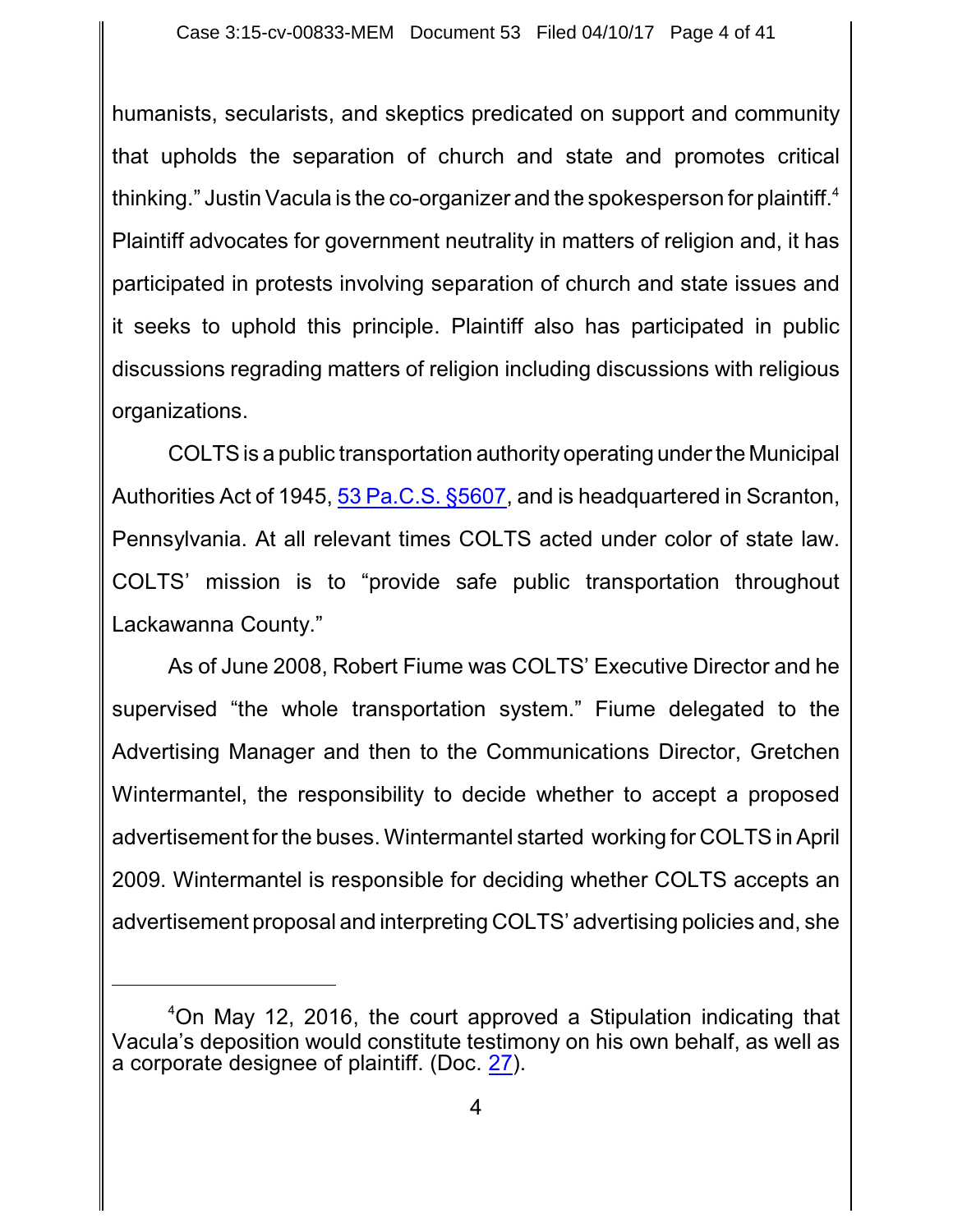consults with management and the solicitor in making these decisions.

COLTS has had a practice of leasing advertising space on the outside of its buses dating back to 2004. COLTS has made advertising space on its buses available to the public for the purpose of raising revenue and not to further any organizational policy or goal. COLTS' advertising revenue comprises less than 2% of COLTS' yearly revenue.

Prior to 2011, COLTS did not have an advertising policy but it had a sentence in its advertising contract that provided COLTS had the right to reject any ads that it deemed objectionable or controversial. Prior to April 2009, Wintermantel was not aware of any instance in which COLTS rejected a request for an advertisement. However, after she started with COLTS, she rejected a "Judgment Day" ad. Additionally, in 2009, COLTS ran an advertisement for a website called "The Old Forge Times News" which had the URL address for an internet blog that contained links to anti-Semitic websites, holocaust denial websites and white supremacist websites. However, the content of the blog and the links contained in the blog were not visible from the ad. (Doc. [31](http://ecf.pamd.uscourts.gov/doc1/15505557512), Exs. F & G).

COLTS also ran advertisements for the following:

- a. a beer distributor called "Brewers Outlet";
- b. St. Mary's Byzantine Catholic Church;
- c. the Evangelism and Socialism Ministry of St. Matthew's Lutheran Church;
- d. Hope Church;
- e. the Office of Catholic Schools;
- f. the St. Stanislaus School's Polish Food Festival;
- g. the Diocese of Scranton's "Adoption for Life" campaign; and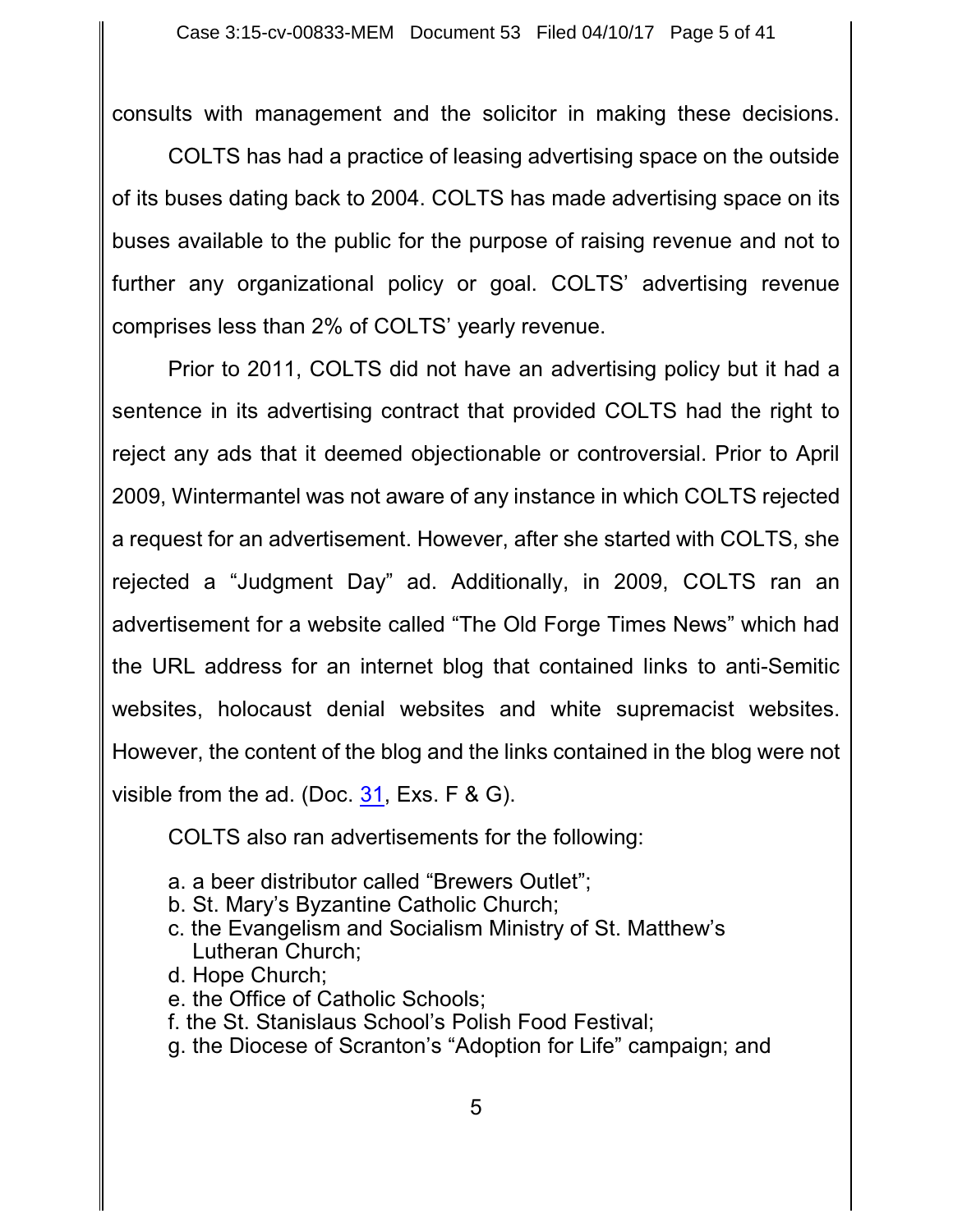h. school board candidate Patrick O'Malley.

COLTS did not receive any complaints about the above advertisements. Prior to adopting the advertising policy in 2011, COLTS never received a complaint about any advertisement than ran on a COLTS bus. Nor was COLTS aware of any disruption on a COLTS bus caused by an advertisement it displayed or caused by any passengers which occurred before COLTS adopted an advertising policy.

COLTS has never placed any restrictions regarding what passengers are allowed to say or debate while riding its buses. Nor does COLTS have any rules "with respect to what people [on the buses] can and cannot speak about."

In May 2011, COLTS' employee Jim Smith received a phone call from a man who wanted to run an ad that said "Judgment Day is Coming in May." Smith and Wintermantel were alarmed by the proposed "Judgment Day" advertisement since it "seem[ed] religious." Wintermantel then reviewed the website affiliated with the advertisement and discovered that it was religious in nature. Thus, they went to Fiume and to the COLTS' solicitors and it was decided since the ad was religious, "it could be controversial, and we didn't want anything happening inside our buses, any debates or arguments." Even though COLTS had never "informed a potential advertiser that [it] would not run their ad," COLTS contacted the person who requested the "Judgment Day" advertisement and told him that his ad would not be allowed on the buses. COLTS based its denial of the "Judgment Day" advertisement on the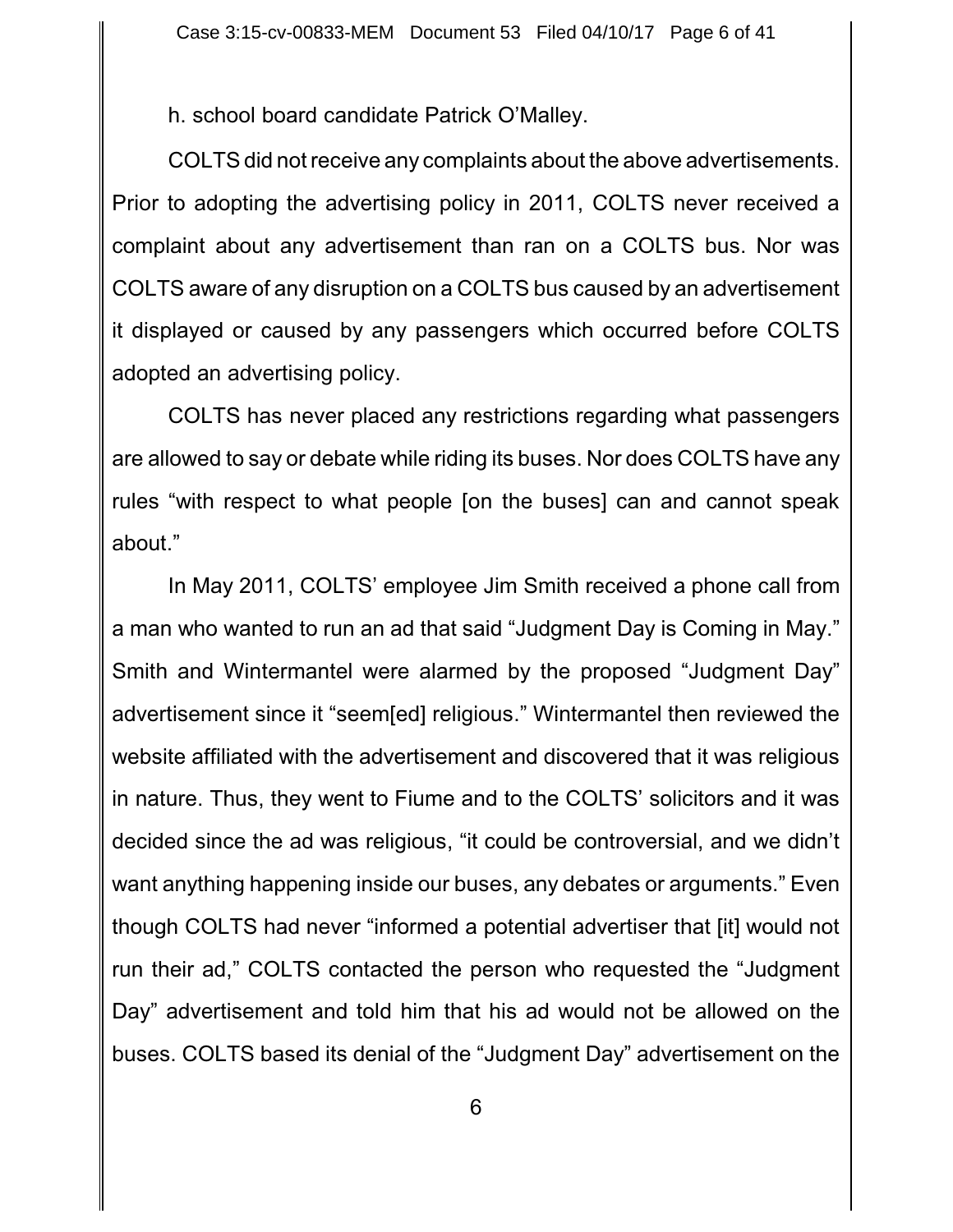fact that it was religious in nature and COLTS "didn't want any pro or con kind of religion being discussed on the buses . . . Ads that are religious in nature can cause heated debates and heated arguments on either side." Wintermantel also stated that COLTS believed running the "Judgment Day" advertisement was unsafe since she read about other transit agencies which ran pro-atheist or pro-God ads which made buses places for debate and lead to vandalism of buses in New York in one case.

Based on media reports from other states, COLTS officials became concerned that atheist groups might also try to advertise on COLTS buses and start a "war of words," and that buses would become a "place for debate" that could make riders feel unwelcome. COLTS officials also thought that this may lead to vandalism of the buses or compromise safety.

Following the proposed "Judgment Day" advertisement, Wintermantel suggested an advertising policy and drafted COLTS' first formal advertising policy. The policy was approved by COLTS' Board of Directors on June 21, 2011 ("2011 Policy"). The 2011 Policy provided as follows:

COLTS will **not** accept advertising:

- for tobacco products, alcohol, and political candidates
- that is deemed in COLTS['] sole discretion to be derogatory to any race, color, gender, religion, ethnic background, age group, disability, marital or parental status, or sexual preference
- that promotes the use of firearms or firearm-related products
- that are obscene or pornographic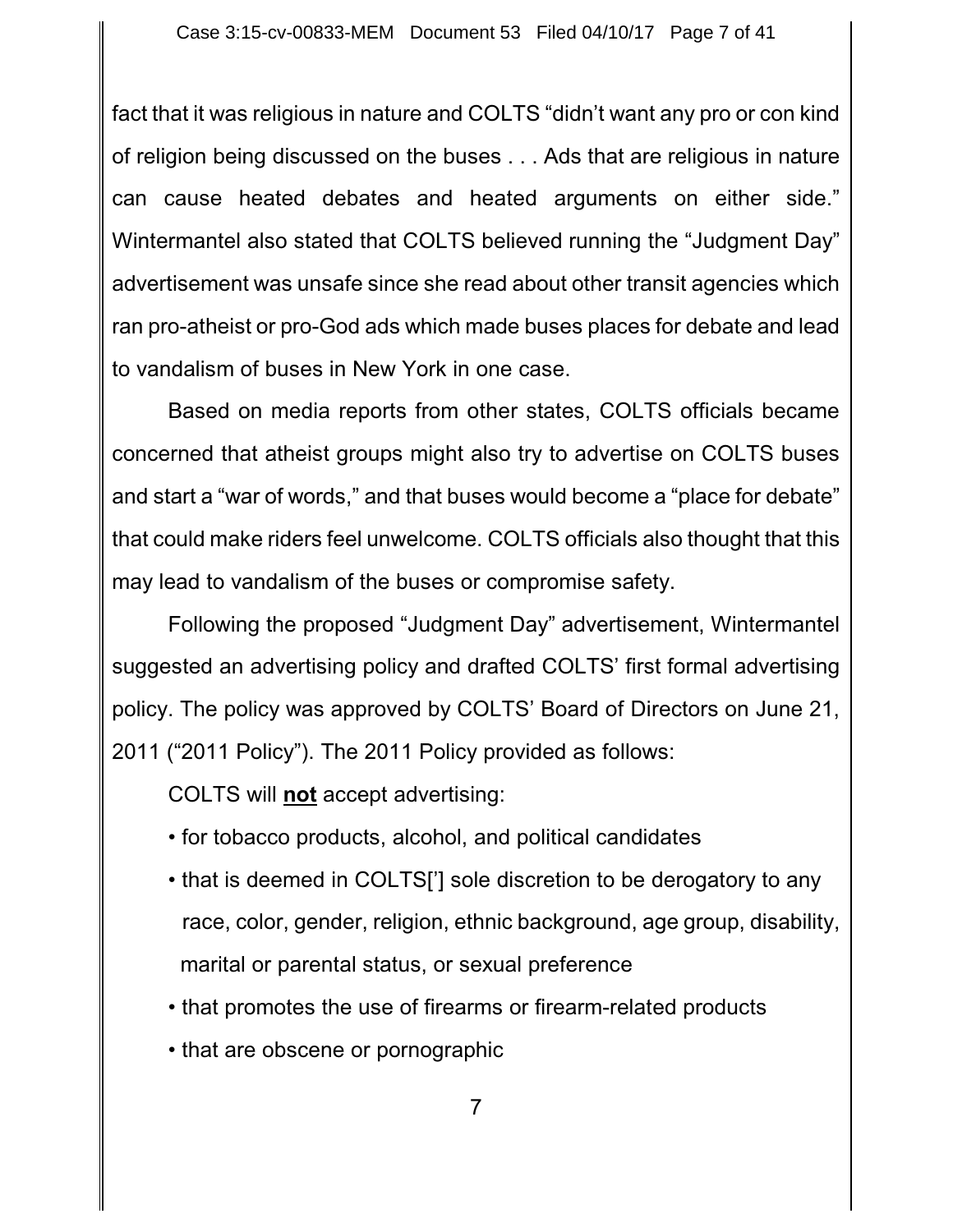- that promotes violence or sexual conduct
- that are deemed defamatory, libelous or fraudulent based solely on the discretion of COLTS
- that are objectionable, controversial or would generally be offensive to COLTS' ridership based solely on the discretion of COLTS

The 2011 Policy also stated, "Finally, it is COLTS' declared intent **not** to allow its transit vehicles or property to become a public forum for dissemination, debate, or discussion of public issues."

The 2011 Policy was not designed to increase COLTS' ridership. Nor was this policy prompted by any revenue-related goals or concerns. Further, the 2011 Policy had no effect on COLTS' ridership. Wintermantel stated that the policy was enacted since COLTS did not want debates or arguments on its buses and since it was concerned with the safety of its passengers. Specifically, COLTS did not "want people debating or arguing on our buses in a small confined space [regarding] advertisements that may be controversial or debatable." Wintermantel stated that "the intent [behind the 2011 Policy] is to not allow people to start arguing over issues . . . if there's an ad for Donald Trump running on one of our buses you could imagine there would be huge fights on our bus given the political atmosphere that's out there today."

COLTS' 2011 Policy had the specific goal "[of] prevent[ing] debate inside of COLTS' buses . . . and [the policy] had nothing to do with debate outside the buses" despite the fact that the 2011 Policy applied to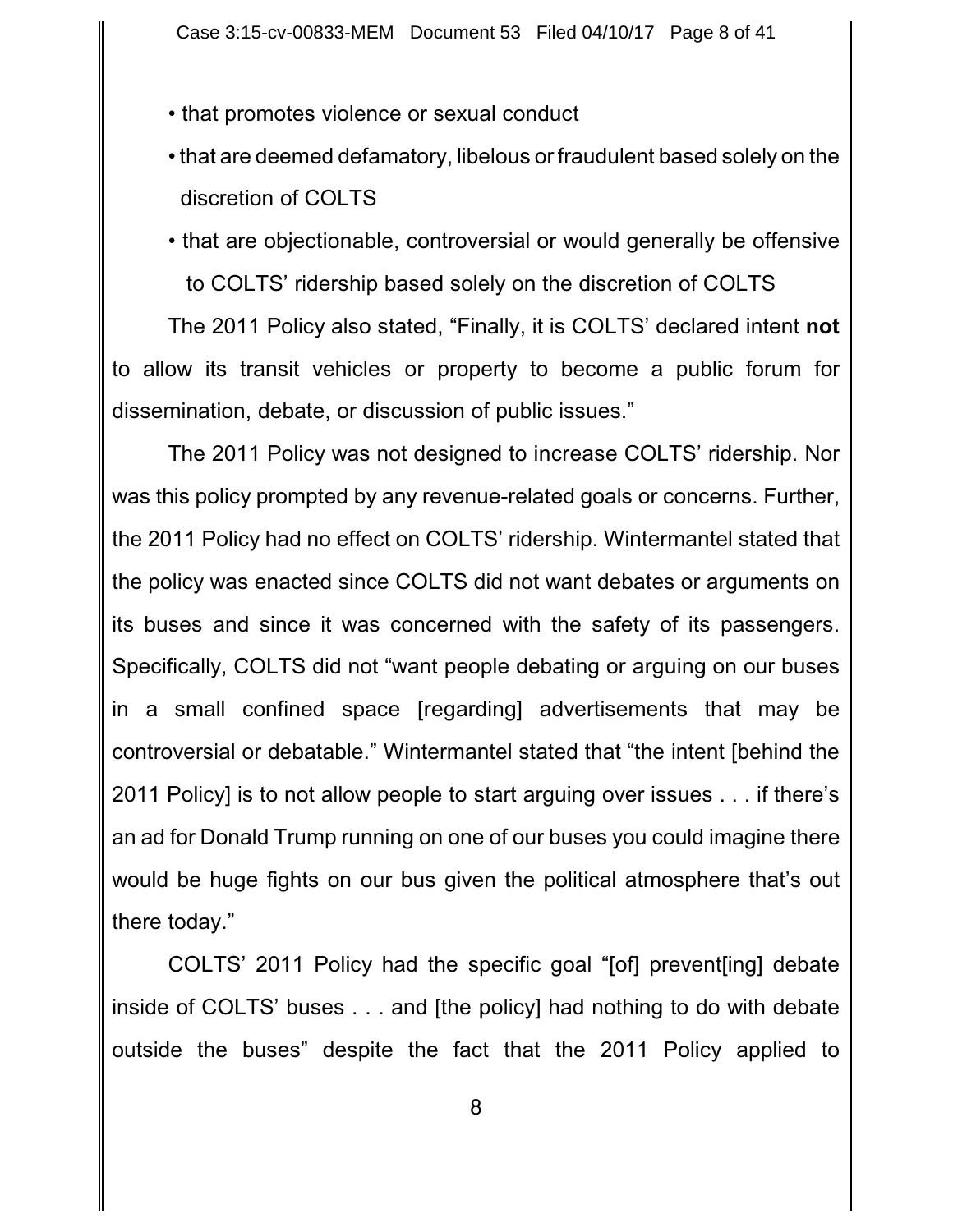advertisements on both the outside and inside of COLTS buses. Further, the policy did not distinguish between proposed advertisements for the inside and outside of the bus and, it applied to all advertising. COLTS acknowledged that its passengers discuss and debate public issues during their rides, but it admitted that "there haven't been any . . . fights that have broken out" on the buses. COLTS also admitted that such discussions and debates by its riders has never effected a COLTS bus driver's ability to do his or her job in a safe and efficient manner.

Fiume testified he was not aware of any problems that COLTS had on its buses based on debates amongst riders and that he was not aware if any public issues were even debated on the buses before the 2011 Policy was enacted.

At the time the 2011 Policy was being drafted, a gun company called Northeast Firearms wanted to put an ad on a COLTS bus and it was not allowed since there would be a provision banning ads promoting the use of firearms in the policy when it was finalized.

On January 30, 2012, Vacula sent an email to Smith on behalf of plaintiff seeking to run an advertisement on the outside of COLTS buses containing an image of clouds and the word "Atheists" in large print above the URL address of the plaintiff's webpage (www.NEPAFreethought.org). (Doc. [33](http://ecf.pamd.uscourts.gov/doc1/15505558178)-1, Ex. J). This was plaintiff's first proposed ad it submitted to COLTS. Vacula stated that plaintiff wanted to place the ad on COLTS buses to recruit potential members. Vacula also stated that he was aware that COLTS buses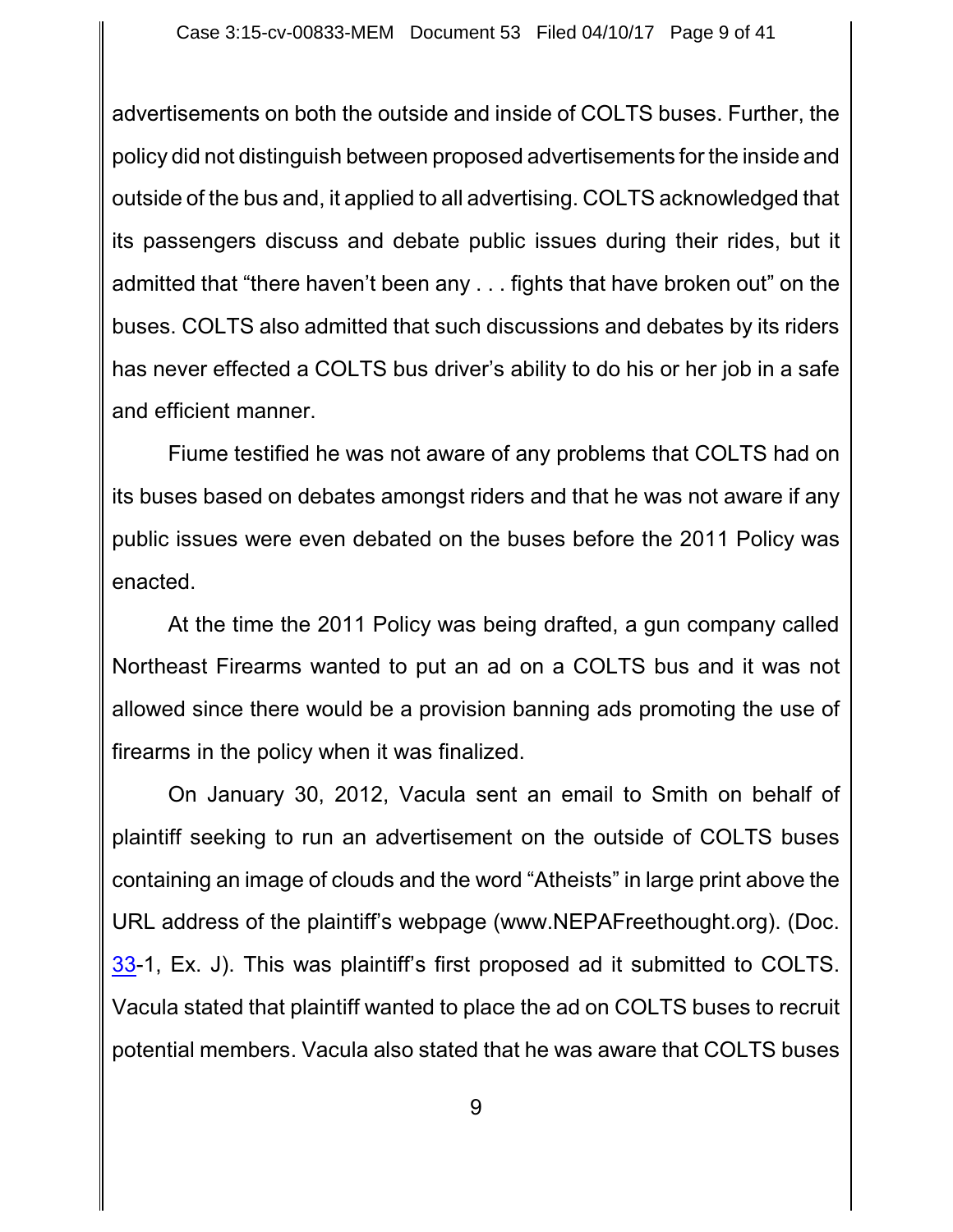displayed the message "God Bless America" on their electric head signs and that it was a scrolling marquee-type message. After seeing the "God Bless America" message the first time in 2012, Vacula called COLTS and asked about the message and why it was on buses. Vacula stated that his ad was intended to be a response to the "God Bless America" message, to challenge COLTS' advertising policy and to advertise his organization. Vacula contacted the Freedom from Religion Foundation regarding the "God Bless America" message and this organization sent a letter to COLTS complaining about the message. While the "God Bless America" message was in the COLTS' programming system, officials did not instruct the drivers that it was okay for them to put it in the system. In fact, Wintermantel stated that prior to 2012, drivers were instructed that they could not display the "God Bless America" message. After his complaint, Vacula stopped seeing the message on COLTS buses. Fiume stated that the "God Bless America" sign was run on an electric sign which was controlled by the drivers and not sold to advertisers and that this message was later removed from the bus' software.

Subsequently, Vacula saw a ribbon on a COLTS bus that said "God Bless America" and he emailed COLTS' solicitor about it. The ribbon was taken down after the email. Wintermantel stated that to her knowledge COLTS drivers were not permitted to display such ribbons on their buses but she did not know of any document that contained this prohibition. It is undisputed that neither "God Bless America" message was an advertisement. As of January 2012, COLTS was under the impression that its bus drivers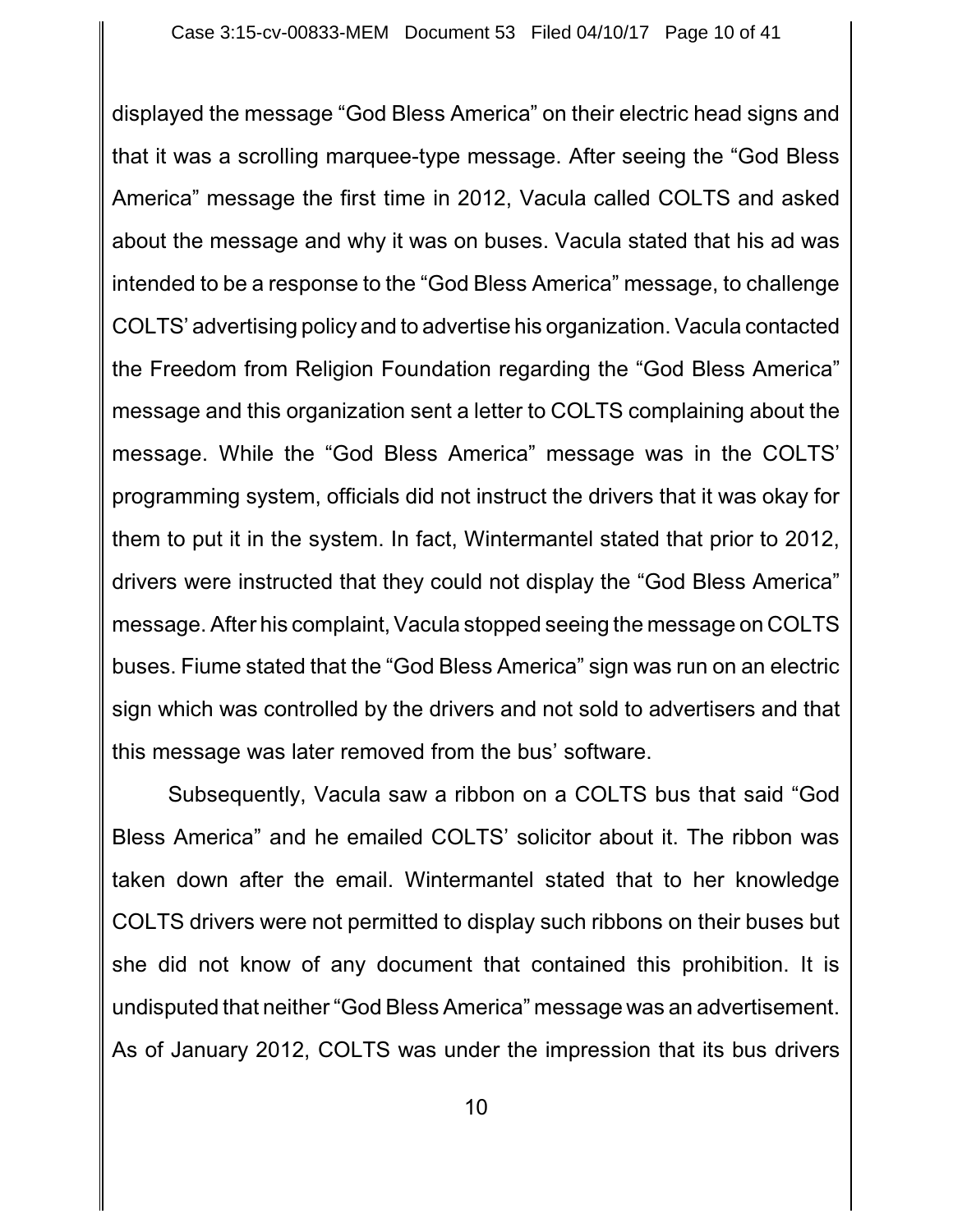were told not to run head signs that contained religious messages.

Smith showed Vacula's January 2012 email to Wintermantel to see if COLTS would accept the ad or if it violated COLTS' policy. Prior to receiving the proposed ad, COLTS had never heard of plaintiff. Wintermantel went to Fiume with the ad and to the solicitors, and she eventually went to plaintiff's website. She concluded that plaintiff wanted to advertise so that it could spark debate on COLTS buses. In fact, Vacula admitted that one thing that plaintiff did was debate the existence or nonexistence of God but that this was not its mission. He also stated that plaintiff sought to get community support in upholding the principle of separation of church and state, and that he believes the government should be out of the religion business. However, he stated that if the government gets involved with religious ads, then it should treat other viewpoints equally.

In February 2012, COLTS decided to reject plaintiff's proposed advertisement because the word "Atheists" would likely cause its passengers to engage in debates about atheism aboard the buses, and this was contrary to COLTS' advertising policy which was to avoid debates on its buses. The content of plaintiff's website "supported" COLTS' decision to reject plaintiff's proposed advertisement since COLTS believed that the website showed "that [plaintiff's] intent was to cause debate." Wintermantel also stated that she thought the ad was religious in nature but not derogatory toward religion. However, COLTS still would have rejected the proposed advertisement even if it had not listed plaintiff's website address since it concluded that the word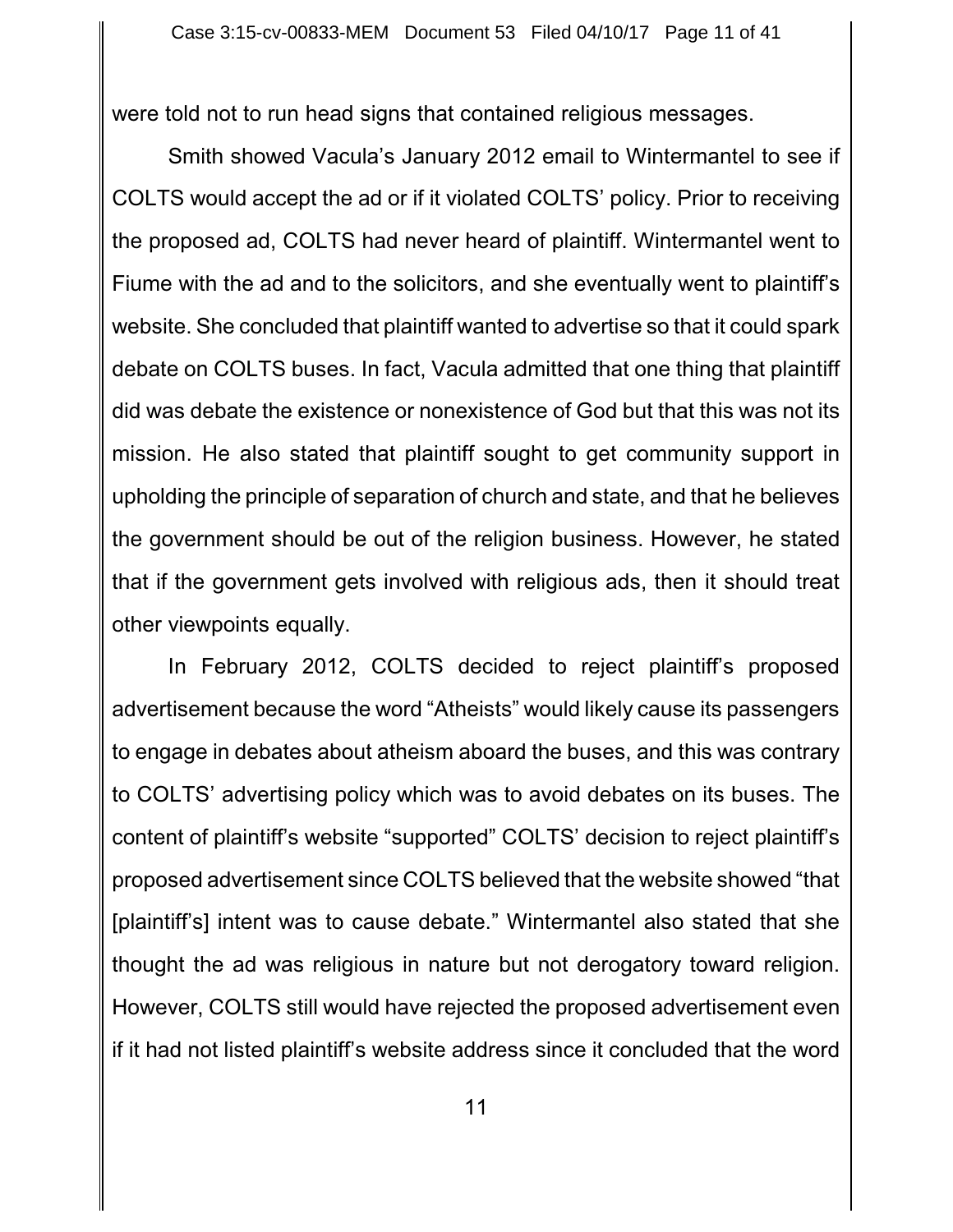"Atheists" was likely to promote debate on the buses. COLTS viewed advertisements containing particular words such as "Atheist," "Agnostics," "Catholic," "Jews," "Muslims," or "Hindu", as well as any word referring to a religion or lack of religion despite the message of the advertisements, "could spark debate on a bus" and "be a controversial issue." Thus, COLTS believed that such ads should not be allowed on its buses. A few days after receiving plaintiff's proposed advertisement, Smith telephoned Vacula and told him that COLTS would not run it. COLTS claimed that the advertisement violated its 2011 Policy.

Despite the fact that COLTS buses no longer displayed the message "God Bless America," Vacula continued to submit ads to COLTS. He indicated in an article on plaintiff's website that his advertisements would be a response to the "God Bless America" message. On August 29, 2013, plaintiff submitted a second proposed advertisement to be placed on COLTS buses. At this time, Vacula was not aware of any more "God Bless America" messages running on COLTS buses. The proposed advertisement stated "Atheists. NEPA Freethought Society." Underneath this statement was "NEPAfreethought.org." COLTS rejected plaintiff's second proposed advertisement for "the same reasons" it had rejected the first proposed advertisement, including COLTS' beliefs that "the word 'atheist' would cause debate on buses" and that the advertisement would offend or alienate its elderly bus riders.

On September 9, 2013, Wintermantel sent a letter to Vacula stating, in part, that COLTS would not display plaintiff's second proposed advertisement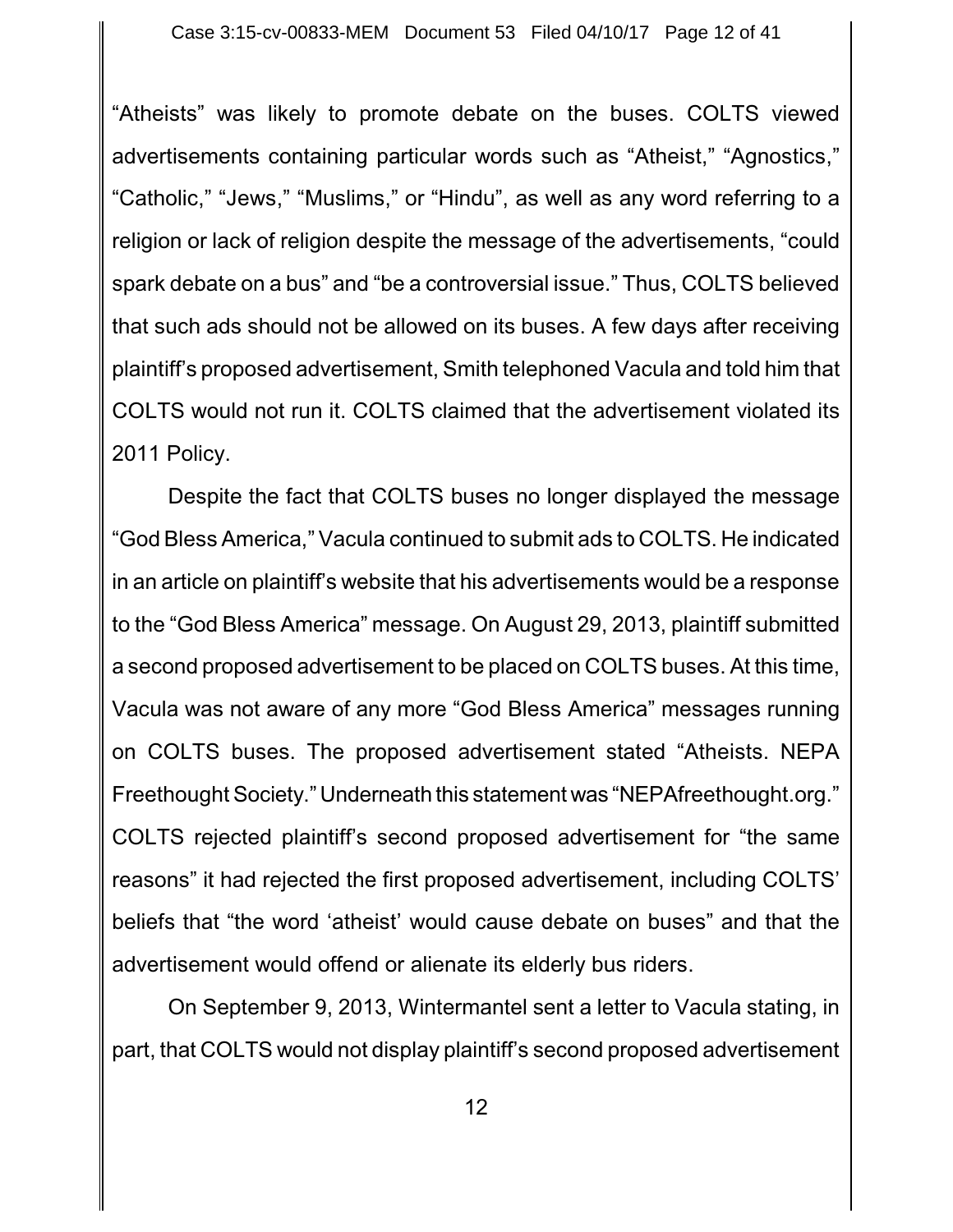because:

It is COLTS' goal to provide a safe and welcoming environment on its buses for the public at large. The acceptance of advertisements that promote debate over public issues such as abortion, gun control or the existence of God in a confined space like the inside of a bus detracts from this goal.

(Doc. [33](http://ecf.pamd.uscourts.gov/doc1/15505558178)-1, Ex. L, Doc. [31](http://ecf.pamd.uscourts.gov/doc1/15505557512)-3, Ex. C).

The letter also stated that "COLTS does not wish to become embroiled in a debate over your group's viewpoints."

Wintermantel also testified that plaintiff's ad was rejected because the word "atheist" suggests the nonexistence of a supreme deity which is a public issue that she believed would promote debate on the buses.

Vacula saw comments on the Scranton Times website about an article regarding the "God Bless America" message on COLTS buses and the rejection of plaintiff's advertisement and some people were upset plaintiff's ad was rejected and others agreed with the rejection. The plaintiff's proposed ads lead to general public discussion. There were other bloggers and websites which wrote about the rejection of plaintiff's ads and debated the issue. Although the purpose of plaintiff's ads was not to spark debate, Vacula agreed that as a result of the advertisements being rejected, a discussion occurred about the existence of God.

Other than plaintiff's two proposed advertisements, COLTS only rejected one other proposed advertisement under its 2011 Policy, namely, an advertisement proposal for the "Wilkes-Barre Scranton Night Out" which stated: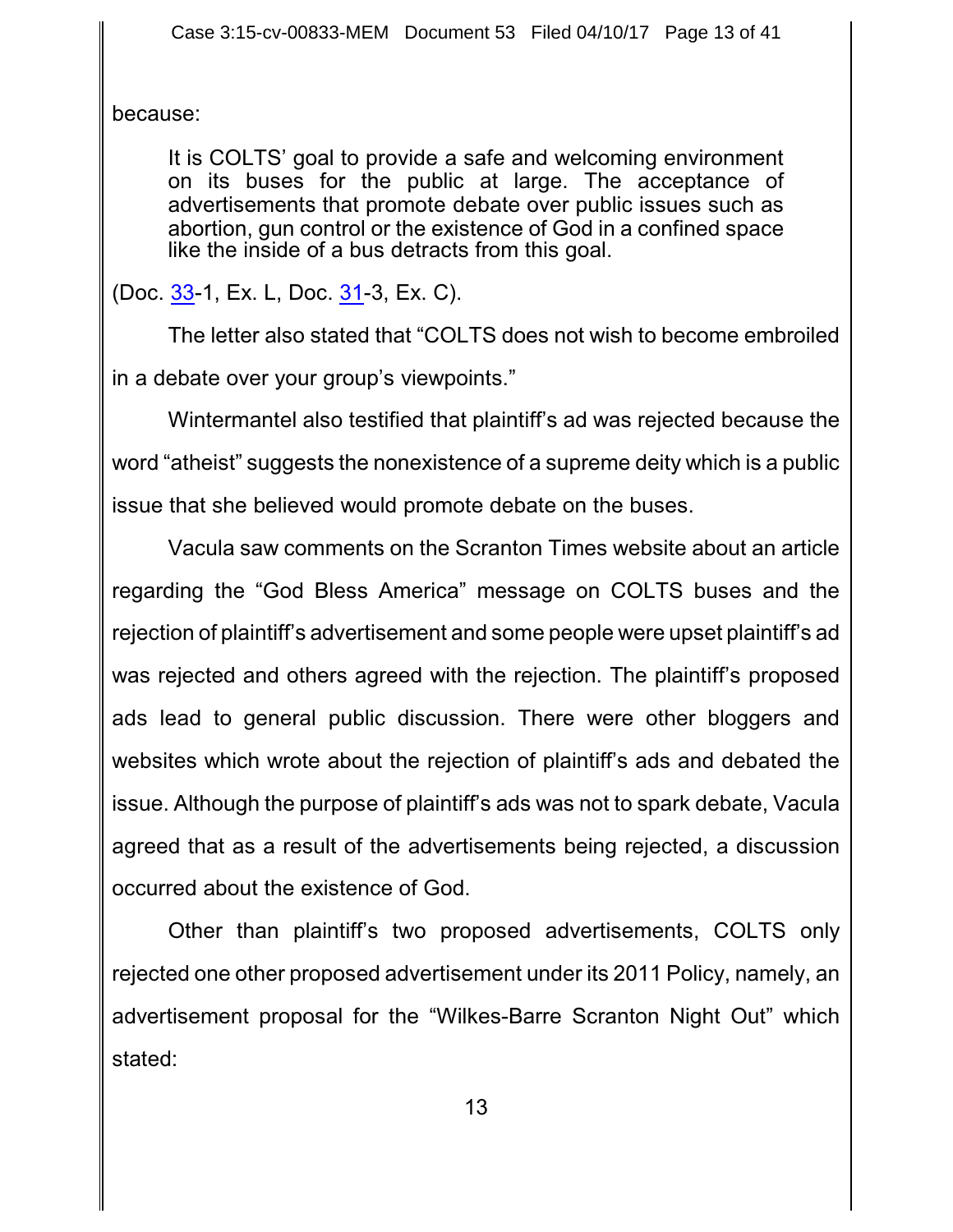WBSNightOut.com

Stay Connected With Our Free Smartphone App!

"My Night Out"

Your link to everything fun!

(Doc. [33](http://ecf.pamd.uscourts.gov/doc1/15505558178)-1, Ex. M).

The above "NightOut" advertisement was rejected by COLTS in May 2012 since the website had links to bars. Wintermantel made the decision to reject this advertisement but she admitted "[w]ould I have made the decision again the same way, probably not, but I did at the time."

On September 17, 2013, COLTS enacted a new advertising policy (the "2013 Policy") to "clarify" the 2011 Policy and to more clearly "set forth the types of advertisements it will and will not accept[.]" COLTS' 2013 Policy, which is currently still in effect, provided in part:

**It is COLTS' declared intent to maintain its advertising space on its property as a nonpublic forum and not to allow its transit vehicles or property to become a public forum for the dissemination, debate, or discussion of public issues or issues that are political or religious in nature.**

(Doc.  $33$ -1, Ex. N, Doc.  $31$ -4, Ex. D) (emphasis original). The new policy also provided that COLTS will not accept advertisements "that promote the existence or non-existence of a supreme deity, deities, being or beings ...." (Id.). The policy also contained a disclaimer provision requiring ads to state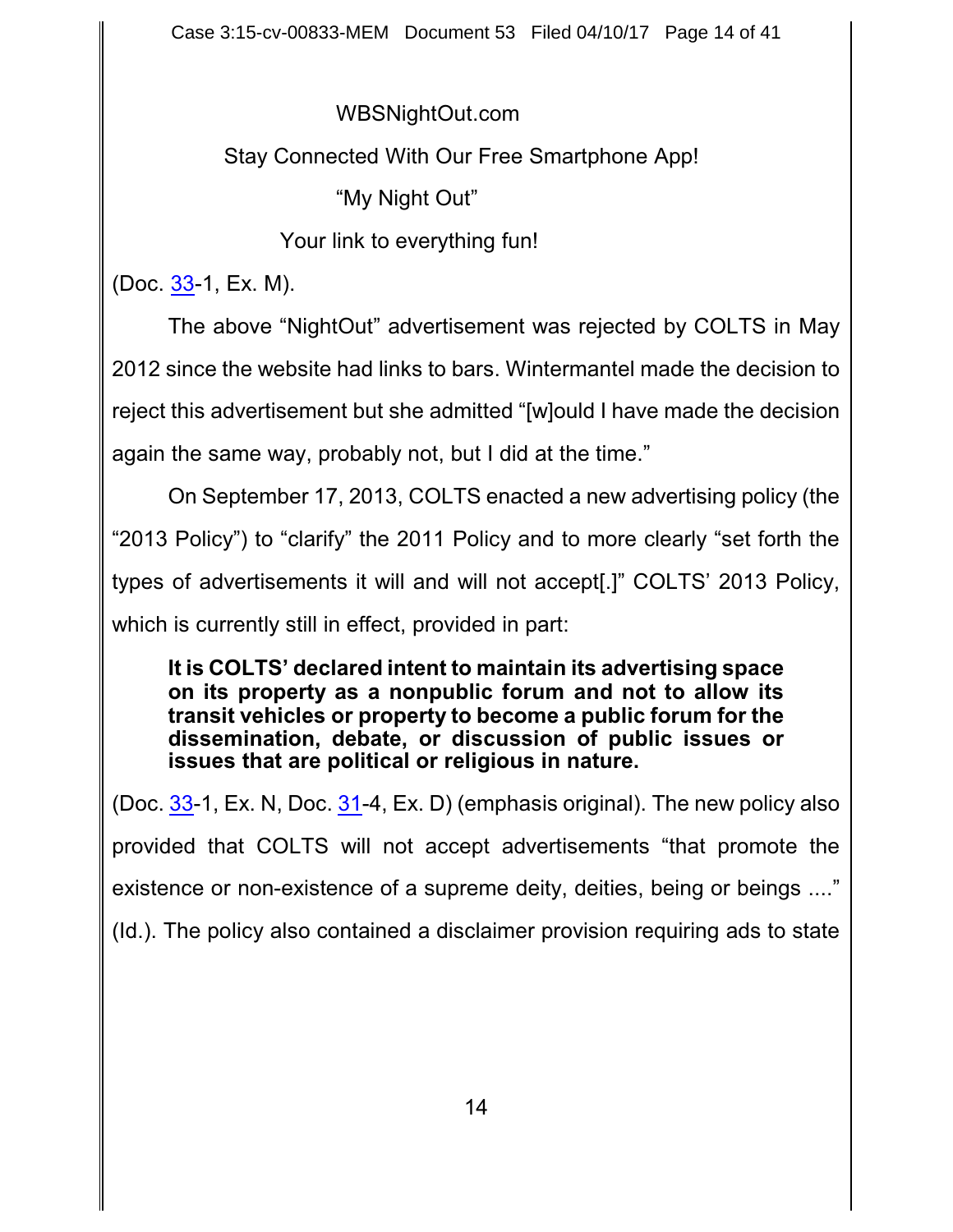that the views in the ads were not those of COLTS. $5$ 

Wintermantel stated that the intent of the above provisions was "to not allow people [on the buses] to start arguing over issues." The 2013 Policy applies equally to advertisements on the inside and outside of COLTS buses. Further, COLTS has never distinguished between advertisements on the interior and exterior of its buses regarding the approval of an advertisement. COLTS believes that debates on buses "could be dangerous" and render the buses "potentially unsafe." Wintermantel testified that the 2013 Policy was not enacted in response to Vacula and, that it was not prompted by any proposed ad. In fact, she stated that the 2013 Policy was in the works since March 2012. Wintermantel also testified that COLTS was concerned that advertisements that spark debate might cause a decrease in ridership among the elderly. However, no senior citizen ever indicated to COLTS that they would not ride the buses if certain advertisements were accepted.

In its 2013 Policy, COLTS sought to preclude issues that are "political or religious in nature" because politics and religion are topics that people "feel strongly about[.]" COLTS also did not allow ads dealing with firearms due to the strong opinions that people have about guns. Since CLOTS enacted the 2013 Policy, Vacula did not know whether any ads have run on buses which

 $5$ Since the complete 2013 Policy is found at Doc. [33](http://ecf.pamd.uscourts.gov/doc1/15505558178)-1, Ex. N and Doc. [34](http://ecf.pamd.uscourts.gov/doc1/15505575357)-1, Ex. D, the court will not repeat any other portions of it herein. Further, this policy speaks for itself and the court will not repeat the parties' extrapolation of its meaning as material facts. This note also applies to other documents submitted as evidence when the parties state portions of them in their material facts.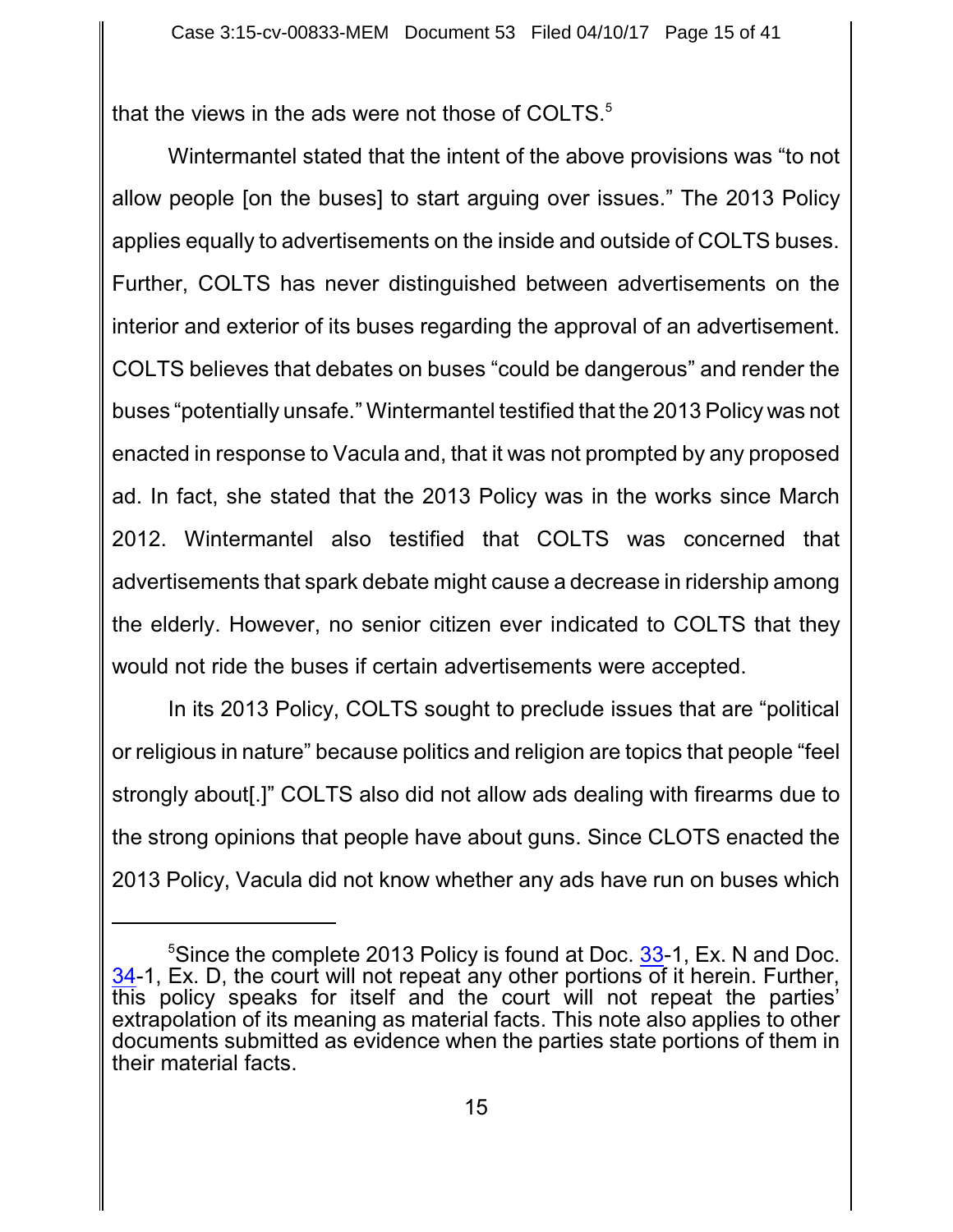violated the policy. Nor did Wintermantel know of any ads currently running that violated the 2013 Policy.

On July 21, 2014, plaintiff submitted a new proposed ad to COLTS which stated "Atheists. NEPA Freethought Society. meetup.com/nepafreethoughtsociety." The ad was the same as the other ads plaintiff submitted except it contained a different URL address. This ad was rejected the same day it was received in a letter Wintermantel sent to Vacula pursuant to COLTS' 2013 Policy and its prohibition on "religious" advertisements. (Doc.  $33-1$  $33-1$ , Exs. O & P). Wintermantel testified that the ad was rejected since she believed "it addressed the nonexistence of a deity." She also stated that it was COLTS' position that the word "Atheists" on the advertisement would "promote debate over a public issue" in violation of COLTS' advertising policy. (Doc. [33](http://ecf.pamd.uscourts.gov/doc1/15505558178)-1, Ex. C, pp. 100-104).

Also, on July 21, 2014, plaintiff submitted another proposed ad to COLTS, its fourth. (Doc. [1](http://ecf.pamd.uscourts.gov/doc1/15505054481), Ex. I, Doc. [33](http://ecf.pamd.uscourts.gov/doc1/15505558178)-1, Ex. Q). This latest ad was identical to the proposed ad rejected earlier that day but it omitted the word "Atheists." Wintermantel sent Vacula an email on July 22, 2014 accepting his latest ad to run on COLTS buses since she said that it no longer violated COLTS' policy. Plaintiff's fourth ad was placed on the outside of a COLTS bus in October or November of 2014. COLTS did not receive any complaints about this advertisement. Nor did it receive any reports of passengers debating the advertisement on its buses.

In addition to the ad proposals received from plaintiff, COLTS received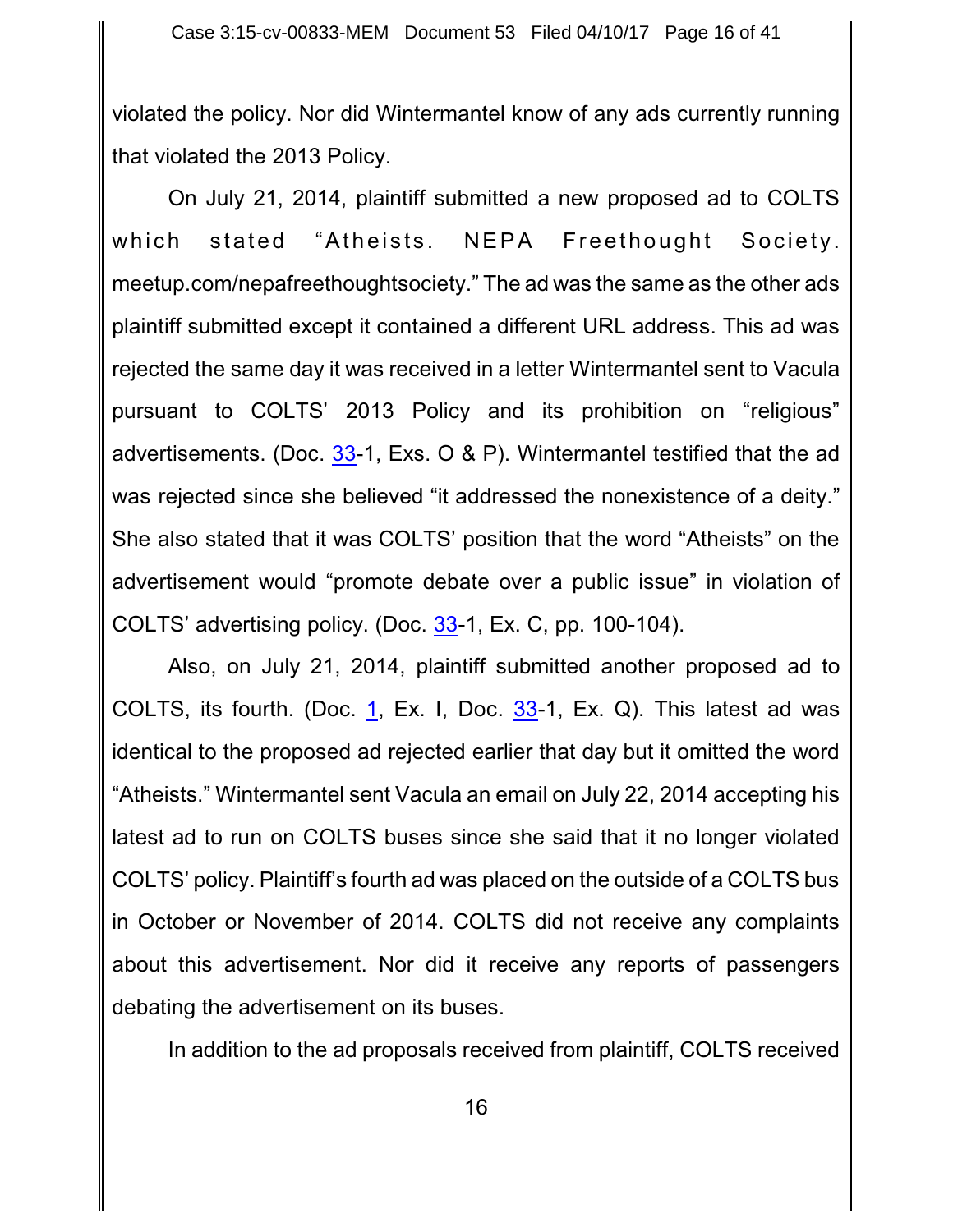ads from other groups, and some were accepted and some were rejected.

In April 2012, COLTS displayed an advertisement for "National Infant Immunization Week" on its buses. The advertisement (Doc. [33](http://ecf.pamd.uscourts.gov/doc1/15505558178)-1, Ex. R) contained a picture of a baby and said "Love Them, Protect Them, Immunize Them." COLTS interpreted this advertisement as a message "encouraging people to vaccinate their children." Even though COLTS was not aware of any debates amongst its riders over this ad, COLTS indicated that if this ad were proposed today, it would be rejected since the issue of vaccinating children is open to public debate and too controversial.

Additionally, in 2011, COLTS accepted and displayed an advertisement from the Diocese of Scranton's "Adoption for Life" campaign that said "Consider Adoption . . . It Works!" (Doc. [33](http://ecf.pamd.uscourts.gov/doc1/15505558178)-1, Ex. S). Wintermantel stated that COLTS does not believe that a Catholic religious organization's pro-adoption advertisement could be construed as an "anti-abortion ad" and, that if such an advertisement were proposed today, she would "recommend under the 2013 Policy that this ad be run." It did not matter to COLTS that this ad was paid for by a religious organization despite the fact that it believes religion is a controversial issue.

At the time the 2011 Policy was enacted, COLTS was running an advertisement for a beer distributor called "Brewers Outlet." Despite the 2011 Policy's ban on advertisements for alcohol, COLTS continued to run advertisements for Brewer's Outlet until its contract expired in April 2012 because "[Brewer's Outlet sell[s] other things besides beer." However, as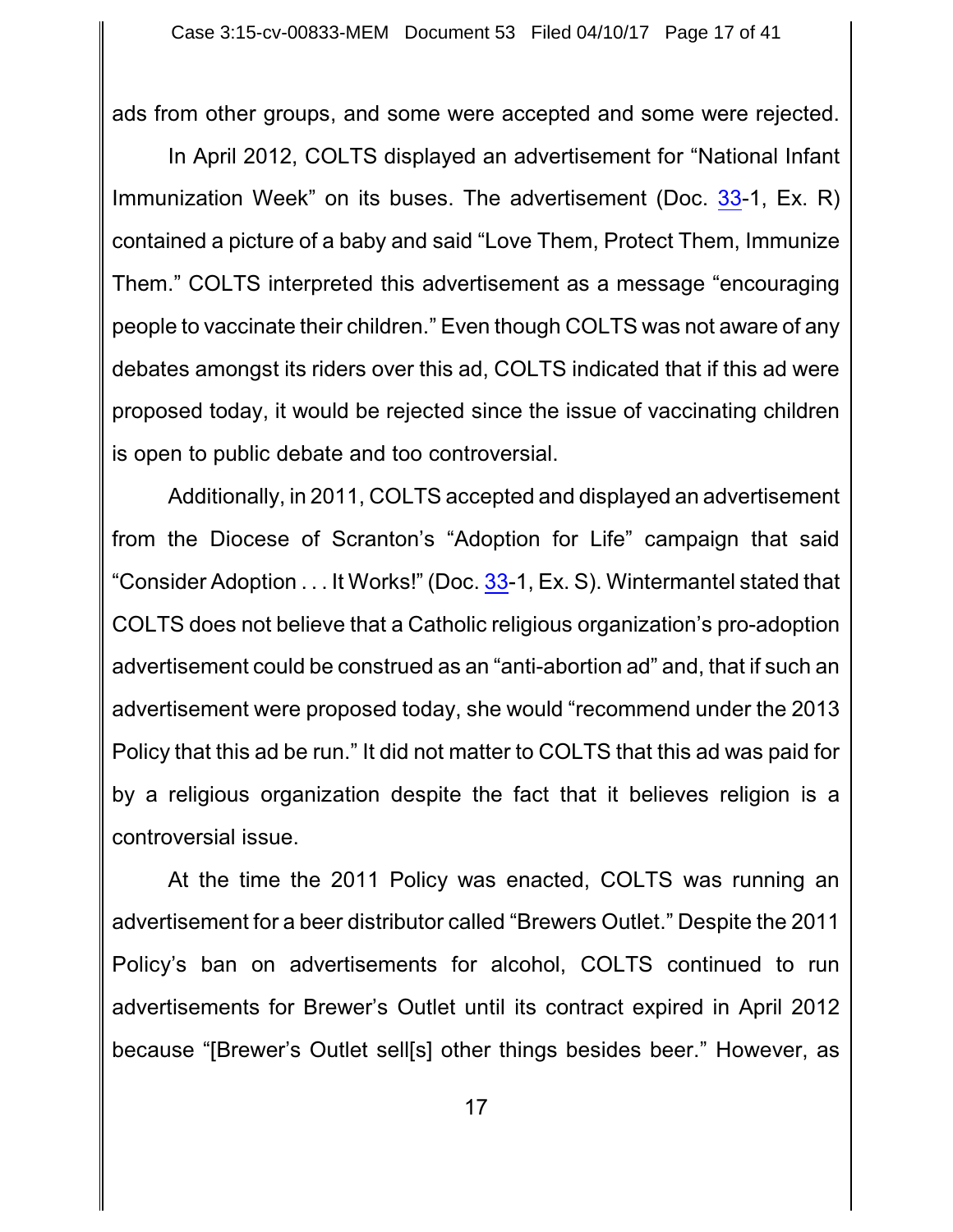mentioned, in May 2012, COLTS rejected an advertisement for the Wilkes-Barre Scranton "NightOut" based on the fact that the website listed on the advertisement contained advertisements for bars.

In February 2014, COLTS rejected, under its 2013 Policy, an advertisement proposal submitted by Lutheran Home Care & Hospice, Inc. advertising home health care and hospice services "because of the cross in the logo and the word Lutheran" and because COLTS thought the ad could have initiated debates on its buses. (Doc. [33](http://ecf.pamd.uscourts.gov/doc1/15505558178)-1, Ex. T).

COLTS also admitted that under the 2013 Policy, it would have rejected the "St. Stanislaus Polish Food Festival" ad that it previously ran since it contained a reference to "St. Stanislaus Elementary School," and because it was "religious in nature and could possibly cause debate." COLTS further stated that the O'Malley campaign ad previously run would not be permitted under the 2013 Policy's prohibition on "political" advertisements.

Every year since 2013, COLTS has agreed to display advertisements on its buses paid for by County Commissioner O'Malley for "Patrick O'Malley's . . . Annual Free Children's Halloween Party" because the advertisements did not mention his elected position or candidacy, and because COLTS believes that a Halloween party has "no relation to politics[.]" (Doc. [33](http://ecf.pamd.uscourts.gov/doc1/15505558178)-1, Ex. U). Additionally, these ads did not contain the disclaimer which was required by the 2013 Policy.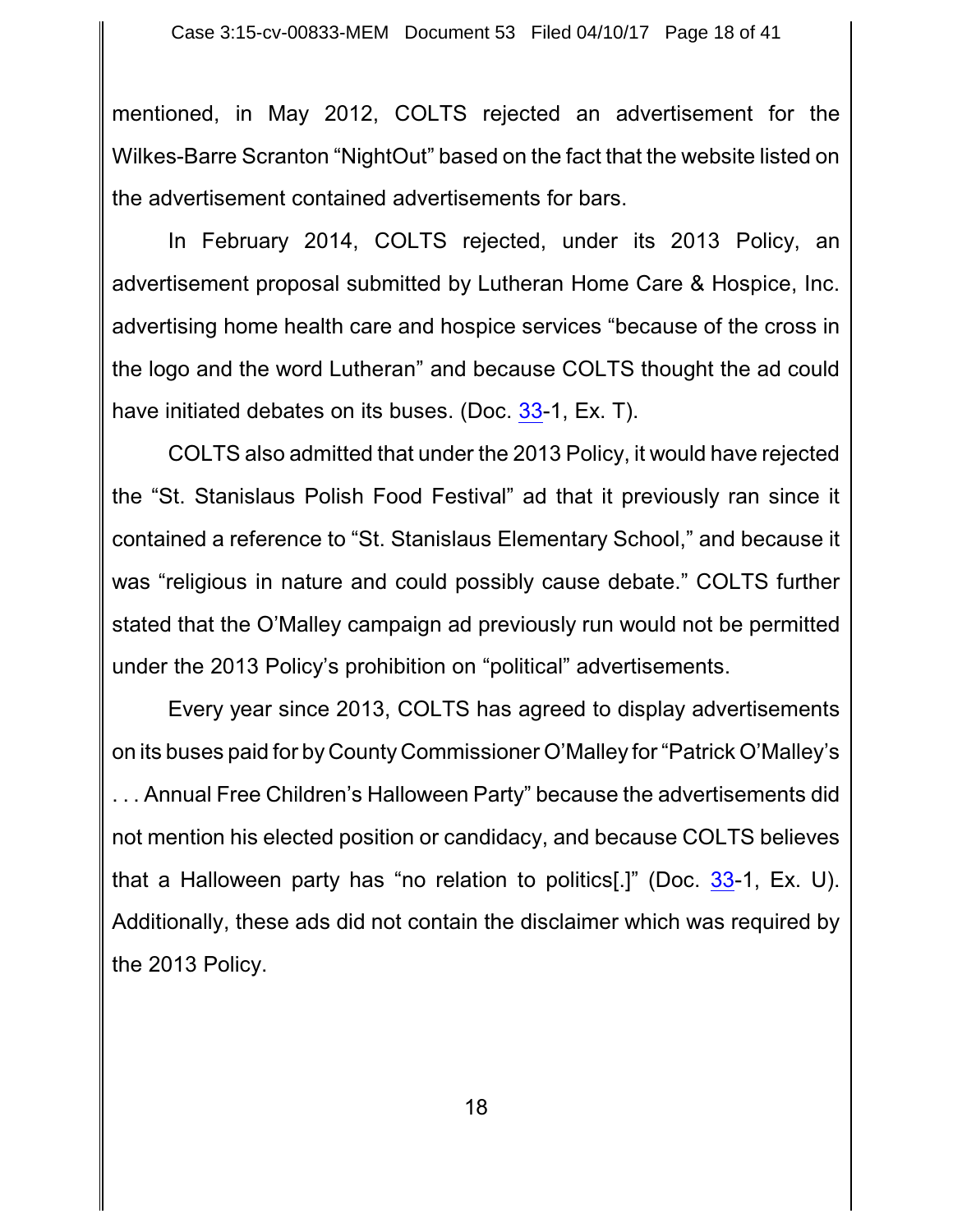### **III. STANDARDS OF REVIEW**

## **A. Rule 56**

COLTS' and plaintiff's motions for summary judgment are brought pursuant to the provisions of Fed.R.Civ.P. 56. Summary judgment is appropriate if the "pleadings, depositions, answers to interrogatories, and admissions on file, together with the affidavits, if any, show that there is no genuine issue as to any material fact and that the moving party is entitled to judgment as a matter of law." [Fed.](http://westlaw.com/find/default.wl?ft=L&docname=USFRCPR56&rs=btil2.0&rp=%2ffind%2fdefault.wl&fn=_top&findtype=L&vr=2.0&db=1000600&wbtoolsId=USFRCPR56&HistoryType=F) R. Civ. P. 56©; see also [Celotex](http://westlaw.com/find/default.wl?ft=Y&referencepositiontype=S&rs=btil2.0&rp=%2ffind%2fdefault.wl&serialnum=1986132677&fn=_top&referenceposition=322&findtype=Y&vr=2.0&db=0000780&wbtoolsId=1986132677&HistoryType=F) Corp. v. [Catrett, 477 U.S.](http://westlaw.com/find/default.wl?ft=Y&referencepositiontype=S&rs=btil2.0&rp=%2ffind%2fdefault.wl&serialnum=1986132677&fn=_top&referenceposition=322&findtype=Y&vr=2.0&db=0000780&wbtoolsId=1986132677&HistoryType=F) 317, 322-23 (1986); [Turner v. Schering-Plough Corp., 901](http://westlaw.com/find/default.wl?ft=Y&referencepositiontype=S&rs=btil2.0&rp=%2ffind%2fdefault.wl&serialnum=1990067742&fn=_top&referenceposition=340&findtype=Y&vr=2.0&db=0000350&wbtoolsId=1990067742&HistoryType=F) F.2d 335, [340 \(3d Cir.](http://westlaw.com/find/default.wl?ft=Y&referencepositiontype=S&rs=btil2.0&rp=%2ffind%2fdefault.wl&serialnum=1990067742&fn=_top&referenceposition=340&findtype=Y&vr=2.0&db=0000350&wbtoolsId=1990067742&HistoryType=F) 1990). A factual dispute is genuine if a reasonable jury could find for the non-moving party, and is material if it will affect the outcome of the trial under governing substantive law. [Anderson v. Liberty](http://westlaw.com/find/default.wl?ft=Y&referencepositiontype=S&rs=btil2.0&rp=%2ffind%2fdefault.wl&serialnum=1986132674&fn=_top&referenceposition=248&findtype=Y&vr=2.0&db=0000780&wbtoolsId=1986132674&HistoryType=F) Lobby, Inc., 477 U.S. 242, [248 \(1986\)](http://westlaw.com/find/default.wl?ft=Y&referencepositiontype=S&rs=btil2.0&rp=%2ffind%2fdefault.wl&serialnum=1986132674&fn=_top&referenceposition=248&findtype=Y&vr=2.0&db=0000780&wbtoolsId=1986132674&HistoryType=F); Aetna Casualty & Sur. Co. v. [Ericksen,](http://westlaw.com/find/default.wl?ft=Y&referencepositiontype=S&rs=btil2.0&rp=%2ffind%2fdefault.wl&serialnum=1995225725&fn=_top&referenceposition=838&findtype=Y&vr=2.0&db=0000345&wbtoolsId=1995225725&HistoryType=F) 903 F. Supp. 836, [838 \(M.D.](http://westlaw.com/find/default.wl?ft=Y&referencepositiontype=S&rs=btil2.0&rp=%2ffind%2fdefault.wl&serialnum=1995225725&fn=_top&referenceposition=838&findtype=Y&vr=2.0&db=0000345&wbtoolsId=1995225725&HistoryType=F) Pa. 1995). At the summary judgment stage, "the judge's function is not himself to weigh the evidence and determine the truth of the matter but to determine whether there is a genuine issue for trial." [Anderson,](http://westlaw.com/find/default.wl?ft=Y&referencepositiontype=S&rs=btil2.0&rp=%2ffind%2fdefault.wl&serialnum=1986132674&fn=_top&referenceposition=248&findtype=Y&vr=2.0&db=0000780&wbtoolsId=1986132674&HistoryType=F) [477 U.S.](http://westlaw.com/find/default.wl?ft=Y&referencepositiontype=S&rs=btil2.0&rp=%2ffind%2fdefault.wl&serialnum=1986132674&fn=_top&referenceposition=248&findtype=Y&vr=2.0&db=0000780&wbtoolsId=1986132674&HistoryType=F) at 249; *see also* Marino v. Indus. Crating Co., [358 F.3d 241,](http://westlaw.com/find/default.wl?ft=Y&referencepositiontype=S&rs=btil2.0&rp=%2ffind%2fdefault.wl&serialnum=2004144570&fn=_top&referenceposition=247&findtype=Y&vr=2.0&db=0000506&wbtoolsId=2004144570&HistoryType=F) 247 (3d Cir. [2004\)](http://westlaw.com/find/default.wl?ft=Y&referencepositiontype=S&rs=btil2.0&rp=%2ffind%2fdefault.wl&serialnum=2004144570&fn=_top&referenceposition=247&findtype=Y&vr=2.0&db=0000506&wbtoolsId=2004144570&HistoryType=F) (a court may not weigh the evidence or make credibility determinations). Rather, the court must consider all evidence and inferences drawn therefrom in the light most favorable to the non-moving party. [Andreoli](http://westlaw.com/find/default.wl?ft=Y&referencepositiontype=S&rs=btil2.0&rp=%2ffind%2fdefault.wl&serialnum=2011888780&fn=_top&referenceposition=647&findtype=Y&vr=2.0&db=0000506&wbtoolsId=2011888780&HistoryType=F) v. Gates, [482 F.3d 641,](http://westlaw.com/find/default.wl?ft=Y&referencepositiontype=S&rs=btil2.0&rp=%2ffind%2fdefault.wl&serialnum=2011888780&fn=_top&referenceposition=647&findtype=Y&vr=2.0&db=0000506&wbtoolsId=2011888780&HistoryType=F) 647 (3d Cir. 2007).

Moreover, the Third Circuit indicated that "although the party opposing summary judgment is entitled to 'the benefit of all factual inferences in the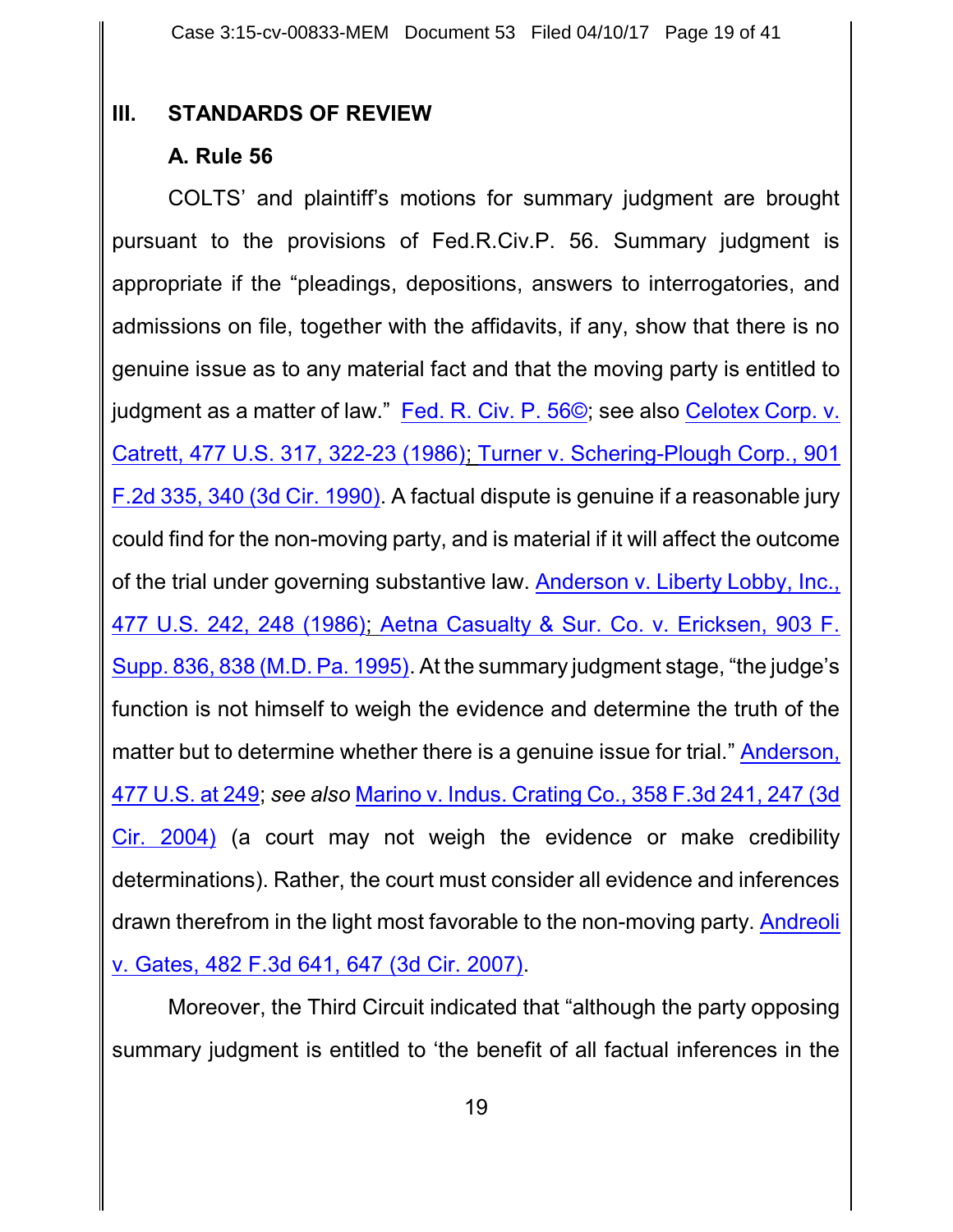court's consideration of a motion for summary judgment, the nonmoving party must point to some evidence in the record that creates a genuine issue of material fact,' and 'cannot rest solely on assertions made in the pleadings, legal memorandum or oral argument.'" [Goode v.](http://westlaw.com/find/default.wl?ft=Y&db=0006538&rs=btil2.0&rp=%2ffind%2fdefault.wl&serialnum=2012748016&fn=_top&findtype=Y&vr=2.0&wbtoolsId=2012748016&HistoryType=F) Nash, 241 Fed. Appx. 868 [\(3d Cir.](http://westlaw.com/find/default.wl?ft=Y&db=0006538&rs=btil2.0&rp=%2ffind%2fdefault.wl&serialnum=2012748016&fn=_top&findtype=Y&vr=2.0&wbtoolsId=2012748016&HistoryType=F) 2007) (citation omitted). A material factual dispute is one that may affect the outcome of the case under applicable law. [Anderson v.](http://westlaw.com/find/default.wl?ft=Y&referencepositiontype=S&rs=btil2.0&rp=%2ffind%2fdefault.wl&serialnum=1986132674&fn=_top&referenceposition=248&findtype=Y&vr=2.0&db=0000780&wbtoolsId=1986132674&HistoryType=F) Liberty Lobby, Inc., [477 U.S.](http://westlaw.com/find/default.wl?ft=Y&referencepositiontype=S&rs=btil2.0&rp=%2ffind%2fdefault.wl&serialnum=1986132674&fn=_top&referenceposition=248&findtype=Y&vr=2.0&db=0000780&wbtoolsId=1986132674&HistoryType=F) at 248.

To prevail on summary judgment, the moving party must affirmatively identify those portions of the record which demonstrate the absence of a genuine issue of material fact. [Celotex, 477 U.S.](http://westlaw.com/find/default.wl?ft=Y&referencepositiontype=S&rs=btil2.0&rp=%2ffind%2fdefault.wl&serialnum=1986132677&fn=_top&referenceposition=322&findtype=Y&vr=2.0&db=0000780&wbtoolsId=1986132677&HistoryType=F) at 323-24. The moving party can discharge the burden by showing that "on all the essential elements of its case on which it bears the burden of proof at trial, no reasonable jury could find for the non-moving party." [In re Bressman,](http://westlaw.com/find/default.wl?ft=Y&referencepositiontype=S&rs=btil2.0&rp=%2ffind%2fdefault.wl&serialnum=2003314002&fn=_top&referenceposition=238&findtype=Y&vr=2.0&db=0000506&wbtoolsId=2003314002&HistoryType=F) 327 F.3d 229, 238 (3d Cir. [2003\)](http://westlaw.com/find/default.wl?ft=Y&referencepositiontype=S&rs=btil2.0&rp=%2ffind%2fdefault.wl&serialnum=2003314002&fn=_top&referenceposition=238&findtype=Y&vr=2.0&db=0000506&wbtoolsId=2003314002&HistoryType=F); see also Celotex, [477 U.S.](http://westlaw.com/find/default.wl?ft=Y&referencepositiontype=S&rs=btil2.0&rp=%2ffind%2fdefault.wl&serialnum=1986132677&fn=_top&referenceposition=322&findtype=Y&vr=2.0&db=0000780&wbtoolsId=1986132677&HistoryType=F) at 325. If the moving party meets this initial burden, the non-moving party "must do more than simply show that there is some metaphysical doubt as to material facts," but must show sufficient evidence to support a jury verdict in its favor. Boyle v. County of [Allegheny,](http://westlaw.com/find/default.wl?ft=Y&referencepositiontype=S&rs=btil2.0&rp=%2ffind%2fdefault.wl&serialnum=1998075483&fn=_top&referenceposition=393&findtype=Y&vr=2.0&db=0000506&wbtoolsId=1998075483&HistoryType=F) [139 F.3d 386,](http://westlaw.com/find/default.wl?ft=Y&referencepositiontype=S&rs=btil2.0&rp=%2ffind%2fdefault.wl&serialnum=1998075483&fn=_top&referenceposition=393&findtype=Y&vr=2.0&db=0000506&wbtoolsId=1998075483&HistoryType=F) 393 (3d Cir. 1998) (quoting [Matsushita Elec.](http://westlaw.com/find/default.wl?ft=Y&referencepositiontype=S&rs=btil2.0&rp=%2ffind%2fdefault.wl&serialnum=1986115992&fn=_top&referenceposition=586&findtype=Y&vr=2.0&db=0000780&wbtoolsId=1986115992&HistoryType=F) Indus. Co. v. [Zenith Radio,](http://westlaw.com/find/default.wl?ft=Y&referencepositiontype=S&rs=btil2.0&rp=%2ffind%2fdefault.wl&serialnum=1986115992&fn=_top&referenceposition=586&findtype=Y&vr=2.0&db=0000780&wbtoolsId=1986115992&HistoryType=F) 475 U.S. 574, 586 (1986)). However, if the non-moving party "fails to make a showing sufficient to establish the existence of an element essential to [the non-movant's] case, and on which [the non-movant] will bear the burden of proof at trial," Rule 56 mandates the entry of summary judgment because such a failure "necessarily renders all other facts immaterial."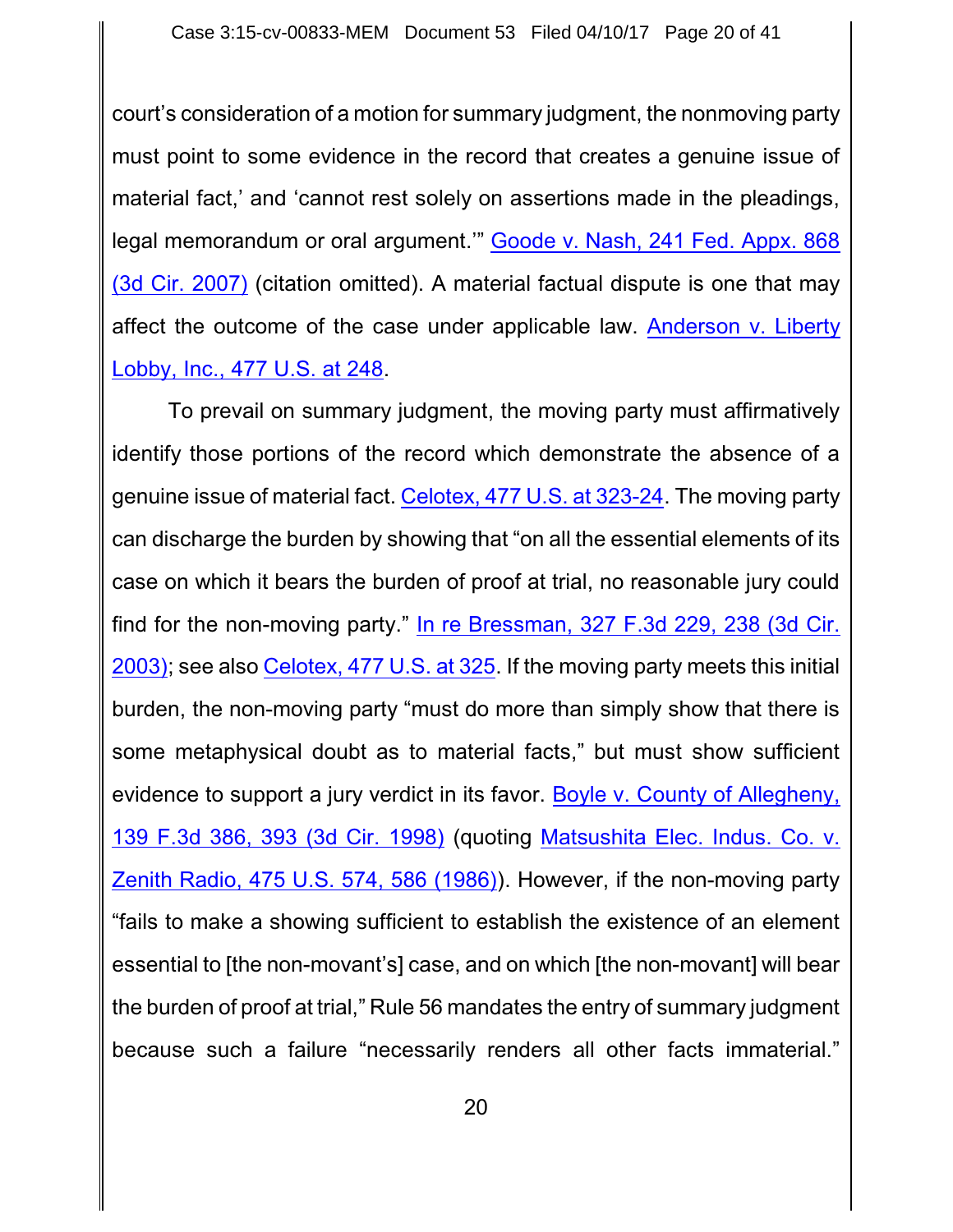Celotex Corp., [477 U.S. at 322-23](http://westlaw.com/find/default.wl?ft=Y&referencepositiontype=S&rs=btil2.0&rp=%2ffind%2fdefault.wl&serialnum=1986132677&fn=_top&referenceposition=322&findtype=Y&vr=2.0&db=0000780&wbtoolsId=1986132677&HistoryType=F); [Jakimas v. Hoffman La Roche,](http://westlaw.com/find/default.wl?ft=Y&referencepositiontype=S&rs=btil2.0&rp=%2ffind%2fdefault.wl&serialnum=2012238040&fn=_top&referenceposition=777&findtype=Y&vr=2.0&db=0000506&wbtoolsId=2012238040&HistoryType=F) Inc., 485 F.3d 770, [777 \(3d Cir.](http://westlaw.com/find/default.wl?ft=Y&referencepositiontype=S&rs=btil2.0&rp=%2ffind%2fdefault.wl&serialnum=2012238040&fn=_top&referenceposition=777&findtype=Y&vr=2.0&db=0000506&wbtoolsId=2012238040&HistoryType=F) 2007); Watson v. [Eastman Kodak](http://westlaw.com/find/default.wl?ft=Y&referencepositiontype=S&rs=btil2.0&rp=%2ffind%2fdefault.wl&serialnum=2000654686&fn=_top&referenceposition=858&findtype=Y&vr=2.0&db=0000506&wbtoolsId=2000654686&HistoryType=F) Co., 235 F.3d 851, [858 \(3d Cir.](http://westlaw.com/find/default.wl?ft=Y&referencepositiontype=S&rs=btil2.0&rp=%2ffind%2fdefault.wl&serialnum=2000654686&fn=_top&referenceposition=858&findtype=Y&vr=2.0&db=0000506&wbtoolsId=2000654686&HistoryType=F) 2000) (the non-movant must establish the existence of each element on which it bears the burden of proof).

### **B. Section 1983**

To state a claim under §1983, a plaintiff must meet two threshold requirements. A plaintiff must allege: 1) that the alleged misconduct was committed by a person acting under color of state law; and 2) that as a result, he was deprived of rights, privileges, or immunities secured by the Constitution or laws of the United States. West v. Atkins, 487 U.S. [42 \(1988\)](https://www.westlaw.com/Document/I1786319b9c1f11d993e6d35cc61aab4a/View/FullText.html?transitionType=Default&contextData=(sc.Default)&VR=3.0&RS=da3.0); Parratt v. Taylor, 451 U.S. 527, [535 \(1981\)](https://www.westlaw.com/Document/I618278869c1f11d9bc61beebb95be672/View/FullText.html?transitionType=Default&contextData=(sc.Default)&VR=3.0&RS=da3.0&fragmentIdentifier=co_pp_sp_780_535), *overruled in part on other grounds*, Daniels v. Williams, 474 U.S. 327, [330-331 \(1986\)](https://www.westlaw.com/Link/Document/FullText?cite=474US327&VR=3.0&RS=da3.0). If a defendant fails to act under color of state law when engaged in the alleged misconduct, a civil rights claim under §1983 fails as a matter of jurisdiction, Polk [Cnty.](https://www.westlaw.com/Document/I178f324e9c1f11d993e6d35cc61aab4a/View/FullText.html?transitionType=Default&contextData=(sc.Default)&VR=3.0&RS=da3.0&fragmentIdentifier=co_pp_sp_780_315) v. Dodson, 454 U.S. 312, [315 \(1981\)](https://www.westlaw.com/Document/I178f324e9c1f11d993e6d35cc61aab4a/View/FullText.html?transitionType=Default&contextData=(sc.Default)&VR=3.0&RS=da3.0&fragmentIdentifier=co_pp_sp_780_315), and there is no need to determine whether a federal right has been violated. [Rendell-Baker v. Kohn, 457 U.S. 830, 838](https://www.westlaw.com/Document/I72eafe199c9a11d991d0cc6b54f12d4d/View/FullText.html?transitionType=Default&contextData=(sc.Default)&VR=3.0&RS=da3.0&fragmentIdentifier=co_pp_sp_780_838) [\(1982\)](https://www.westlaw.com/Document/I72eafe199c9a11d991d0cc6b54f12d4d/View/FullText.html?transitionType=Default&contextData=(sc.Default)&VR=3.0&RS=da3.0&fragmentIdentifier=co_pp_sp_780_838).

Since COLTS is a municipal agency, the standards annunciated in *Monell* apply to it. *See* Malles v. Lehigh County, [639 F.Supp.2d 566 \(E.D.Pa.](https://www.westlaw.com/Document/I4cec04b27d2d11de9988d233d23fe599/View/FullText.html?transitionType=Default&contextData=(sc.Default)&VR=3.0&RS=da3.0) [2009\)](https://www.westlaw.com/Document/I4cec04b27d2d11de9988d233d23fe599/View/FullText.html?transitionType=Default&contextData=(sc.Default)&VR=3.0&RS=da3.0). Under the Supreme Court precedent of Monell v. Dep't. of [Soc. Servs.,](https://www.westlaw.com/Document/I6184263e9c1f11d9bc61beebb95be672/View/FullText.html?transitionType=Default&contextData=(sc.Default)&VR=3.0&RS=da3.0&fragmentIdentifier=co_pp_sp_780_694) 436 U.S. 658, [694 \(1978\)](https://www.westlaw.com/Document/I6184263e9c1f11d9bc61beebb95be672/View/FullText.html?transitionType=Default&contextData=(sc.Default)&VR=3.0&RS=da3.0&fragmentIdentifier=co_pp_sp_780_694), a municipality can be held liable under §1983 only if the plaintiff shows that the violation of his federally protected rights resulted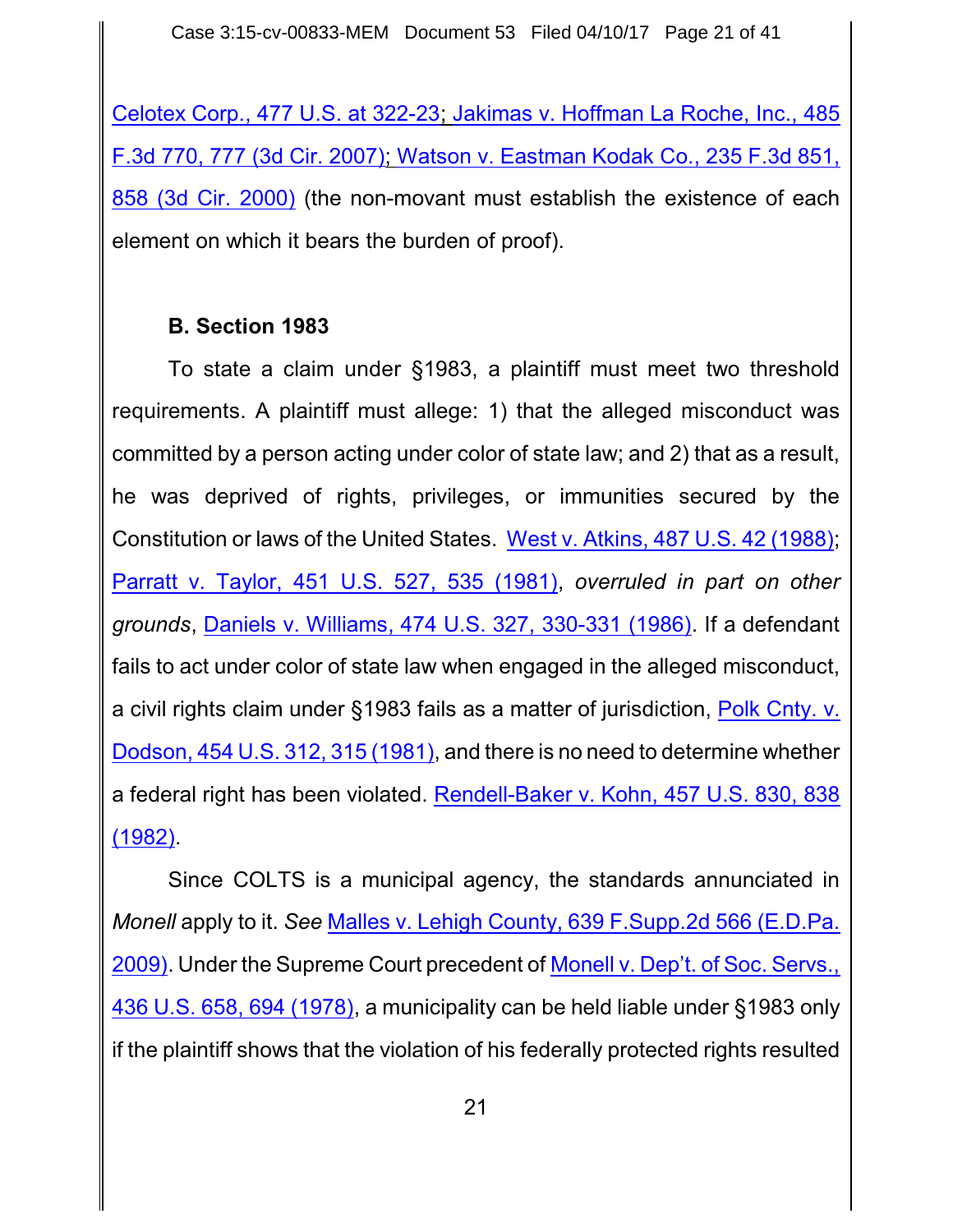from the enforcement of a "policy" or "custom" of the local government. A court may find that a municipal policy exists when a "'decisionmaker possess[ing] final authority to establish municipal policy with respect to the action' issues an official proclamation, policy, or edict." [Andrews](https://www.westlaw.com/Document/I381cd647971d11d9bc61beebb95be672/View/FullText.html?transitionType=Default&contextData=(sc.Default)&VR=3.0&RS=da3.0&fragmentIdentifier=co_pp_sp_350_1480) v. City of Philadelphia, [895 F.2d 1469,](https://www.westlaw.com/Document/I381cd647971d11d9bc61beebb95be672/View/FullText.html?transitionType=Default&contextData=(sc.Default)&VR=3.0&RS=da3.0&fragmentIdentifier=co_pp_sp_350_1480) 1480 (3d Cir. 1990) (quoting [Pembaur v.](https://www.westlaw.com/Document/I618c8aa09c1f11d9bc61beebb95be672/View/FullText.html?transitionType=Default&contextData=(sc.Default)&VR=3.0&RS=da3.0&fragmentIdentifier=co_pp_sp_780_481) City of Cincinnati, 475 U.S. 469, [481 \(1986\)](https://www.westlaw.com/Document/I618c8aa09c1f11d9bc61beebb95be672/View/FullText.html?transitionType=Default&contextData=(sc.Default)&VR=3.0&RS=da3.0&fragmentIdentifier=co_pp_sp_780_481)). It is also possible for a court to find the existence of a municipal policy in "the isolated decision of an executive municipal policymaker." City of St. Louis v. [Praprotnik,](https://www.westlaw.com/Document/I178cc14f9c1f11d993e6d35cc61aab4a/View/FullText.html?transitionType=Default&contextData=(sc.Default)&VR=3.0&RS=da3.0&fragmentIdentifier=co_pp_sp_780_139) 485 U.S. 112, 139 [\(1988\)](https://www.westlaw.com/Document/I178cc14f9c1f11d993e6d35cc61aab4a/View/FullText.html?transitionType=Default&contextData=(sc.Default)&VR=3.0&RS=da3.0&fragmentIdentifier=co_pp_sp_780_139). "A course of conduct is considered to be a 'custom' when, though not authorized by law, 'such practices of state officials [are] so permanent and well settled' as to virtually constitute law." Andrews, [895 F.2d at](https://www.westlaw.com/Document/I381cd647971d11d9bc61beebb95be672/View/FullText.html?transitionType=Default&contextData=(sc.Default)&VR=3.0&RS=da3.0&fragmentIdentifier=co_pp_sp_350_1480) 1480 (citations omitted). There must be a "direct causal link" between the municipal policy or custom and the alleged constitutional violation. City of [Canton,](https://www.westlaw.com/Document/I6b457f649c2511d9bc61beebb95be672/View/FullText.html?transitionType=Default&contextData=(sc.Default)&VR=3.0&RS=da3.0&fragmentIdentifier=co_pp_sp_780_385) Ohio v. Harris, [489 U.S. 378,](https://www.westlaw.com/Document/I6b457f649c2511d9bc61beebb95be672/View/FullText.html?transitionType=Default&contextData=(sc.Default)&VR=3.0&RS=da3.0&fragmentIdentifier=co_pp_sp_780_385) 385 (1989).

### **IV. DISCUSSION**

At issue are COLTS' policies and plaintiff's constitutional challenge to them under the First Amendment. "The Supreme Court has outlined a three-step analysis regarding a prima facie case of alleged First Amendment violations." Am. Freedom Defense Initiative v. SEPTA, 92 F.Supp.3d 314, 322 (E.D.Pa. 2015) (citing Cornelius v. NAACP Legal Def. & Educ. Fund, 473 U.S. 788, 797, 105 S.Ct. 3439 (1985)). First, the court must "determine whether the advertisement in question constitutes speech protected by the First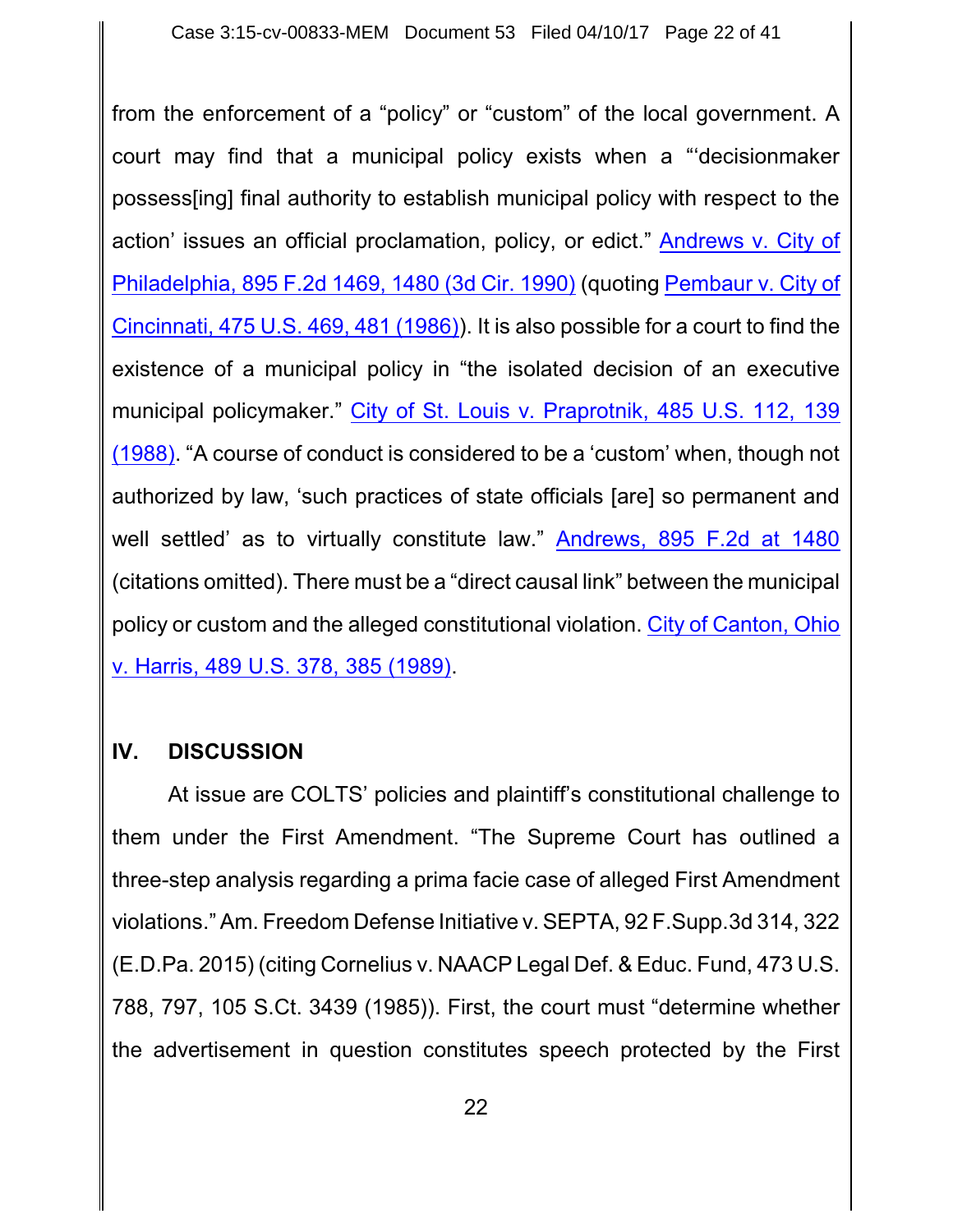Amendment." Second, the court must determine "the nature of the forum created by [COLTS'] advertising space" "because the appropriate level of scrutiny depends on the categorization of the forum." Id. Third, the court must exam "whether the anti-disparagement standard at issue survives the applicable level of scrutiny." Id.

The Supreme Court has long established that a citizen's ability to participate in free debate on matters of public importance is "the core value of the Free Speech Clause of the First Amendment." [Pickering v. Bd.](https://www.westlaw.com/Document/I179944619c1f11d993e6d35cc61aab4a/View/FullText.html?transitionType=Default&contextData=(sc.Default)&VR=3.0&RS=da3.0&fragmentIdentifier=co_pp_sp_780_573) of Educ., 391 U.S. 563, [573 \(1968\)](https://www.westlaw.com/Document/I179944619c1f11d993e6d35cc61aab4a/View/FullText.html?transitionType=Default&contextData=(sc.Default)&VR=3.0&RS=da3.0&fragmentIdentifier=co_pp_sp_780_573); *see also* Connick [v. Myers,](https://www.westlaw.com/Document/I1d1a06e29c9711d993e6d35cc61aab4a/View/FullText.html?transitionType=Default&contextData=(sc.Default)&VR=3.0&RS=da3.0&fragmentIdentifier=co_pp_sp_780_145) 461 U.S. 138, [145 \(1983\)](https://www.westlaw.com/Document/I1d1a06e29c9711d993e6d35cc61aab4a/View/FullText.html?transitionType=Default&contextData=(sc.Default)&VR=3.0&RS=da3.0&fragmentIdentifier=co_pp_sp_780_145); NAACP v. [Claiborne Hardware Co.,](https://www.westlaw.com/Document/I178e6ef79c1f11d993e6d35cc61aab4a/View/FullText.html?transitionType=Default&contextData=(sc.Default)&VR=3.0&RS=da3.0&fragmentIdentifier=co_pp_sp_780_913) 458 U.S. 886, 913 (1982); Am. Freedom Defense Initiative, 92 F.Supp.3d at 322 ("The proposition that the First Amendment strongly protects the right to express opinions on public questions has 'long been settled' by Supreme Court precedent.") (citation omitted).

Plaintiff's ads containing the word "Atheists" in large font with an image of clouds as a backdrop references a belief in the non-existence of a deity, which is protected speech since it reflects plaintiff freethought organization's belief or view pertaining to a lack of religion. *See* Am. Freedom Defense Initiative, 92 F.Supp.3d at 322 (Court held that the plaintiff's advertisement for SEPTA buses was protected speech involving political and religious expression since it contained statements about foreign aid and references to the Quran.). Thus, plaintiff's ads are protected by the First Amendment. The court must now determine "the nature of the forum created by [COLTS']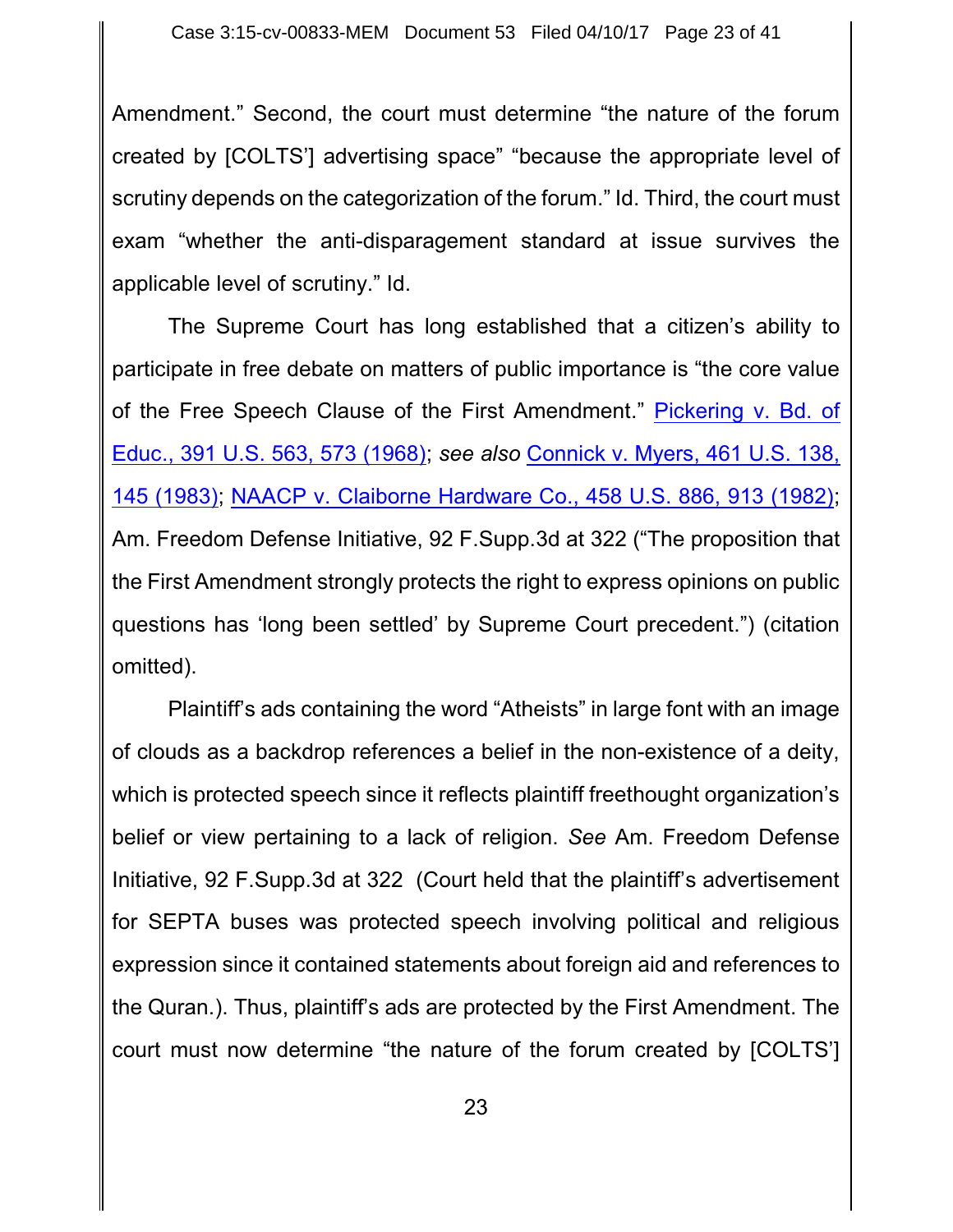advertising space." Id. at 323.

"The government does not have 'to grant access to all who wish to exercise their right to free speech on every type of [government] property without regard to the nature of the property or to the disruption that might be caused by the speaker's activities.'" [Pittsburgh League of](https://www.westlaw.com/Document/I05efcc1ebf8211e086cdc006bc7eafe7/View/FullText.html?transitionType=Default&contextData=(sc.Default)&VR=3.0&RS=da3.0&fragmentIdentifier=co_pp_sp_506_295) Young Voters Educ. Fund v. Port Authority of Allegheny County, [653 F.3d 290,](https://www.westlaw.com/Document/I05efcc1ebf8211e086cdc006bc7eafe7/View/FullText.html?transitionType=Default&contextData=(sc.Default)&VR=3.0&RS=da3.0&fragmentIdentifier=co_pp_sp_506_295) 295 (3d Cir. 2011) (quoting Cornelius v. NAACP [Legal Defense & Educ.](https://www.westlaw.com/Document/I2356e6f39c1e11d9bdd1cfdd544ca3a4/View/FullText.html?transitionType=Default&contextData=(sc.Default)&VR=3.0&RS=da3.0&fragmentIdentifier=co_pp_sp_780_799%e2%80%93800) Fund, Inc., 473 U.S. 788, 799–800, [105 S.Ct. 3439 \(1985\)](https://www.westlaw.com/Document/I2356e6f39c1e11d9bdd1cfdd544ca3a4/View/FullText.html?transitionType=Default&contextData=(sc.Default)&VR=3.0&RS=da3.0&fragmentIdentifier=co_pp_sp_780_799%e2%80%93800)). "The Supreme Court has developed a forum analysis to determine when the government's interest in limiting the use of its property outweighs the interest of those wishing to use the property as a place for expressive activity." [Id.](https://www.westlaw.com/Document/I2356e6f39c1e11d9bdd1cfdd544ca3a4/View/FullText.html?transitionType=Default&contextData=(sc.Default)&VR=3.0&RS=da3.0) (citing [Cornelius,](https://www.westlaw.com/Document/I2356e6f39c1e11d9bdd1cfdd544ca3a4/View/FullText.html?transitionType=Default&contextData=(sc.Default)&VR=3.0&RS=da3.0&fragmentIdentifier=co_pp_sp_780_799%e2%80%93800) 473 U.S. at 799–800).

The Supreme Court has found that there are three types of fora. Id. (citing Christian Legal Soc'y v. Martinez, 561 U.S. 661, 130 S.Ct. 2971, 2984 n. 11 (2010)). The type of forum determines the level of scrutiny to which the restrictions on speech are subjected. "In traditional public fora, content-based restrictions on speech are subject to strict scrutiny (i.e., the restrictions must be narrowly tailored to serve a compelling governmental interest)". Id. (citing Perry Educ. Ass'n v. Perry [Local Educators' Ass'n,](https://www.westlaw.com/Document/I237348959c1e11d9bdd1cfdd544ca3a4/View/FullText.html?transitionType=Default&contextData=(sc.Default)&VR=3.0&RS=da3.0&fragmentIdentifier=co_pp_sp_780_45) 460 U.S. 37, 45, 103 S.Ct. [948 \(1983\)](https://www.westlaw.com/Document/I237348959c1e11d9bdd1cfdd544ca3a4/View/FullText.html?transitionType=Default&contextData=(sc.Default)&VR=3.0&RS=da3.0&fragmentIdentifier=co_pp_sp_780_45))."The traditional public forum includes spaces which 'have immemorially been held in trust for the use of the public, and, time out of mind, have been used for purposes of assembly, communicating thoughts between citizens, and discussing public questions [such as streets and parks].'" Am. Freedom Defense Initiative, 92 F.Supp.3d at 323 (citation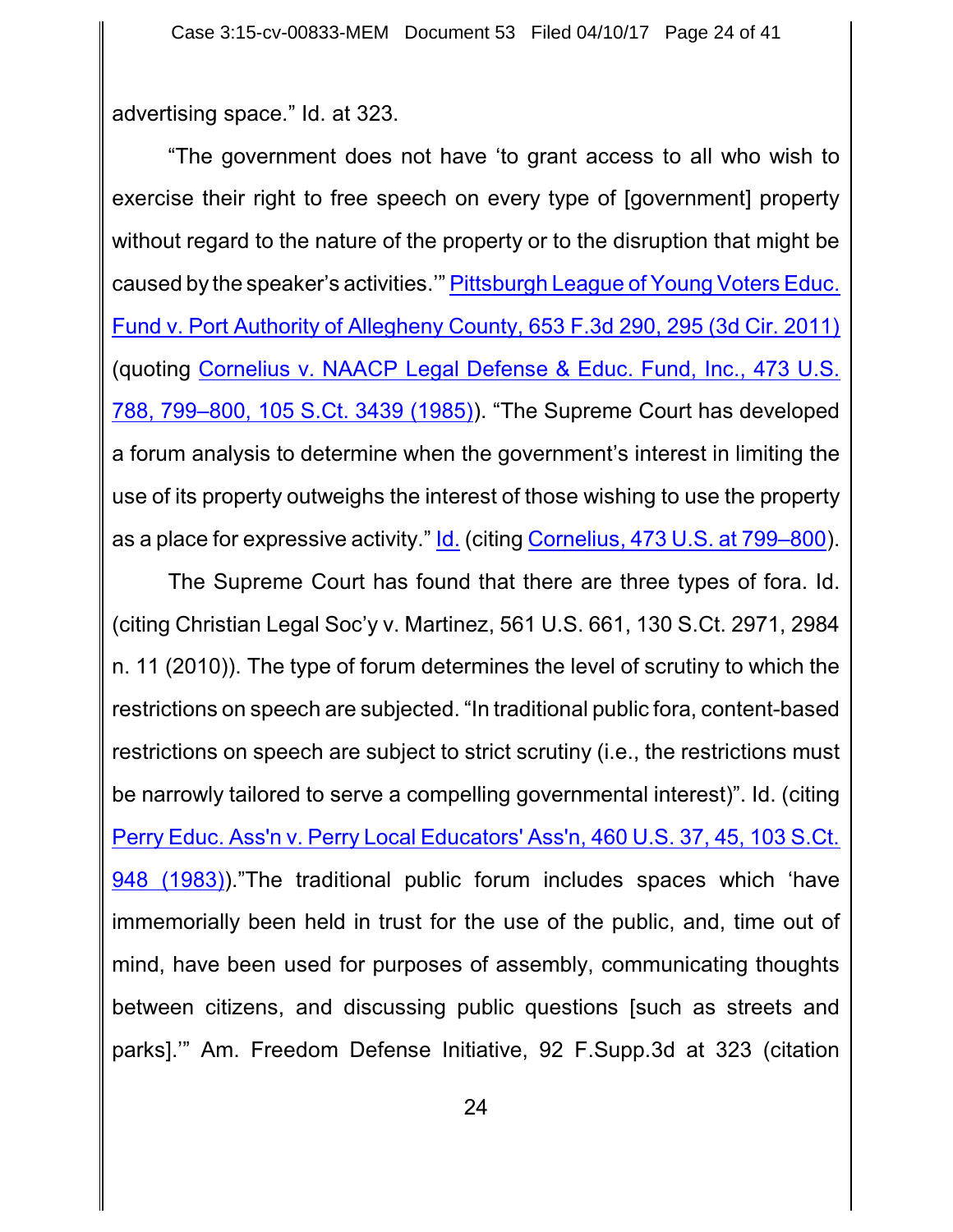omitted).

"A designated public forum is public property 'that has not traditionally been regarded as a public forum' but that the government has intentionally opened up for use by the public as a place for expressive activity." Id. (citing [Pittsburgh League of](https://www.westlaw.com/Document/I05efcc1ebf8211e086cdc006bc7eafe7/View/FullText.html?transitionType=Default&contextData=(sc.Default)&VR=3.0&RS=da3.0&fragmentIdentifier=co_pp_sp_506_295) Young Voters Educ. Fund, 653 F.3d at 296); *see also* Pleasant [Grove City](https://www.westlaw.com/Document/Ib9361e01034211deb5cbad29a280d47c/View/FullText.html?transitionType=Default&contextData=(sc.Default)&VR=3.0&RS=da3.0&fragmentIdentifier=co_pp_sp_708_1132) v. Summum, 555 U.S. 460, 129 S.Ct. 1125, 1132 [\(2009\)](https://www.westlaw.com/Document/Ib9361e01034211deb5cbad29a280d47c/View/FullText.html?transitionType=Default&contextData=(sc.Default)&VR=3.0&RS=da3.0&fragmentIdentifier=co_pp_sp_708_1132)); Christ's Bride Ministries, 148 F.3d at 248 (the court asks whether the government "clearly and deliberately opened its advertising space to the public."). In designated public fora, "content-based restrictions are subject to strict scrutiny." [Pittsburgh League of Young Voters](https://www.westlaw.com/Document/I05efcc1ebf8211e086cdc006bc7eafe7/View/FullText.html?transitionType=Default&contextData=(sc.Default)&VR=3.0&RS=da3.0&fragmentIdentifier=co_pp_sp_506_295) Educ. Fund, 653 F.3d at [296\)](https://www.westlaw.com/Document/I05efcc1ebf8211e086cdc006bc7eafe7/View/FullText.html?transitionType=Default&contextData=(sc.Default)&VR=3.0&RS=da3.0&fragmentIdentifier=co_pp_sp_506_295) (citing Perry, [460 U.S.](https://www.westlaw.com/Document/I237348959c1e11d9bdd1cfdd544ca3a4/View/FullText.html?transitionType=Default&contextData=(sc.Default)&VR=3.0&RS=da3.0&fragmentIdentifier=co_pp_sp_780_45) at 45).

The third type of fora consists of "public property that 'is not by tradition or designation a forum for public communication' [and this] constitutes a nonpublic forum." [Id.](https://www.westlaw.com/Document/I237348959c1e11d9bdd1cfdd544ca3a4/View/FullText.html?transitionType=Default&contextData=(sc.Default)&VR=3.0&RS=da3.0) (citing Perry, [460 U.S.](https://www.westlaw.com/Document/I237348959c1e11d9bdd1cfdd544ca3a4/View/FullText.html?transitionType=Default&contextData=(sc.Default)&VR=3.0&RS=da3.0&fragmentIdentifier=co_pp_sp_780_46) at 46). "Access to a nonpublic forum can be restricted so long as the restrictions are reasonable and viewpoint neutral." [Id.](https://www.westlaw.com/Document/I237348959c1e11d9bdd1cfdd544ca3a4/View/FullText.html?transitionType=Default&contextData=(sc.Default)&VR=3.0&RS=da3.0) (citing [Cornelius,](https://www.westlaw.com/Document/I2356e6f39c1e11d9bdd1cfdd544ca3a4/View/FullText.html?transitionType=Default&contextData=(sc.Default)&VR=3.0&RS=da3.0&fragmentIdentifier=co_pp_sp_780_800) 473 U.S. at 800).

The relevant forum is COLTS' advertising space on its buses, as opposed to all of COLTS' property, since this is the specific public property that plaintiff is seeking to access. *See* Cornelius, 473 U.S. at 801. The court must now determine the type of forum in the instant case. In Am. Freedom Defense Initiative, 92 F.Supp.3d at 324, the court explained:

In conducting the forum analysis, courts "look to the [COLTS'] intent with regard to the forum in question and ask whether [COLTS] clearly and deliberately opened its advertising space to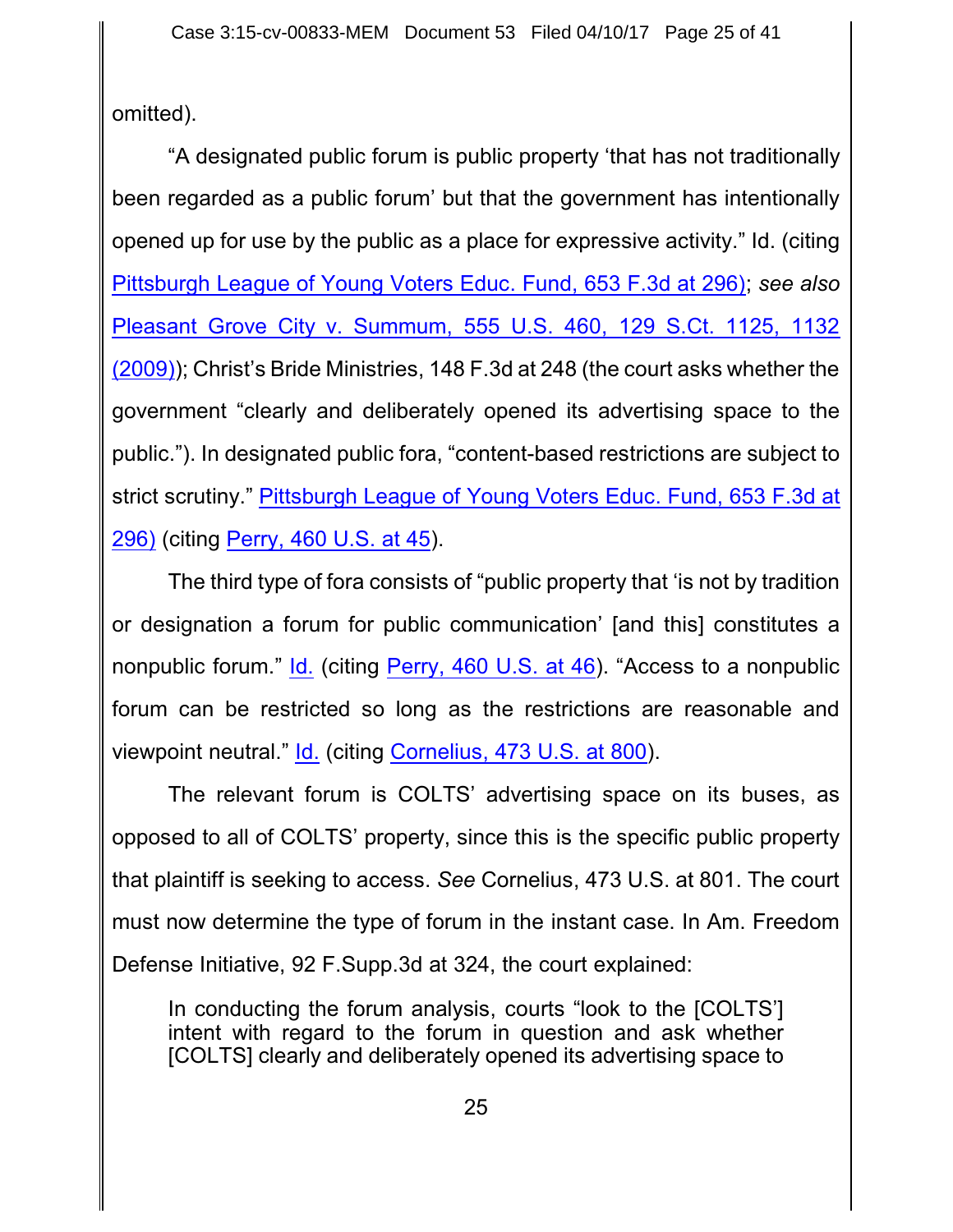the public." Christ's Bride Ministries, 148 F.3d at 248–49. "[COLTS'] own statement of its intent, however, does not resolve the public forum question." Id. at 251. Rather, intent is gauged by examining [COLTS'] "policies and practices in using the space and also the nature of the property and its compatibility with expressive activity." Id. at 249. Restrictions on the use of the forum "do not necessarily mean that [COLTS] has not created a public forum. They may demonstrate instead that [COLTS] intended to create a limited public forum, open only to certain kinds of expression." Id.

The court has previously found that a determination of the issue regarding the type of forum which existed on COLTS' buses required a complete factual record and that record now exists. Thus, this forum analysis shall now be addressed.

COLTS argues that the evidence fails to support plaintiff's First Amendment claim under §1983 since COLTS' policies satisfy the scrutiny applicable to a nonpublic forum. COLTS states that the evidence shows its advertising space should be classified as a limited or nonpublic forum and, shows that its intent was only to create such a forum.<sup>6</sup> COLTS states that to establish a designated public forum, plaintiff must produce "some evidence to [show] COLTS' intent to open the forum to the discussion of the existence or non-existence of god." (Doc. [46](http://ecf.pamd.uscourts.gov/doc1/15505630113) at 2). COLTS maintains the evidence shows that its intent was to create a nonpublic forum with respect to the advertising space on its buses and that plaintiff has specifically failed to show

 $6$ The Third Circuit has noted that the terms limited forum and nonpublic forum are interchangeable and that these categories of forum are the same. *See* NAACP v. City of Phila., 834 F.3d 435, 441 n. 2 (3d Cir. 2016). The court shall use only the term nonpublic forum herein.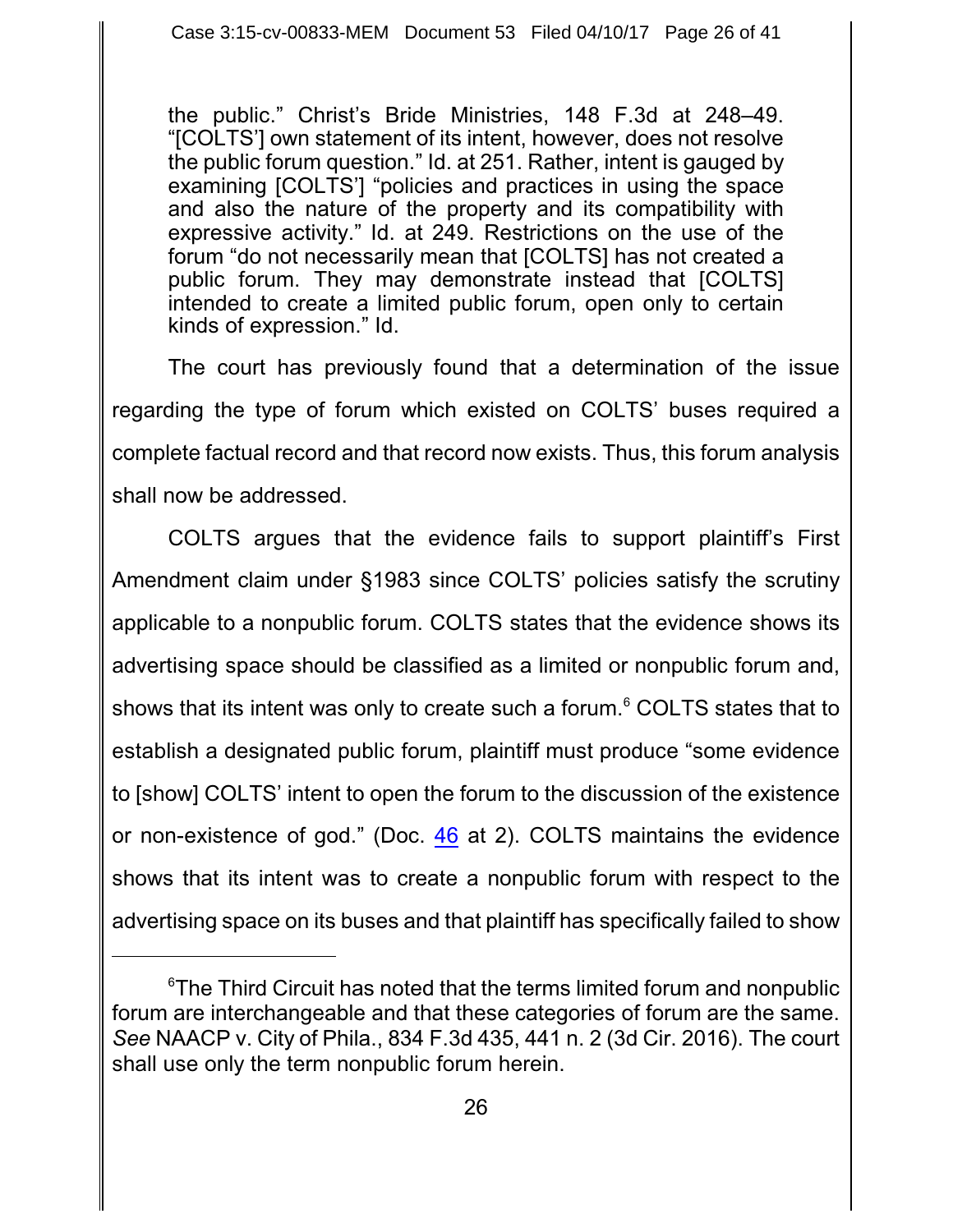that its intent was to open the forum to the discussion of the existence or nonexistence of god. COLTS points out that it has never allowed any ads to run discussing this issue either before or after it adopted its advertising policies. COLTS also indicates that it did not accept any controversial public issue advertisements which shows that it did not want to open up the space on its buses to expressive conduct, and thus its advertising space is a nonpublic forum.

COLTS states because the advertising space on its buses is a nonpublic forum, access to its space can be restricted so long as the restrictions are reasonable and viewpoint neutral. COLTS also states that since its policy precludes all viewpoints on the issue of the existence or nonexistence of God it is viewpoint neutral. COLTS argues that the evidence shows its intent was merely to create a nonpublic forum, open only to certain kinds of expression and that its 2013 Policy contained viewpoint neutral criteria for selecting content of ads on its property. COLTS states that the evidence demonstrates that its intention was not to allow ads promoting or attacking religion and that plaintiff was ultimately allowed to advertise the name of its organization and its website address when it deleted the word "Atheists" from its ad.

As such, COLTS contends that the evidence fails to show that its advertising space was ever opened up to ads which would have created a designated public forum on its buses. "Restrictions on speech in a non-public forum are permissible so long as they are reasonable and viewpoint neutral."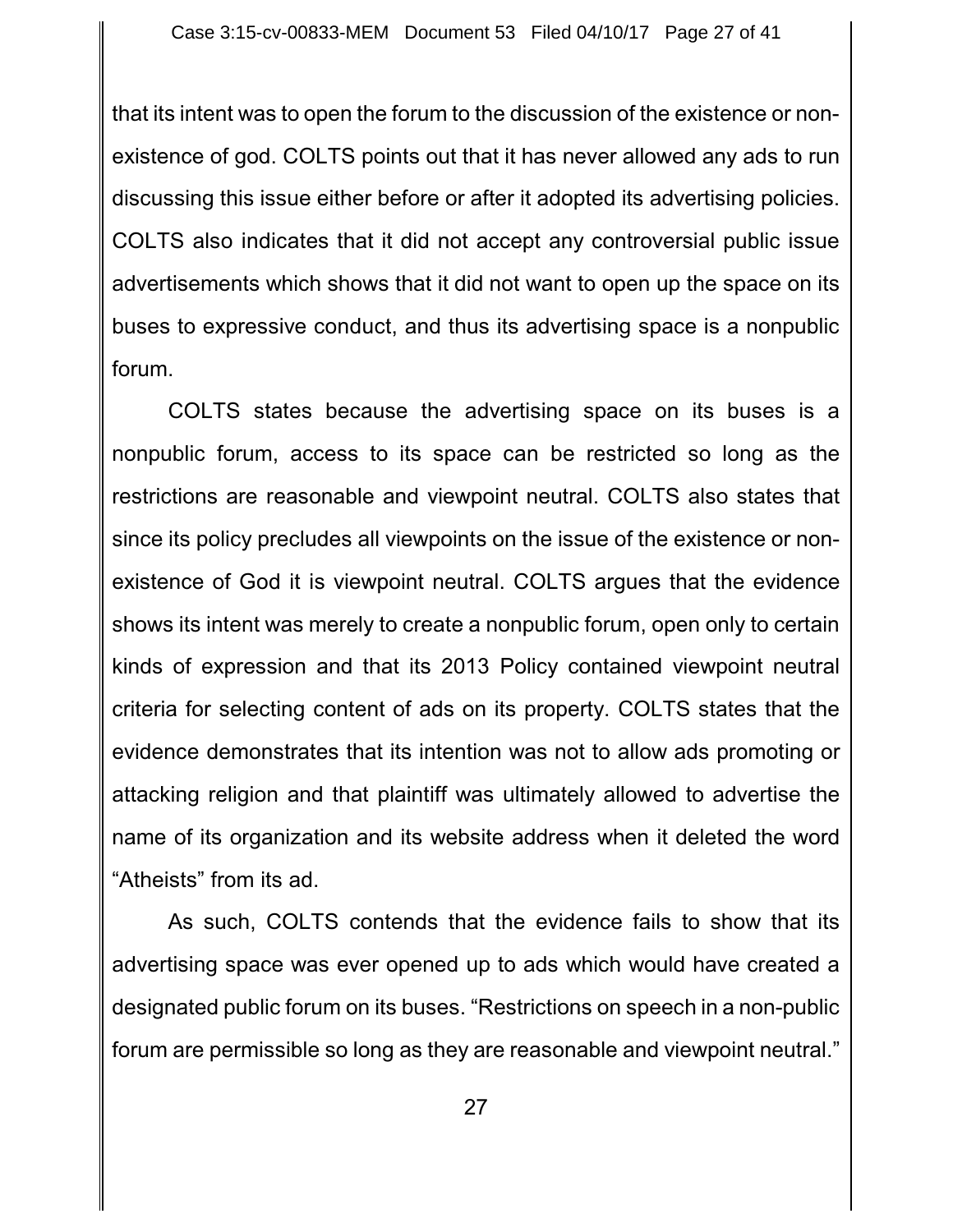Id. at 324. COLTS states that its advertising policies are viewpoint neutral and reasonable regulations of private advertising in a nonpublic forum.

Plaintiff argues that COLTS' advertising space on its buses was a designated public forum since COLTS "intentionally opened up [this space] for use by the public as a place for expressive activity." Plaintiff states the evidence shows that COLTS' adverting space on its buses is a designated public forum since its policies and practices demonstrate that it intended to open its spaces to speech by the general public regardless of COLTS' contention that it did not intend to create a designated public forum. Since COLTS' advertising space on its buses constitutes a designated public forum, plaintiff maintains COLTS' policies with their content-based speech restrictions are subject to strict scrutiny. Specifically, plaintiff contends that COLTS' 2013 Policy "restricts speech for the explicit purpose of suppressing debate and discussion of public issues among bus riders, a goal that is not a legitimate reason for government censorship." Plaintiff also contends that COLTS' advertising space on its busses should be classified as a designated public forum despite COLTS' intent.

A determination as to whether COLTS' advertising space is a designated public forum requires the court to engage in a fact-specific analysis of the forum itself. Christ's [Bride Ministries,](https://www.westlaw.com/Document/Ie9062769944111d9bdd1cfdd544ca3a4/View/FullText.html?transitionType=Default&contextData=(sc.Default)&VR=3.0&RS=da3.0&fragmentIdentifier=co_pp_sp_506_248) Inc. v. Se. Pa. Transp. Auth., 148 F.3d 242, [248-52 \(3d Cir.](https://www.westlaw.com/Document/Ie9062769944111d9bdd1cfdd544ca3a4/View/FullText.html?transitionType=Default&contextData=(sc.Default)&VR=3.0&RS=da3.0&fragmentIdentifier=co_pp_sp_506_248) 1998) (To determine whether the government agency clearly and deliberately opened its advertising space to the public, courts must examine not only the agency's policies, but also its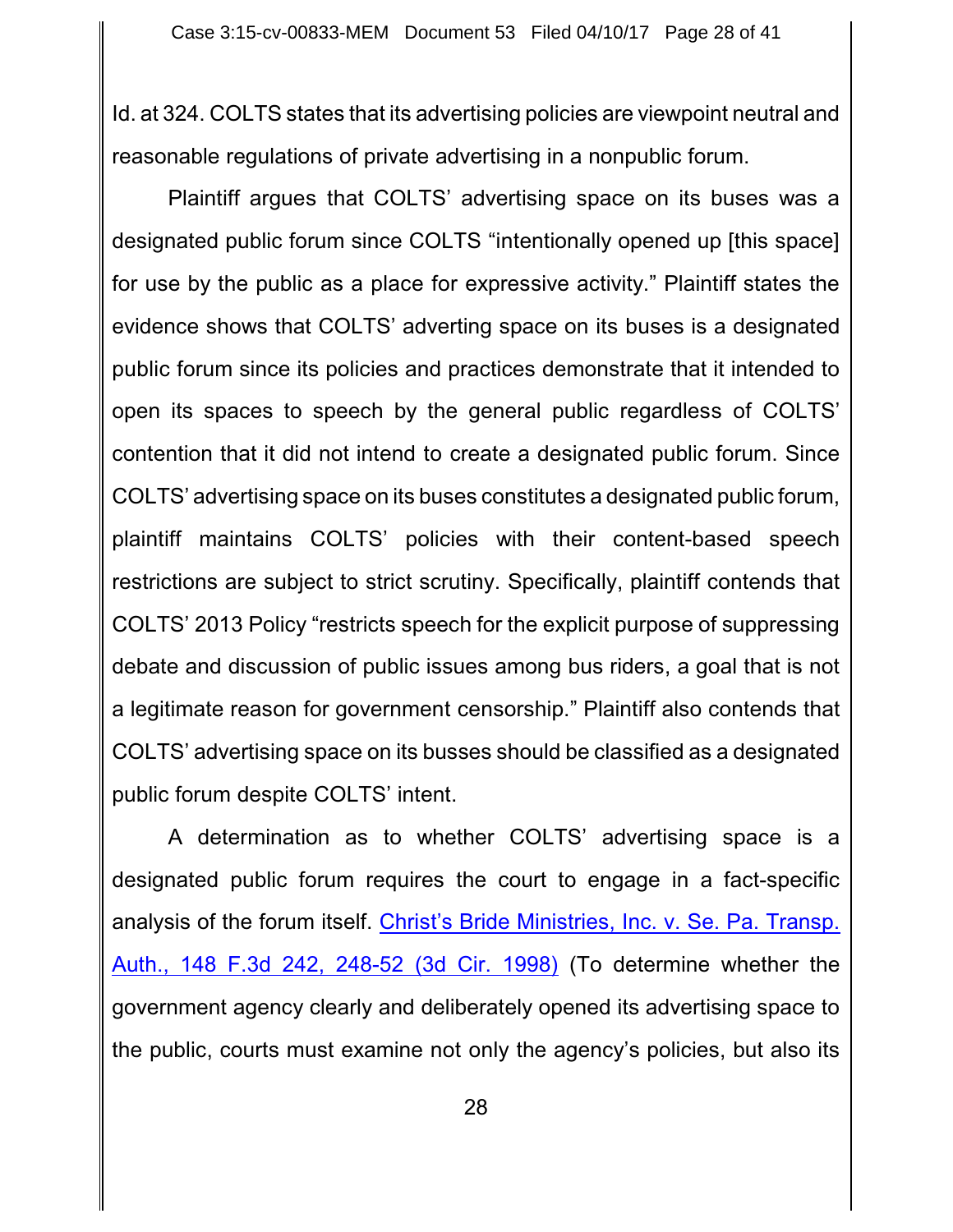practices in using the space, and the nature of the space and its compatibility with expressive activity). As such, COLTS' written policies alone are not sufficient to determine whether COLTS has created a designated public forum on its advertising space.

Initially, the court finds that the advertising space on COLTS' buses is a forum and that it is not a traditional public forum. *See* Am. Freedom Defense Initiative, 92 F.Supp.3d at 324*.* The parties do not agree as to whether the space on the buses is a designated public forum or a nonpublic forum. Plaintiff argues the former while COLTS argues the latter. COLTS' intent as to what type of forum it sought to create on its buses "is not dispositive of the forum analysis." Id. at 326 (citation omitted). Nor is it dispositive that COLTS did not intend to accept the specific speech at issue implied in plaintiff's proposed ads, namely, the existence or non-existence of God. Rather, the court's focus is "on the evidence of [COLTS's] actual policies and practices." Id.

The evidence shows that COLTS opened its advertising spaces on buses for sale to the general public for the purpose of raising revenue. Plaintiff states that "COLTS' policies and practices with respect to its advertising spaces—as well as the nature of advertising spaces, which are not just compatible with expressive activity but designed for that very purpose—reinforce the conclusion that COLTS has clearly, intentionally created a forum for public speech." (Doc. [52](http://ecf.pamd.uscourts.gov/doc1/15505666059) at 8). COLTS states that its policy prohibits political ads as well as all public issue ads from appearing on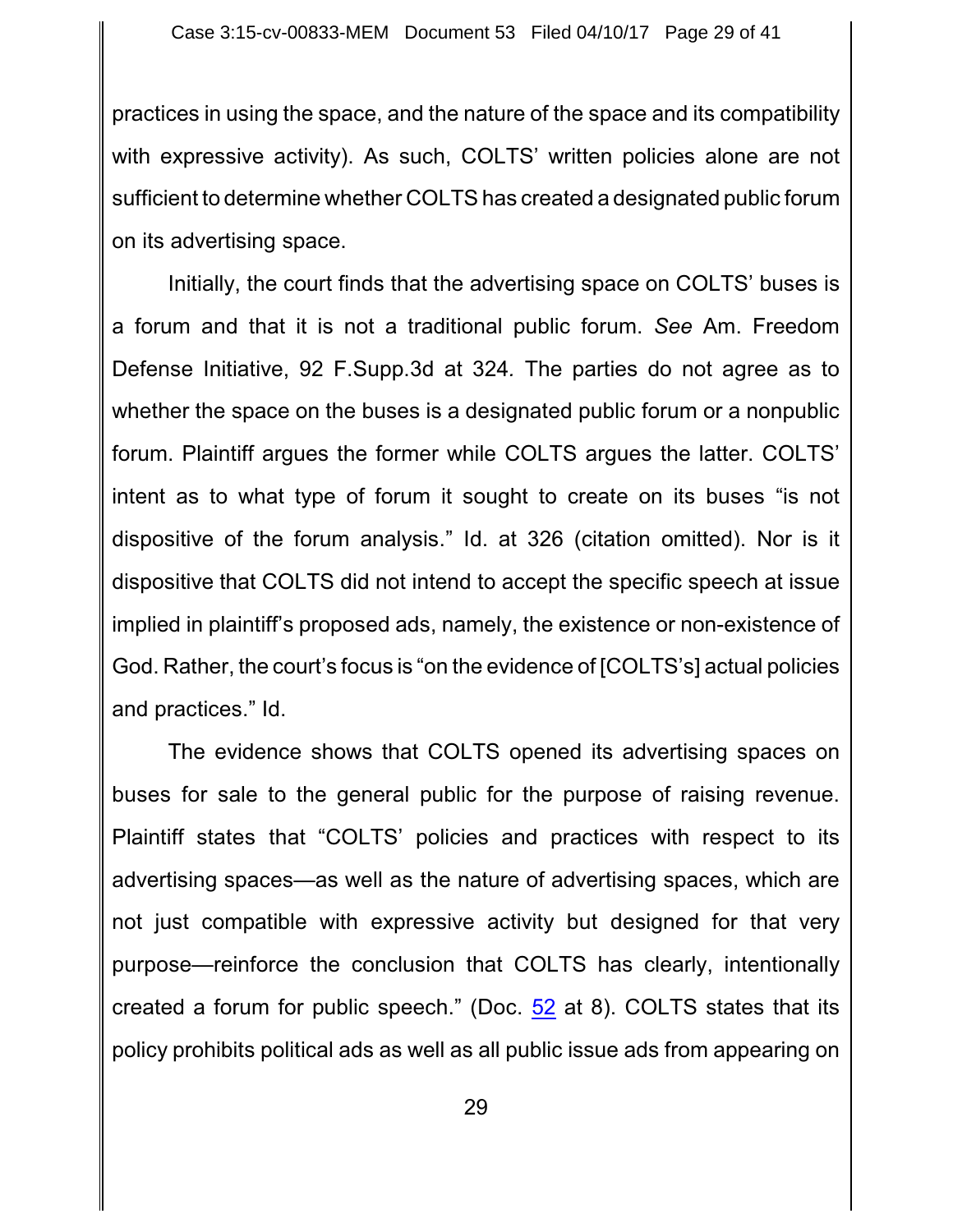its buses. It also states that its policy limits the scope of ads allowed on its buses to only ads with uncontroversial speech and that pursuant to its policy it does not accept public issue ads. COLTS contends that the evidence shows that it did not intend to open the space on its buses as a forum for expression on public issue speech.

COLTS' 2013 Policy, (Doc. [1](http://ecf.pamd.uscourts.gov/doc1/15505054481), Ex. F, Doc. [33](http://ecf.pamd.uscourts.gov/doc1/15505558178)-1, Ex. N), specifically provided that COLTS will not accept advertisements: "that promote the existence or non-existence of a supreme deity, deities, being or beings; that address, promote, criticize or attack a religion or religions, religious beliefs or lack of religious beliefs; that directly quote or cite scriptures, religious text or texts involving religious beliefs or lack of religious beliefs; or are otherwise religious in nature." The 2013 Policy also provided that it is COLTS' "intent to maintain its advertising space on its property as a nonpublic forum and not to allow its transit vehicles or property to become a public forum for the dissemination, debate, or discussion of public issues or issues that are political or religious in nature." All of the enumerated prohibited ads specified in the 2013 Policy are found at Doc. [33](http://ecf.pamd.uscourts.gov/doc1/15505558178), ¶ 33.

However, plaintiff states that "COLTS [has] a history of running non-commercial ads on issues of public concern, including [in 2011], the Diocese of Scranton's 'Adoption for Life' ad that said 'Choose Adoption… It Works!,' an ad [in April 2012] for 'National Infant Immunization Week,' and [every year since 2013] annual advertisements for a free children's Halloween party hosted by [County Commissioner O'Malley]." (Doc. [52](http://ecf.pamd.uscourts.gov/doc1/15505666059) at 14). COLTS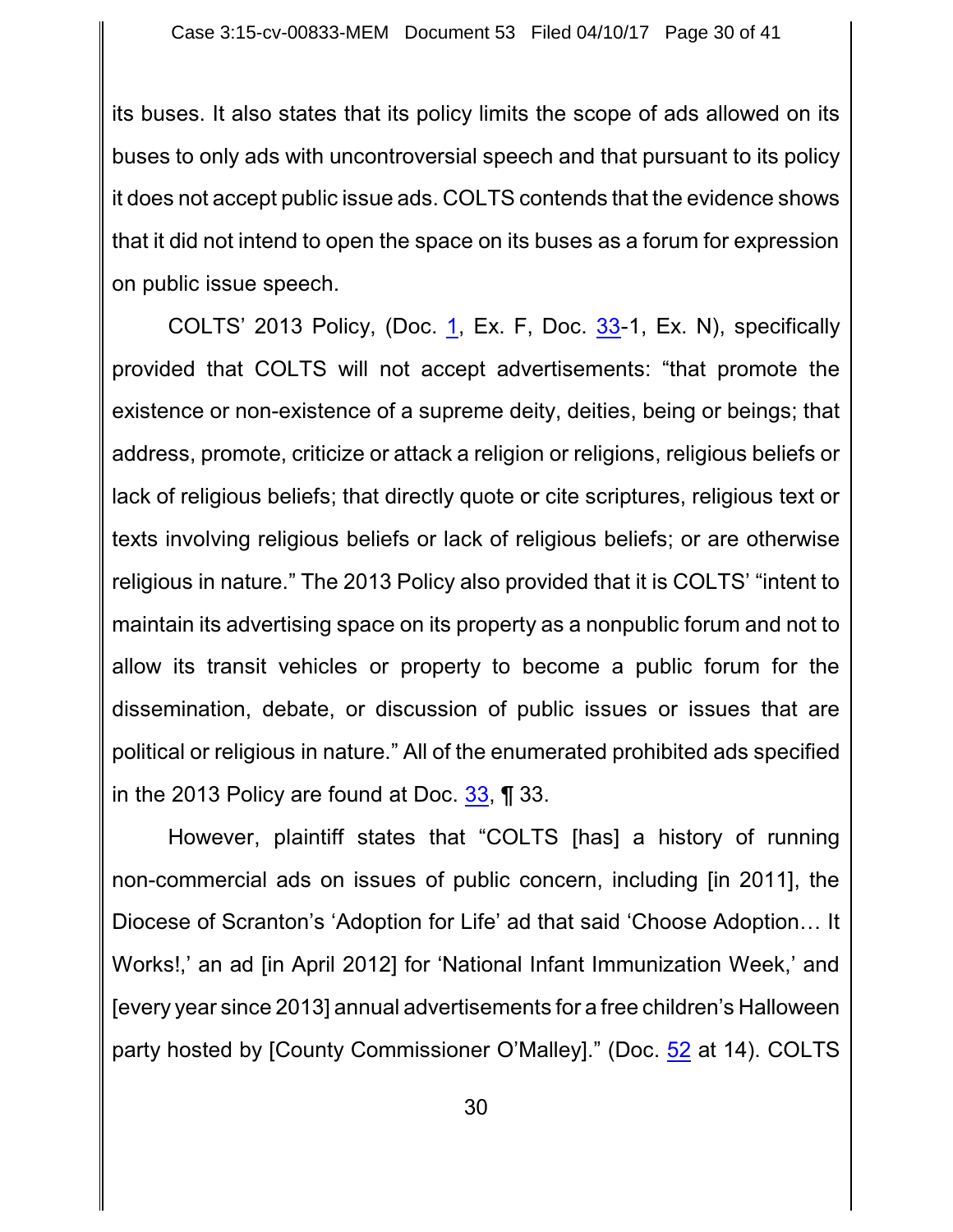explained that the O'Malley ad did not reference his political office or his candidacy. Additionally, when COLTS' 2011 Policy was enacted, it was running an ad on its buses for a beer distributor called "Brewers Outlet" and it continued to run this ad until its contract expired in April 2012 despite the policy's ban on alcohol related ads. COLTS indicated that the outlet sold other items such as food, soda, and lottery tickets. After the adoption of both policies, COLTS also rejected an ad in May 2012 for "Wilkes-Barre Scranton NightOut" since the website on the ad contained ads for bars, and in February 2014, COLTS rejected an ad proposed by Lutheran Home Care & Hospice since a cross was in its logo and since it contained the word Lutheran. Thus, plaintiff also argues that COLTS' polices have led to arbitrary results as to the types of ads it accepts and rejects.

The evidence shows that COLTS drafted and implemented its policies to prevent controversy and public debate on its buses and that it tried to apply the policies in a specific, consistent, and careful manner. The advertisers had to obtain permission from COLTS to access the space on its buses and COLTS had a process to review proposed ads demonstrating its intent to control access to its buses. There is no dispute that COLTS has rejected proposed ads. Nor is there any dispute that COLTS has run non-commercial ads on issues that could be construed as matters of public concern as plaintiff has pointed out. However, the examples plaintiff has relied upon to show COLTS had allowed non-commercial ads on issues of public concern does not demonstrate that COLTS had a history of running such ads. The O'Malley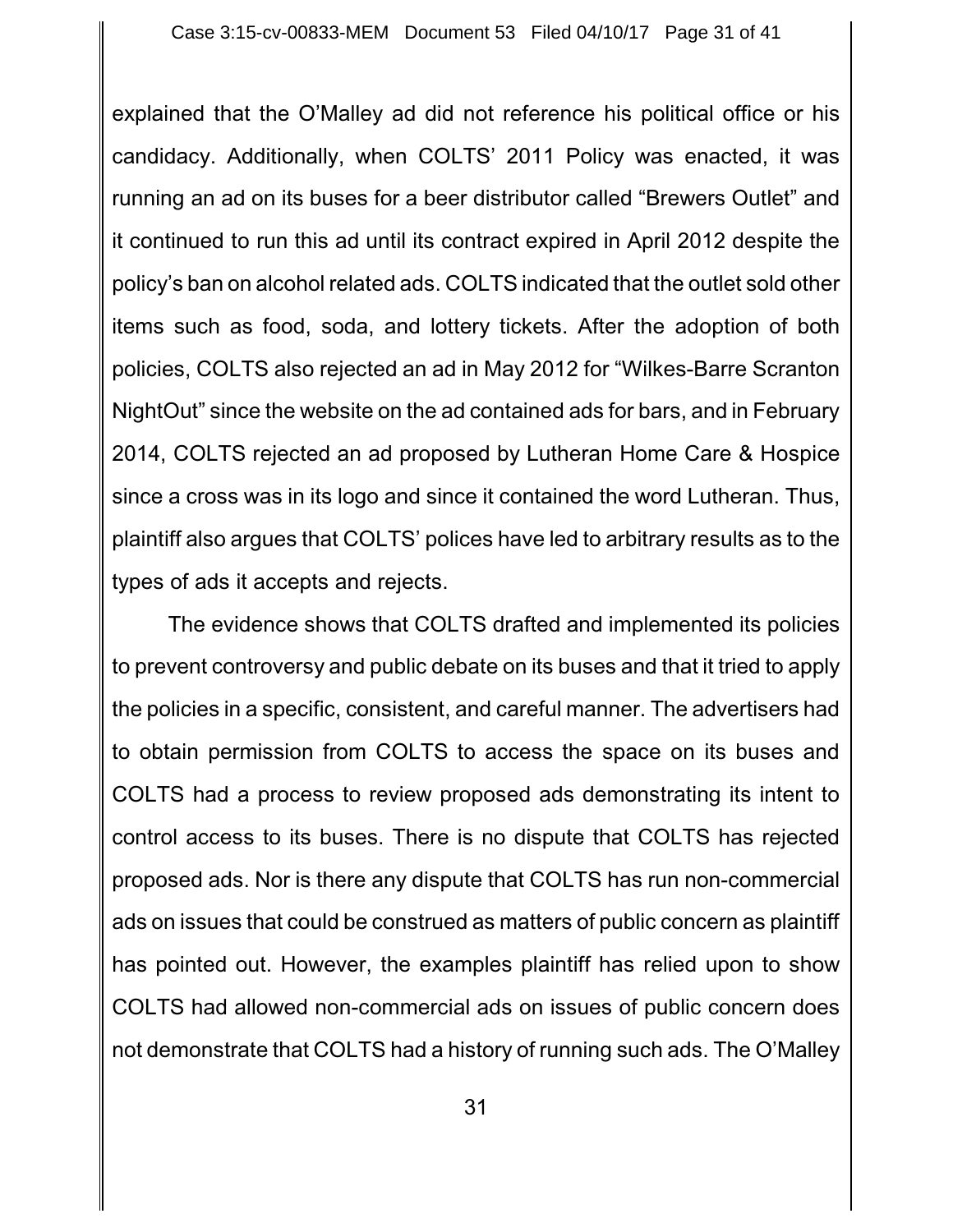Halloween party ad does not even relate to an issue of public concern and the reference to its sponsor is hardly a political endorsement. Rather, the evidence shows that COLTS has attempted to maintain strict controls over the types of ads it has permitted on its buses since June 21, 2011 when it adopted its 2011 Policy and enforcement of its policies prohibiting all controversial speech in ads has been consistent with its goals of excluding ads that would lead to debates and arguments on its buses and, of transporting its riders safely to their destinations.

In light of COLTS' 2011 and 2013 written policies, which provide for the exclusion of very specific type of ads, and based on COLTS' practice of permitting only limited access to the space on its buses, the court finds that COLT did not create a designated public forum. Additionally, COLTS deliberately chose not to create a forum that was suitable for the speech in question, namely, the existence or non-existence of God. Rather, the space on COLTS' buses is a nonpublic forum. COLTS' advertising policies and its declared intent show that it did not open up its space on buses to become a public forum for the dissemination, debate, or discussion of any public issues, and show that COLTS tried to restrict access to the forum leading to the rejection of proposed ads it deemed controversial. Indeed, COLTS' policies prohibit political, public issue and controversial advertisements. COLTS' officials reviewed proposed ads to determine if they were controversial or if they would provoke debates and arguments on the buses. In fact, when plaintiff's ad omitted the word "Atheists" which COLTS deemed controversial,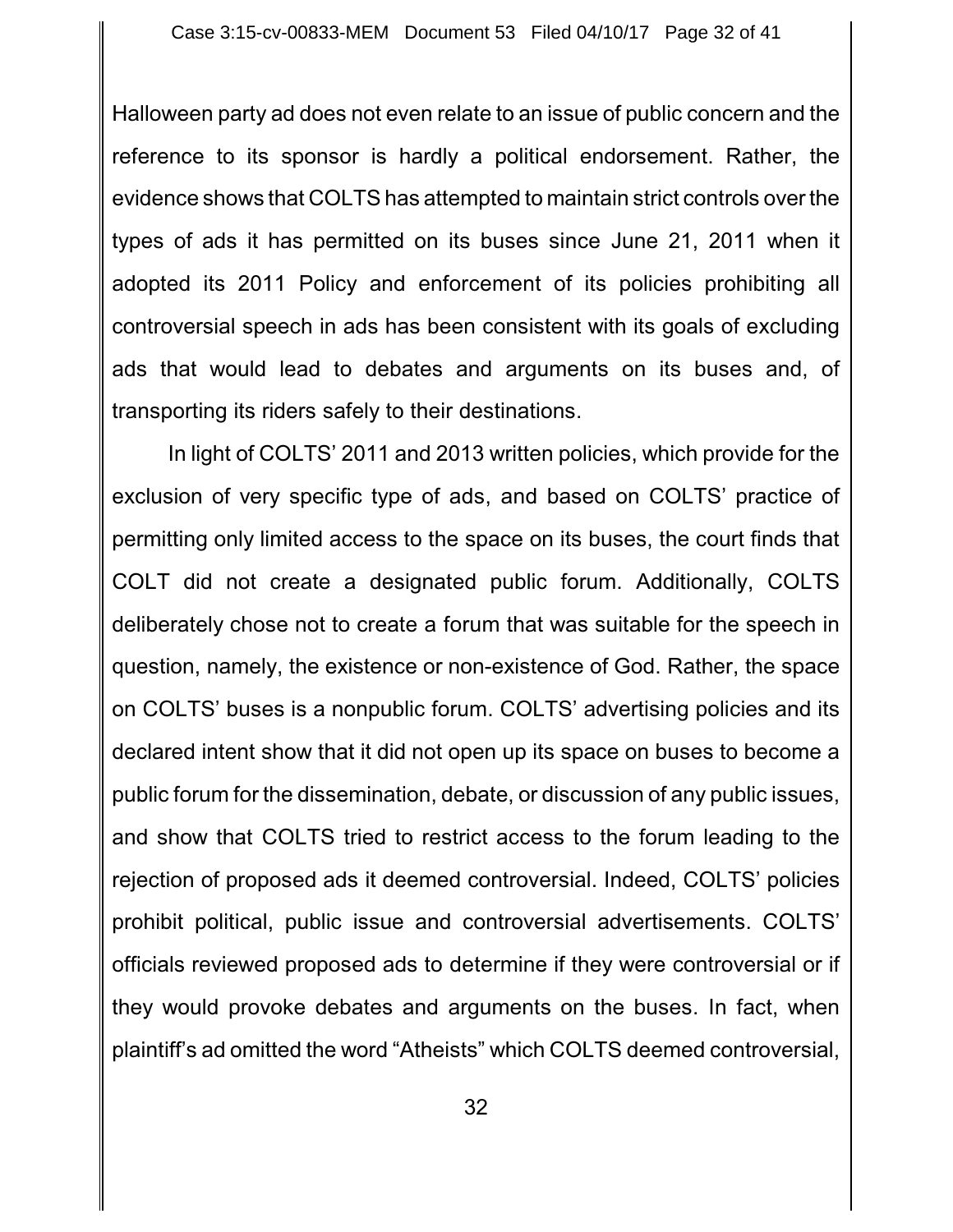its ad was permitted on the buses. Thus, COLTS' policies and practices show that the space on its buses was not open to and suitable for speech concerning public issues, and the evidence shows that COLTS did not have a history of allowing such ads.

The court must now determine whether COLTS' policies comport with the prescribed level of scrutiny applicable to a nonpublic forum. As stated, restrictions on speech in a nonpublic forum are allowed if they are reasonable and viewpoint neutral. Perry Educ. Ass'n, 460 U.S. at 46; NAACP v. City of Phila., 834 F.3d 435, 441 (3d Cir. 2016). A nonpublic forum has "the least protection under the First Amendment." NAACP, 834 F.3d at 441. "[T]he 'Government's decision to restrict access ... need only be *reasonable*; it need not be the most reasonable or the only reasonable limitation.'" Id. (quoting Cornelius, 473 U.S. at 808, 105 S.Ct. 3439 (emphasis in original). Additionally, "the government's asserted interest in drawing content-based distinctions must be valid, but it does not have to be compelling." Id. (citation omitted). However, First Amendment protections still exist in a nonpublic forum. Id. at 443.

The burden is on COLTS to show that its restrictions on the ads allowed on its buses are reasonable. Id. at 443-44. COLTS can meet its burden in two ways, namely, "record evidence or commonsense inferences." Id. at 444. The Third Circuit in the *NAACP* case, id. at 445, summarized how the government can satisfy its burden as follows:

the City has a two-step burden that it can satisfy using record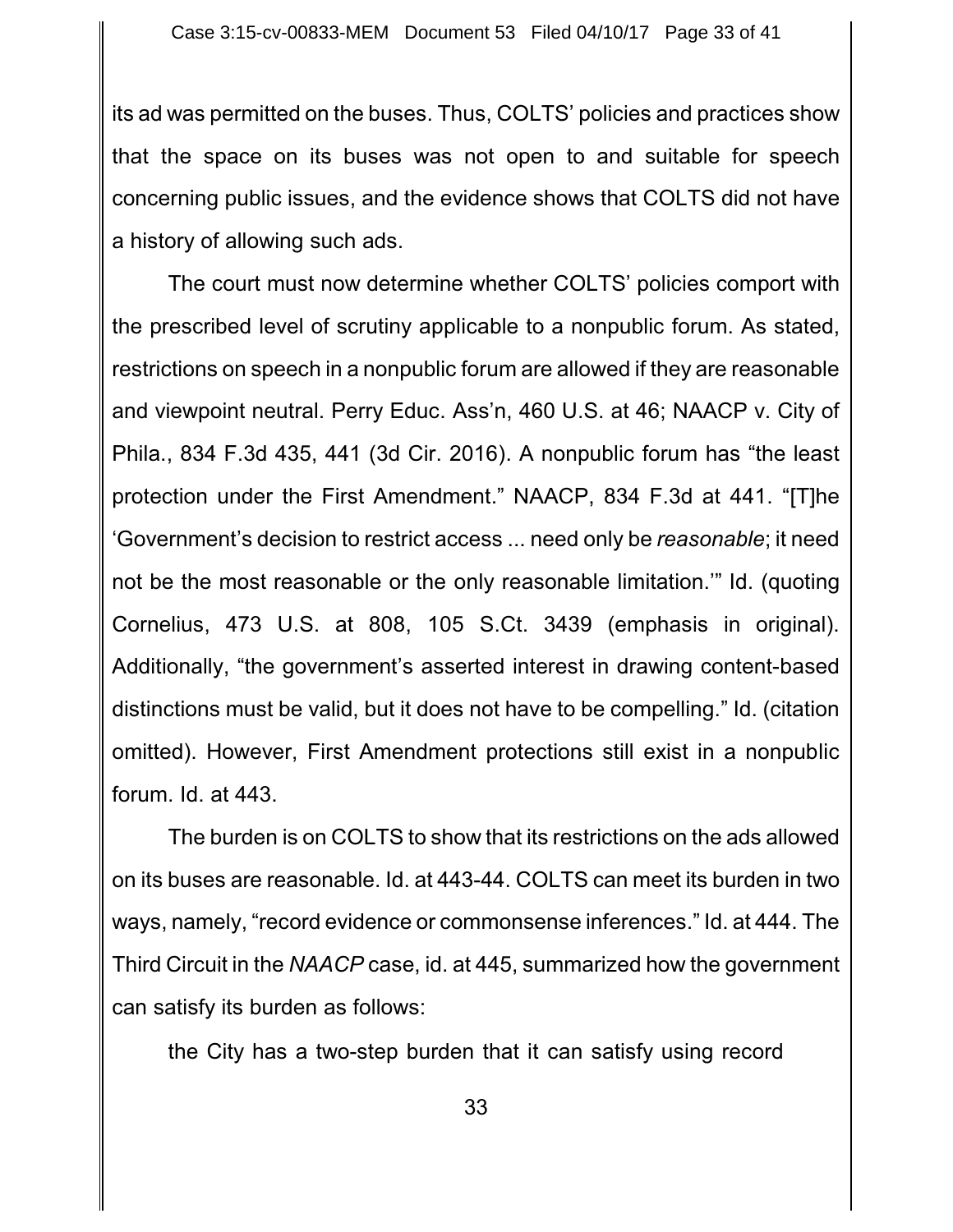evidence or commonsense inferences. First, given that reasonableness "must be assessed in the light of the purpose of the forum and all the surrounding circumstances," Cornelius, 473 U.S. at 809, 105 S.Ct. 3439, the evidence or commonsense inferences must allow us to grasp the purpose to which the City has devoted the forum. *See also* Greer v. Spock, 424 U.S. 828, 836, 96 S.Ct. 1211, 47 L.Ed.2d 505 (1976) ("The State, no less than a private owner of property, has power to preserve the property under its control for the use to which it is lawfully dedicated.") (internal quotation marks omitted). And second, the evidence or commonsense inferences also must provide a way of tying the limitation on speech to the forum's purpose. The City need not prove that the banned speech would cause harm if permitted, but per *ISKCON* it must provide a legitimate explanation for the restriction.

No doubt that COLTS "is permitted under the right circumstances to dedicate a limited public or nonpublic forum to controversy avoidance." Id. at 446. However, "Supreme Court guidance cautions against readily drawing inferences, in the absence of evidence, that controversy avoidance renders the ban constitutional." Id.

"Reasonableness is a case-specific inquiry" which requires the court "to determine reasonableness on a case-by-case basis in light of the facts and circumstances of each particular forum." NAACP, 834 F.3d at 448. COLTS states that the restrictions in its policies are content-neutral and reasonable based on the forum. COLTS cites to Lehman v. City [of Shaker Heights,](https://www.westlaw.com/Document/I0a4487ea9bf011d991d0cc6b54f12d4d/View/FullText.html?transitionType=Default&contextData=(sc.Default)&VR=3.0&RS=da3.0&fragmentIdentifier=co_pp_sp_780_303) 418 U.S. 298, 303-04, 94 S. [Ct. 2714 \(1974\)](https://www.westlaw.com/Document/I0a4487ea9bf011d991d0cc6b54f12d4d/View/FullText.html?transitionType=Default&contextData=(sc.Default)&VR=3.0&RS=da3.0&fragmentIdentifier=co_pp_sp_780_303), in which the Supreme Court upheld a policy of excluding political advertisements in public buses. COLTS states that it will not accept ads that promote the existence or non-existence of a supreme deity and ads that promote or criticize religion or the lack of religion.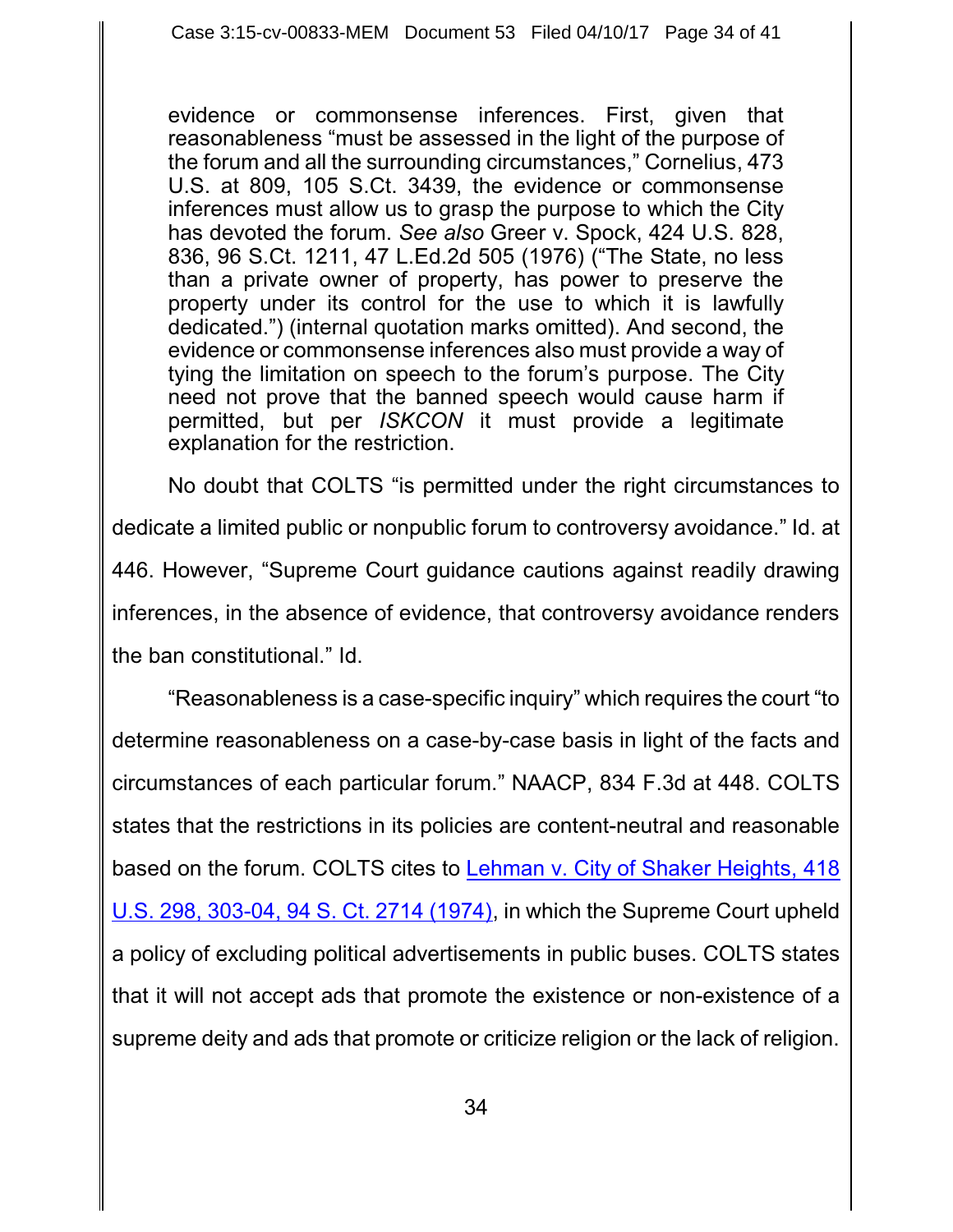It states that it did not intend to make its buses a public forum to discuss public issues or issue that are political or religious in nature. The *Lehman* case is not determinative of the reasonableness of restrictions on ads for all cases. NAACP, 834 F.3d at 448 (citation omitted). The court must exam caseby-case the governmental interest and the nature and function (or purpose) of the specific forum. Id. at 448-49 (citation omitted).

The evidence shows that COLTS was trying to avoid arguments and debates amongst its riders on its buses and to restrict all public issue and controversial ads. COLTS was concerned about potential dangerous situations on its buses resulting from heated debates on public issues. In fact, COLTS' officials testified that safety of its riders was a priority. COLTS was also concerned with its older passengers and believed that debates of public issues on its buses would deter senior citizens from riding its buses. COLTS does not have to show that the prohibited speech would cause harm if it was allowed, rather it only has to show by the evidence or commonsense inferences that it could be potentially dangerous to allow ads which may cause heated debates on its buses. As indicated, Vacula admitted that one of purposes of plaintiff's ad was to start debate on the existence or nonexistence of God and that this issue was the subject of debate in other fora. COLTS states that the purpose of its buses is to provide safe and reliable public transportation as well as a welcoming environment on its buses for the public, and that its intent is not to allow its buses to become a forum for debate on controversial, political or religious issues. Thus, COLTS states that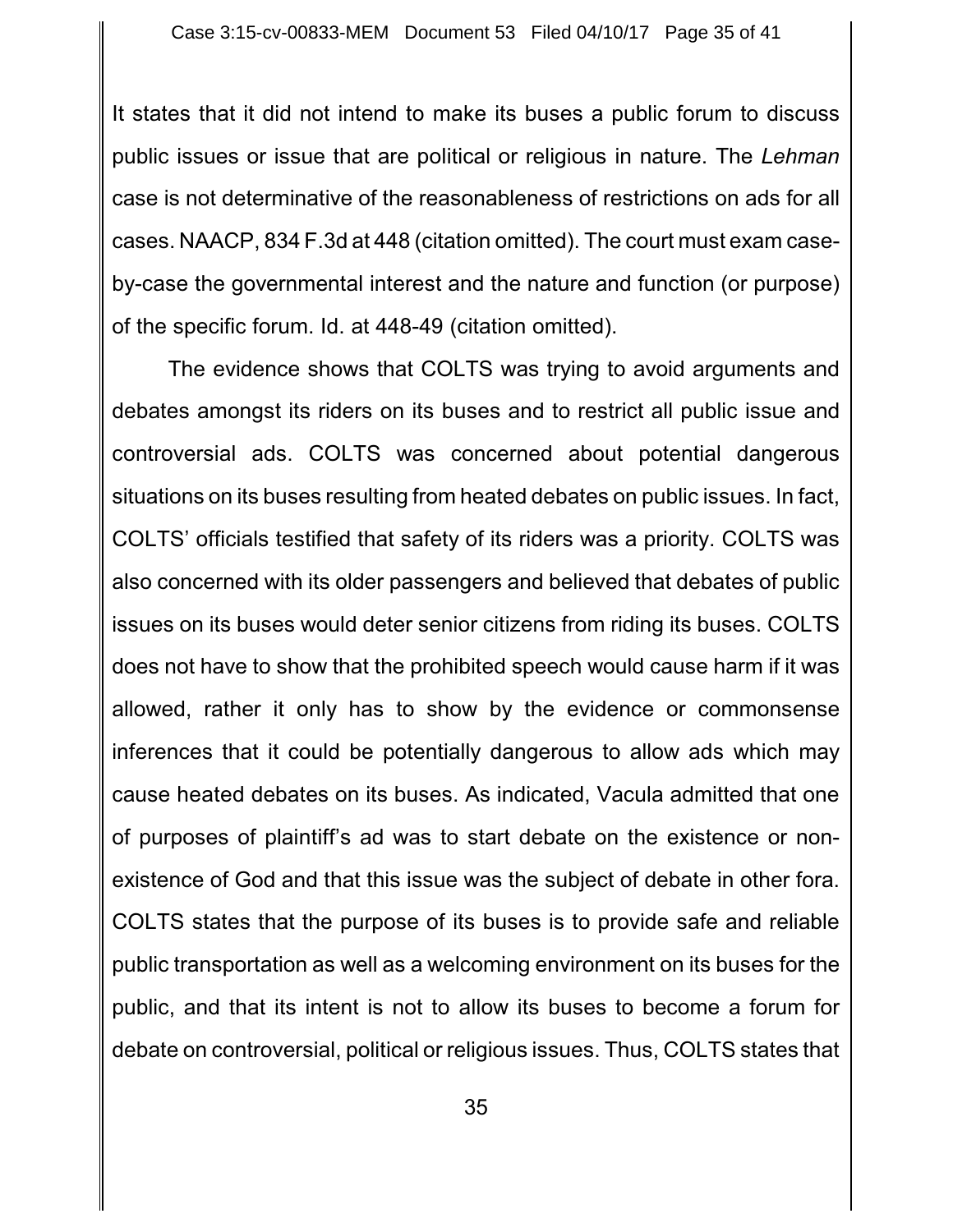the restrictions in its polices are reasonable.

Plaintiff has indicated there is no evidence that shows allowing ads that may spark debate on buses causes any decrease in passengers. Plaintiff also states that many of the ads banned by the 2013 Policy previously ran on COLTS buses and that "COLTS was unaware of any disruption on a COLTS bus caused by an ad or by debate among passengers." (Doc. [41](http://ecf.pamd.uscourts.gov/doc1/15505615170) at 17).

Based on the discussion above, the court finds that the evidence is disputed as to whether COLTS' restrictions on the ads permitted on its buses are reasonable in terms of meeting its objective of controversy avoidance.

Plaintiff also contends the evidence shows that COLTS' restrictions on noncommercial content in the advertising space on its buses was not reasonable in terms of its objective of raising revenue. Plaintiff states that even though COLTS decided to sell advertising space on its buses for the sole purpose of generating revenue, its 2013 Policy is "not aimed at preserving the forum for its intended revenue-generating purpose." (Doc. [41](http://ecf.pamd.uscourts.gov/doc1/15505615170) at 15). Plaintiff points out that the restrictions on speech in the 2013 Policy are not related to the goal of raising revenue and, that the restrictions actually limit the allowable ads and reduce revenue. Additionally, the evidence does not show that COLTS' policies were designed to increase the number of bus passengers. As such, plaintiff contends the evidence shows that "the speech restrictions adopted by COLTS in 2011 and 'clarified' in 2013 were aimed *not* at the goal of raising revenue, but rather, at the unrelated goal of suppressing debate and discussion." (Id. at 15-16) (emphasis original).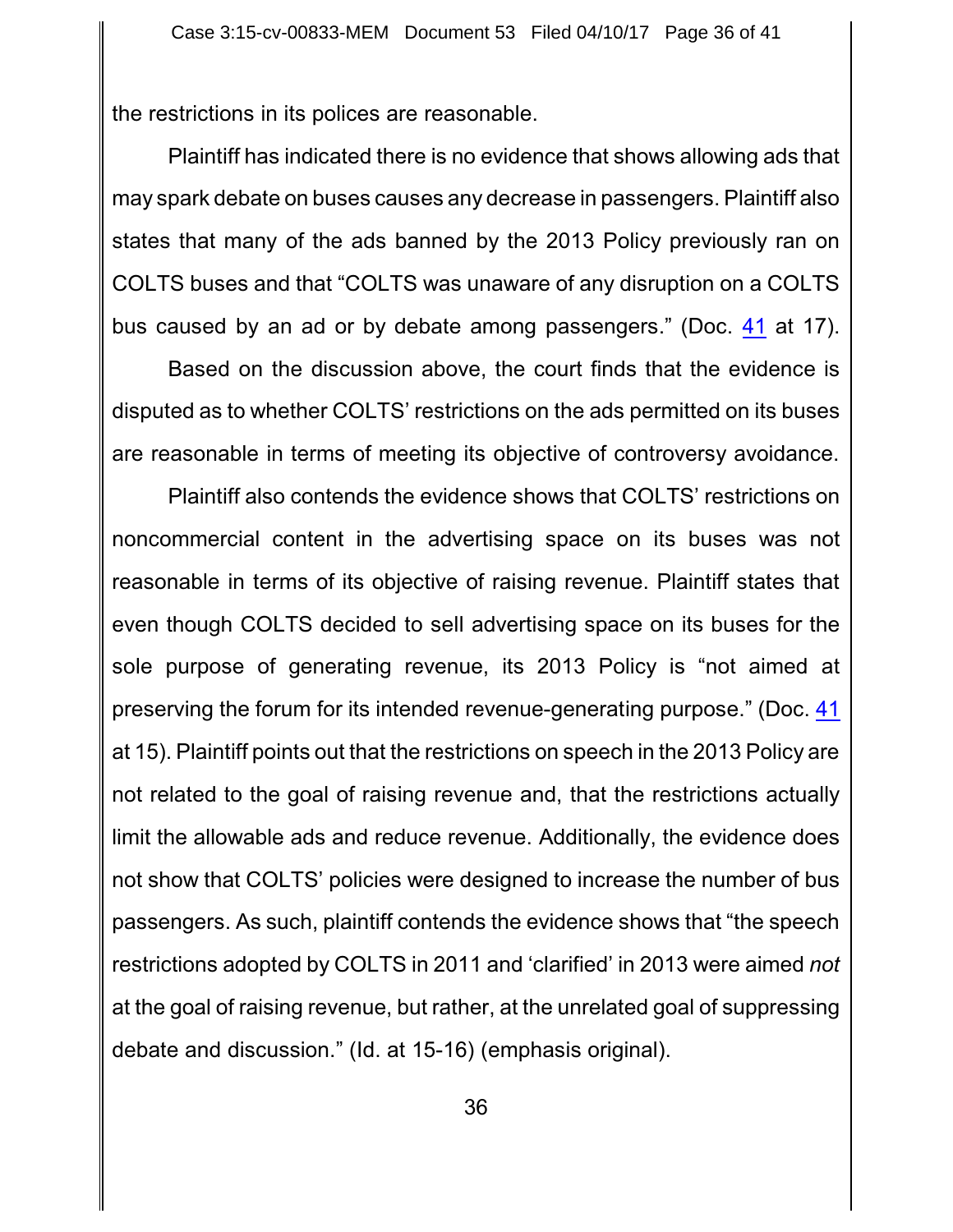The court finds that the evidence in the record is disputed as to whether COLTS' restrictions in its policies are reasonably related to its goal of raising revenue. Thus, the evidence is disputed whether it was reasonable for COLTS to believe that allowing ads which might spark debate on its buses would cause a decrease in ridership amongst its elderly passengers and would create a safety concern, and the evidence is disputed whether COLTS' restrictions are reasonably related to its revenue raising goal. Nor do commonsense inferences allow COLTS to meet its burden to show that its restrictions are reasonably related to either of its objectives, controversy avoidance or revenue maximization, especially since plaintiff has presented plausibly sufficient evidence to show that COLTS' restrictions are not connected to these goals. *See* NAACP, 834 F.3d at 446.

Thus, the evidence is disputed whether COLTS' policies are reasonable and whether they violate plaintiff's First Amendment rights. *See* NAACP, 834 F.3d at 448. As such, both summary judgment motions will be denied on this basis.

Finally, the court must determine whether COLTS' 2013 Policy is viewpoint neutral, which is the second requirement. In the *NAACP* case, the Third Circuit noted that since it found the airport's restrictions on ads in the forum at issue were unreasonable, it did not address the viewpoint neutrality requirement since "unreasonableness is sufficient by itself to render the policy unconstitutional." Id. at 449 n. 7. In the present case, the court has found that disputed facts exist as to whether COLTS' policies are reasonable which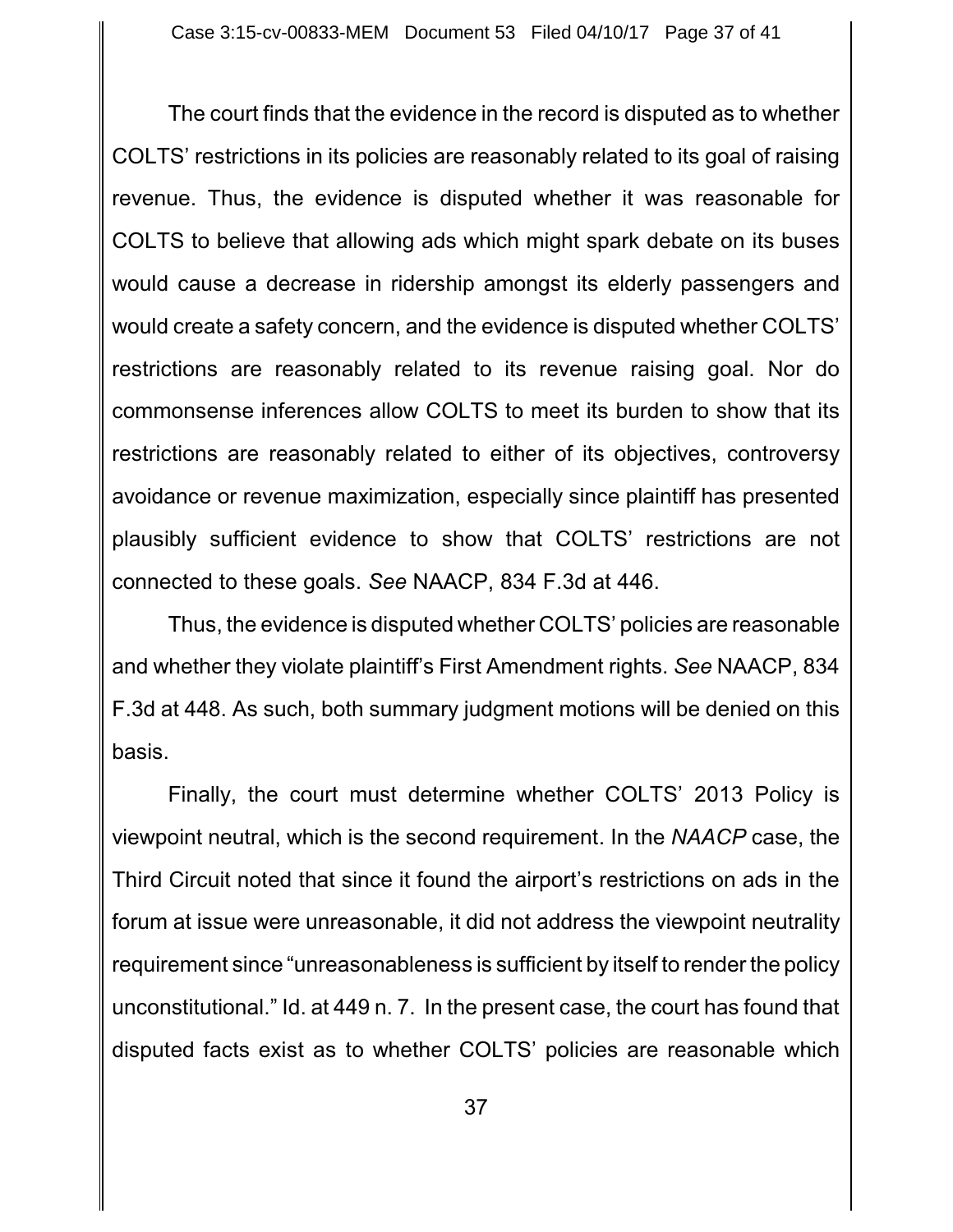alone is grounds to deny both summary judgment motions. However, plaintiff has also raised a viewpoint discrimination claim which the court must now consider since plaintiff would be entitled to relief if it establishes this claim.<sup>7</sup>

"[I]n *Cornelius* the [Supreme] Court suggested that a restriction will be unconstitutional if it was 'impermissibly motivated by a desire to suppress a particular point of view.'" Id. (citing Cornelius, 473 U.S. at 812–13). The court also finds that the evidence is disputed as to whether COLTS' policies were motivated by an animosity toward certain viewpoints, including the plaintiff's views.

Plaintiff argues that COLTS' "2013 Policy is facially viewpoint discriminatory—and thus unconstitutional even in a non-public forum—because it treats religious speakers differently from non-religious speakers, and controversial speech differently from non-controversial speech." (Doc. [52](http://ecf.pamd.uscourts.gov/doc1/15505666059) at 16-17). Plaintiff claims that COLTS' rejection of its ads mentioning the word "Atheists" was the result of viewpoint discrimination which it states is bolstered by the fact that for several years prior to its policies COLTS had accepted virtually all proposed ads. Plaintiff points out that "COLTS rejected no ads at all prior to 2011 and rejected ads from only two advertisers (including plaintiff) under the 2011 Policy." (Doc. [52](http://ecf.pamd.uscourts.gov/doc1/15505666059) at 15).

<sup>7</sup>With respect to plaintiff's viewpoint discrimination claim, it does not matter if the advertising space on COLTS' buses is a designated public forum or a nonpublic forum. Regardless of the designation, plaintiff will prevail in its case if it establishes its viewpoint discrimination claim. *See* [Pittsburgh League](https://www.westlaw.com/Document/I05efcc1ebf8211e086cdc006bc7eafe7/View/FullText.html?transitionType=Default&contextData=(sc.Default)&VR=3.0&RS=da3.0&fragmentIdentifier=co_pp_sp_506_296) of [Young Voters Educ.,](https://www.westlaw.com/Document/I05efcc1ebf8211e086cdc006bc7eafe7/View/FullText.html?transitionType=Default&contextData=(sc.Default)&VR=3.0&RS=da3.0&fragmentIdentifier=co_pp_sp_506_296) 653 F.3d at 296.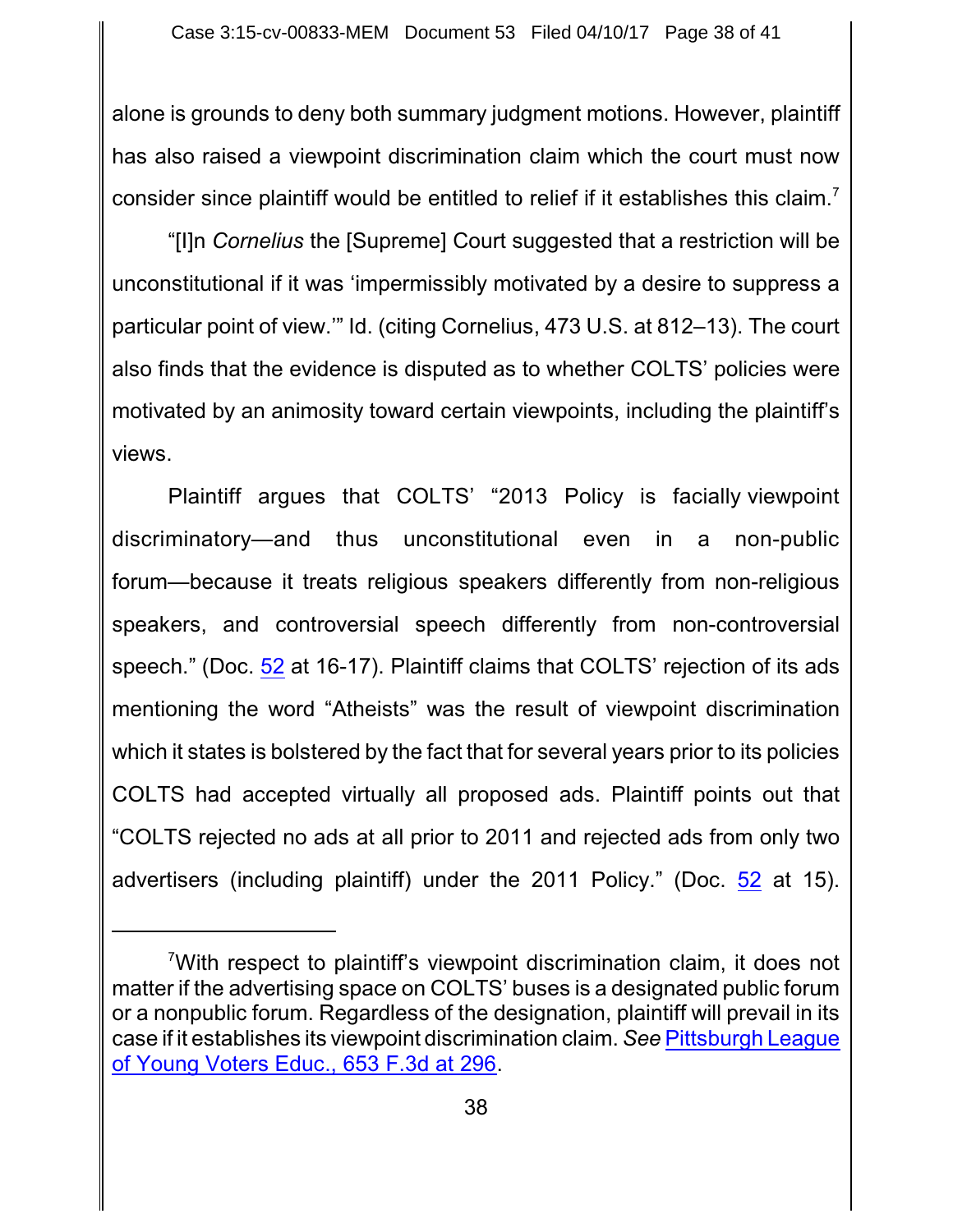However, prior to the 2011 Policy COLTS did in fact reject the "Judgment Day" ad. Nonetheless, plaintiff contends that COLTS' restrictions are motivated by a bias against its views.

COLTS states that its restrictions placed upon the advertising space on its buses are viewpoint neutral in light of the purpose served by the forum, i.e., to raise revenue, and that its policy specifically stated that its intent was not to make its property "a public forum for the dissemination, debate, or discussion of public issues or issues that are political or religious in nature." As such, COLTS states that its policy was not a viewpoint restriction on speech.

"[R]egardless of the forum's classification, viewpoint based restrictions are unconstitutional." Am. Freedom Defense Initiative, 92 F.Supp.3d at 324 (citing Pittsburgh League ofYoung Voters Educ., 653 F.3d at 296) ("Viewpoint discrimination is anathema to free expression and is impermissible in both public and non-public fora."). "A viewpoint restriction 'targets not subject matter, but particular views taken by speakers on a subject.'" Id. (citing Rosenberger v. [Rector & Visitors](https://www.westlaw.com/Document/Ia48c6e8c9c4a11d991d0cc6b54f12d4d/View/FullText.html?transitionType=Default&contextData=(sc.Default)&VR=3.0&RS=da3.0&fragmentIdentifier=co_pp_sp_780_829) of Univ. of Va., 515 U.S. 819, 829, 115 S.Ct. [2510 \(1995\)](https://www.westlaw.com/Document/Ia48c6e8c9c4a11d991d0cc6b54f12d4d/View/FullText.html?transitionType=Default&contextData=(sc.Default)&VR=3.0&RS=da3.0&fragmentIdentifier=co_pp_sp_780_829); [Pittsburgh League](https://www.westlaw.com/Document/I05efcc1ebf8211e086cdc006bc7eafe7/View/FullText.html?transitionType=Default&contextData=(sc.Default)&VR=3.0&RS=da3.0&fragmentIdentifier=co_pp_sp_506_296) of Young Voters Educ., 653 F.3d at 296. Thus, "if the government allows speech on a certain subject in any forum, it must accept all viewpoints on the subject, even those that it disfavors or finds unpopular." Id. (citing Pittsburgh League of Young Voters Educ., 653 F.3d at 296).

As in [Pittsburgh League of](https://www.westlaw.com/Document/I05efcc1ebf8211e086cdc006bc7eafe7/View/FullText.html?transitionType=Default&contextData=(sc.Default)&VR=3.0&RS=da3.0&fragmentIdentifier=co_pp_sp_506_296) Young Voters Educ., 653 F.3d at 297,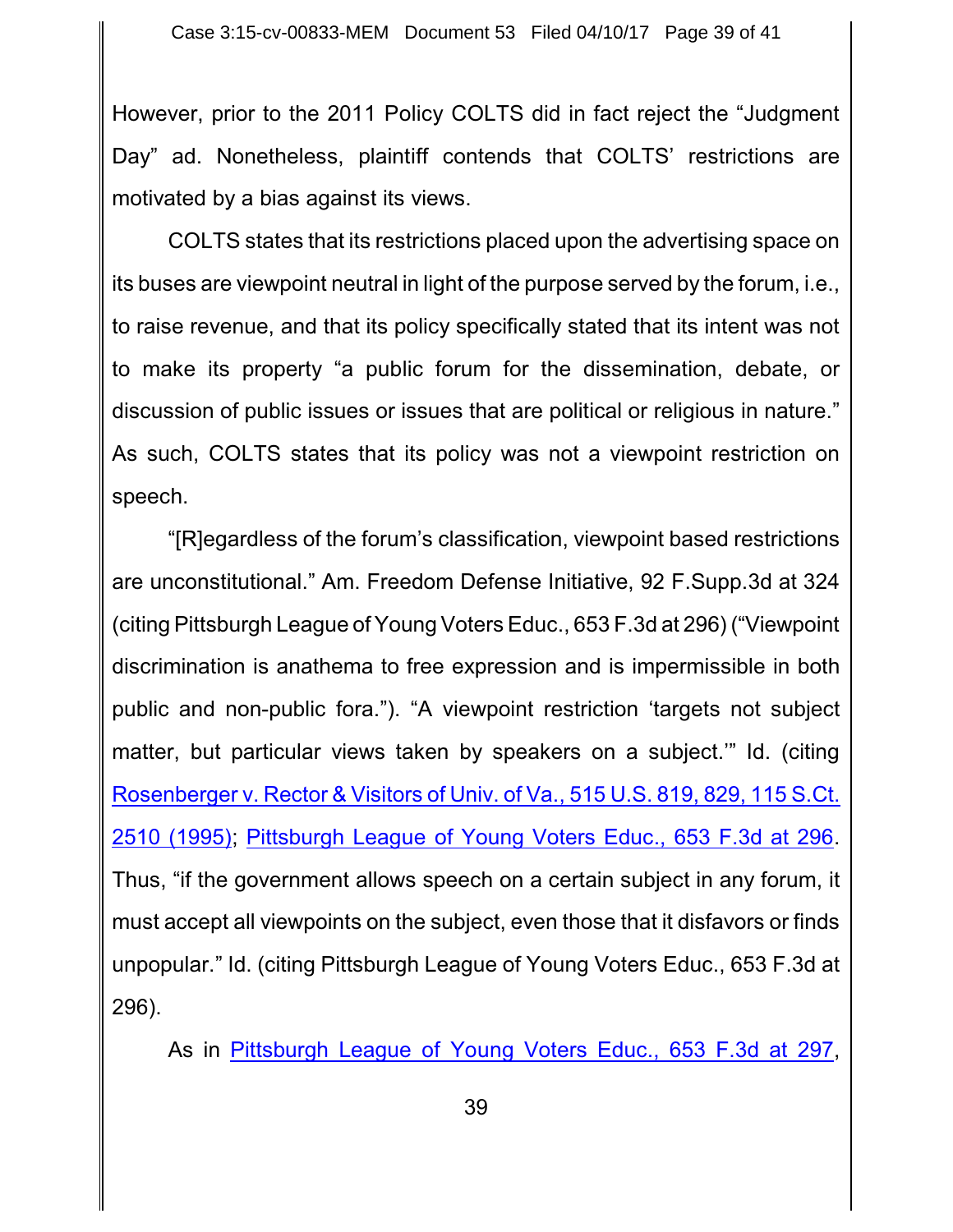plaintiff offers a "comparator analysis" to support its viewpoint discrimination claim as opposed to direct evidence of discrimination. Plaintiff has shown that COLTS allowed religious groups to place ads on its buses as well as a beer distributor's ad and a political ad which were in violation of its policies. (Doc. [33](http://ecf.pamd.uscourts.gov/doc1/15505558178), ¶ 15). Plaintiff argues that COLTS unevenly enforced its policies and it abused its discretion by favoring certain groups, such as groups that were religious in nature, over others groups such as its organization. Plaintiff has presented evidence to show that COLTS did not preclude all advertisements, regardless of their viewpoint concerning the existence or nonexistence of a supreme deity, and that it did permit advertisements from religious groups. Plaintiff also has shown that prior to its attempt to advertise, COLTS had an electric sign on the front of its buses stating "God Bless America." Further, plaintiff has shown that up until the time that it sought to advertise, COLTS accepted almost every ad that was presented to it, including ads that violated its own policies. As such, plaintiff maintains that COLTS' policies were not enforced in a content neutral manner and that COLTS was not consistent in its application of its policies.

COLTS presented evidence to show that it does not accept ads that are in any way religious in nature, and ads that either promote the existence of God or promote the non-existence of God. COLTS has also shown that it has rejected other ads which could be construed as religious or controversial.

The court finds that it will be for the finder of fact to determine the similarity between the comparator ads offered by plaintiff as proof of its